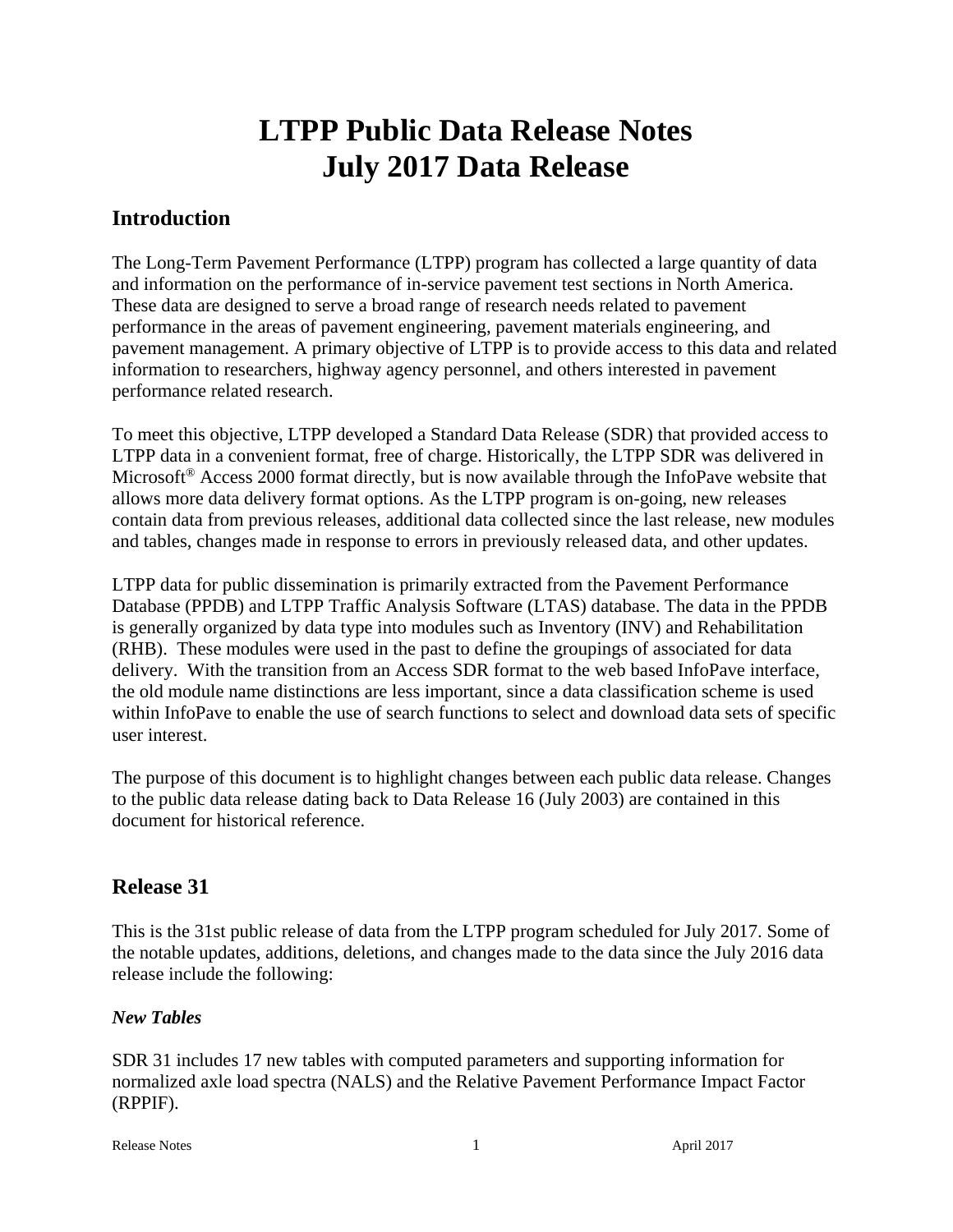This group of tables is generally considered to be part of the traffic module, but does not use the TRF module convention. These tables are named NALS, RPPIF, or VEHICLE depending on the contents. The NALS tables contains percentile distributions of axle type count by load range. The RPPIF tables have summary statistics for comparison and grouping of similar NALS. The VEHICLE tables include intermediate computations.

These new tables are:

- NALS\_ANNUAL\_DISTRIB This table contains the normalized annual axle load distribution based on average of monthly axle distribution percentages.
- NALS\_ANNUAL\_EVAL: This table contains the QC assessment of the NALS\_ANNUAL\_DISTRIB table.
- NALS\_MONTHLY\_DISTRIB: This table contains the normalized axle load distributions based on MM\_AX records.
- NALS MONTHLY EVAL: This table contains the QC assessment of the NALS\_MONTHLY\_DISTRIB table.
- RPPIF\_ANNUAL\_AVG\_TRUCK: This table contains the average RPPIF for a truck by year.
- RPPIF\_MONTHLY\_AVG\_TRUCK: This table contains the average RPPIF for a truck by month.
- RPPIF NALS ANNUAL: This table contains the RPPIF computed by year, vehicle class, and axle group.
- RPPIF\_NALS\_MONTHLY: This table contains the RPPIF computed by month, vehicle class, and axle group.
- RPPIF\_VEHICLE\_CLASS\_ANNUAL: This table contains the RPPIF per vehicle class by year.
- RPPIF VEHICLE CLASS MONTHLY: This table contains the RPPIF per vehicle class by month.
- RPPIF WIJ FACTOR: This table contains the w<sub>ij</sub> factors for computing RPPIF factors by axle group and weight bin.
- VEHICLE\_CLASS\_ADT\_ANNUAL: This table contains the average daily vehicles per class by year (to the nearest tenth).
- VEHICLE CLASS ADT MONTH: This table contains the average daily vehicles by class and month.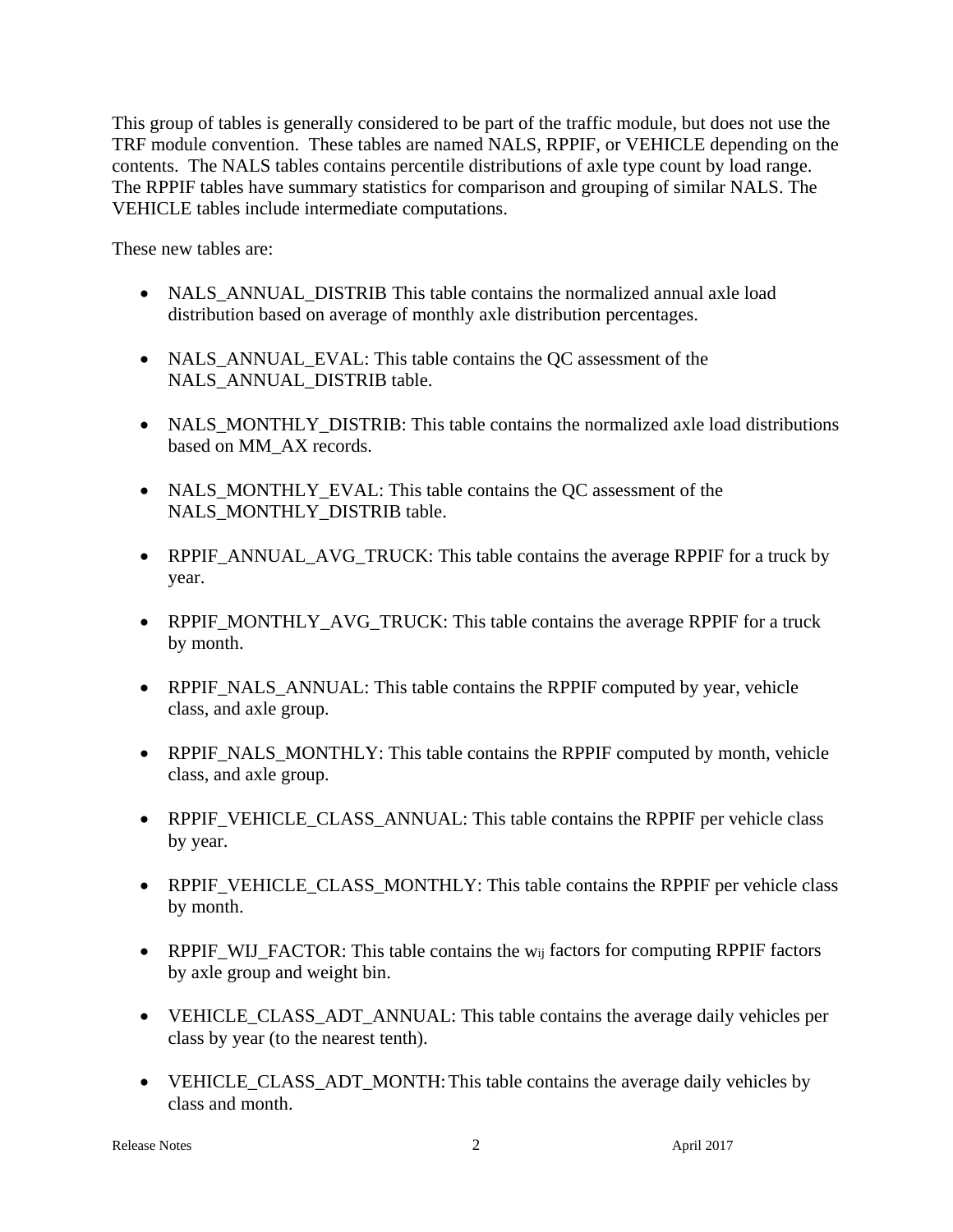- VEHICLE\_CLASS\_AVG\_AX\_ANL: This table contains the average axles per vehicle class by year.
- VEHICLE\_CLASS\_AVG\_AX\_MONTH: This table contains the average axles per vehicle class by month.
- VEHICLE CLASS TOTAL AXLES: This table contains the total axles by vehicle class and axle group by month.
- VEHICLE CLASS TOTAL COUNT: This table contains the total trucks per vehicle class by month.

Two new computed parameter test tables have been added to contain air voids information. These new tables are:

- TST AIR VOIDS CALC: This table contains air void calculations for each valid bulk specific gravity measurement in TST\_AC02.
- TST\_AIR\_VOIDS\_SECT: This table contains section level air voids calculations for each section with valid data in TST\_AIR\_VOIDS\_CALC.

# *Tables Excluded*

All tables included in Release 30 are also part of Release 31.

# *Other Notes*

In addition to the fields added previously for SDR 30, more new fields have been added to the MON DIS \* REV tables to accommodate new distress interpretations consistent with the new HPMS 2016 field guide. These new fields are:

MON\_DIS\_JPCC\_REV.CRACKED\_SLABS\_HALF MON\_DIS\_CRCP\_REV.PUNCHOUTS\_A\_L MON DIS CRCP REV.PUNCHOUTS A M MON\_DIS\_CRCP\_REV.PUNCHOUTS\_A\_H

The fields are populated for most records, using data derived from existing distress maps.

The MON DIS \* CRACK INDEX tables have been updated to include index values consistent with HPMS 2016 guidelines. The existing HPMS fields have been re-named HPMS14, and are still included for information.

AC\_MODIFIER and AC\_MOIST\_SUSCEPT are included in the release for the first time. Although these tables were built with the rest of the construction tables that were released in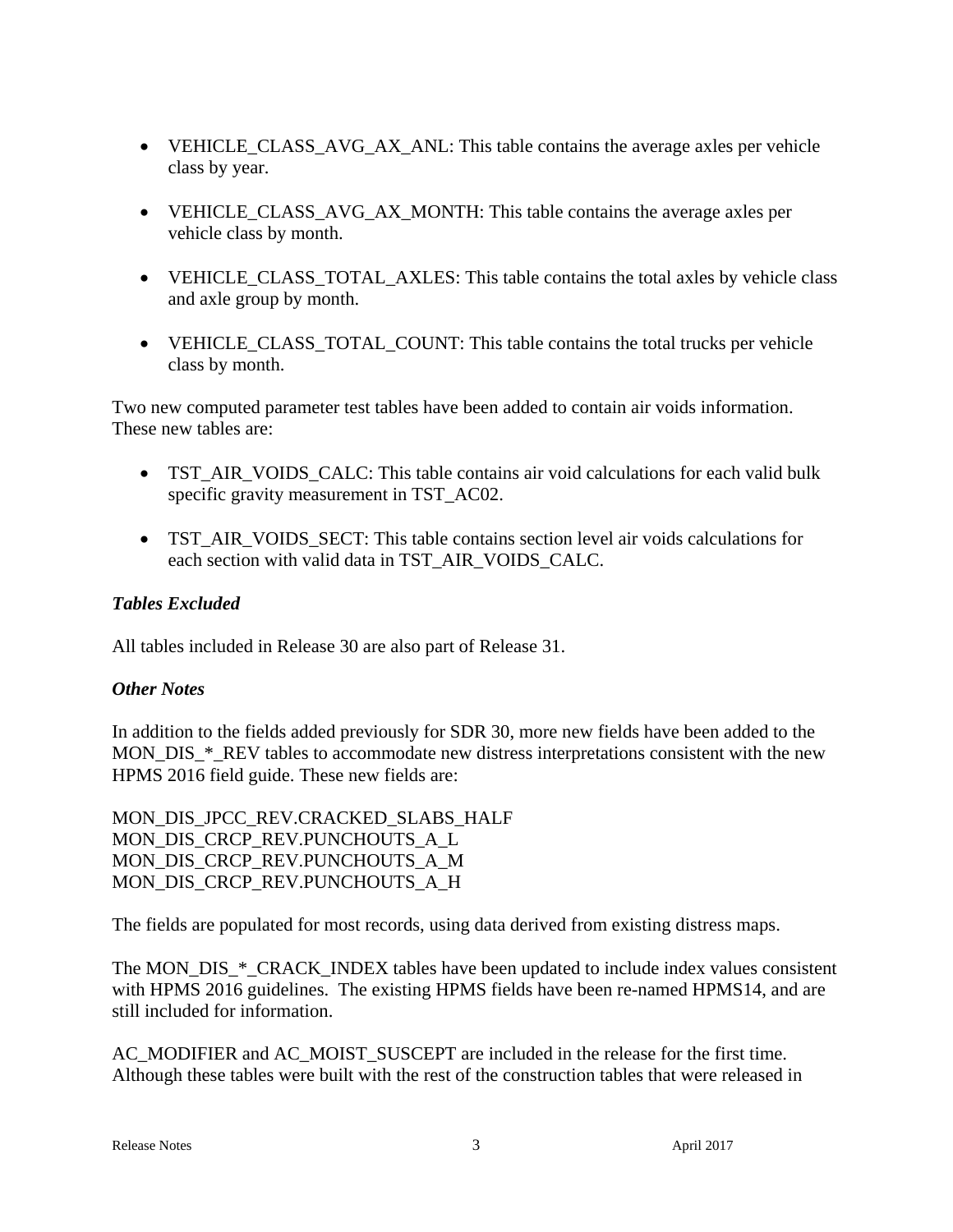SDR 30, they were not initially populated, and were therefore not included in the LTPP public data release.

# **Release 30**

This is the 30th public release of data from the LTPP program. Some of the notable updates, additions, deletions, and changes made to the data since the April 2015 data release include the following:

# *New Tables*

Forty-one new tables have been added to the new construction module. Unlike the tables in most other PPDB modules, the tables in the construction module do not have a module designation in the table names. These tables are intended to eventually replace most of the existing MNT, RHB, INV, and SPS  $*$  tables, but for SDR30, they contain only data for the new SPS-10 sites. These new tables are:

- PROJECT ID: This table contains general project layout and location information
- PROJECT STATIONS: This table contains section lane, width, and speed information.
- PROJECT INTERSECTIONS: This table contains project level intersection information.
- SECTION GENERAL: This table contains section lane, width, and speed information.
- SECTION\_DRAINAGE: This table contains section subsurface drainage information.
- SECTION SHOULDER: This table contains section shoulder information.
- SECTION CONST LAYER: Table describing the originally built structure of the pavement.
- PROJECT\_HIST\_AGE: This table contains age information for events that took place prior to the section becoming part of the LTPP program.
- PROJECT MAJOR IMP: This table contains information for major rehabilitation and construction events that took place after the pavement was constructed, but before the section became part of the LTPP program.
- DEICING\_FREQUENCY: This table contains snow removal and deicing application frequency.
- DEICING\_TYPES: This table contains types of deicing agents used.
- SECTION\_HPMS: This table contains HPMS specific data items.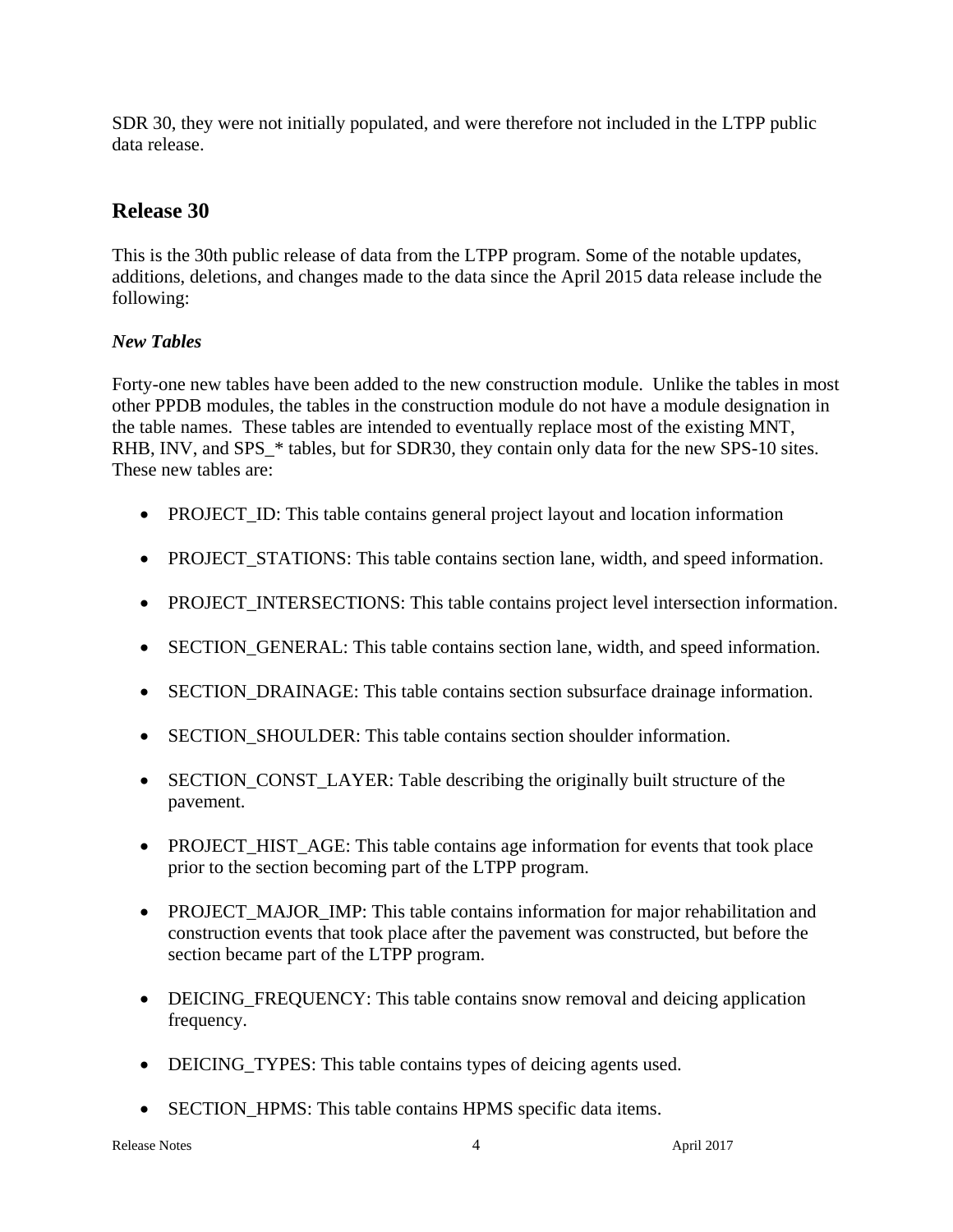- AC AGGR COMP: This table contains composition information for aggregates used in AC layers.
- AC\_AGGR\_DUR: This table contains durability data for aggregates used in AC layers.
- AC\_AGGR\_PROP: This table contains physical properties of aggregate used in AC mixtures.
- AC\_AGGR\_SP\_PROP: This table contains SuperPave related physical properties of the aggregate used in AC mixtures.
- AC\_AGGR\_GRADATION: This table contains gradation information for aggregate used in AC mixtures.
- AC\_BINDER: This table contains properties of the binder used in AC mixtures.
- AC\_AGED\_BINDER: This table contains properties of the binder used in AC mixtures after aging.
- AC\_DSR: This table contains Dynamic Shear Rheometer, Bending Beam Rheometer, and Direct Tension tests for binders used in AC mixtures.
- AC\_AGGR\_RECYCLED: This table contains type and storage information for recycled aggregates used in AC mixtures.
- AC\_LAB\_MIX: This table contains laboratory mix design for AC mixtures
- AC\_LAB\_MIX\_RECYCLE: This table contains laboratory mix design properties specific to recycled AC mixtures
- AC\_LAB\_MIX\_WARM: This table contains laboratory mix design properties specific to warm mix AC mixtures
- AC\_MIXTURE: This table contains AC mixture properties as placed.
- AC\_ANTISTRIPPING: This table contains AC antistripping agent information.
- AC\_SP\_MIXTURE: This table contains AC Superpave mixture properties as placed.
- AC\_PLACEMENT: This table contains placement information for AC layers.
- AC\_CONSTRUCTION\_TEMPS: This table contains construction temperature data for AC layers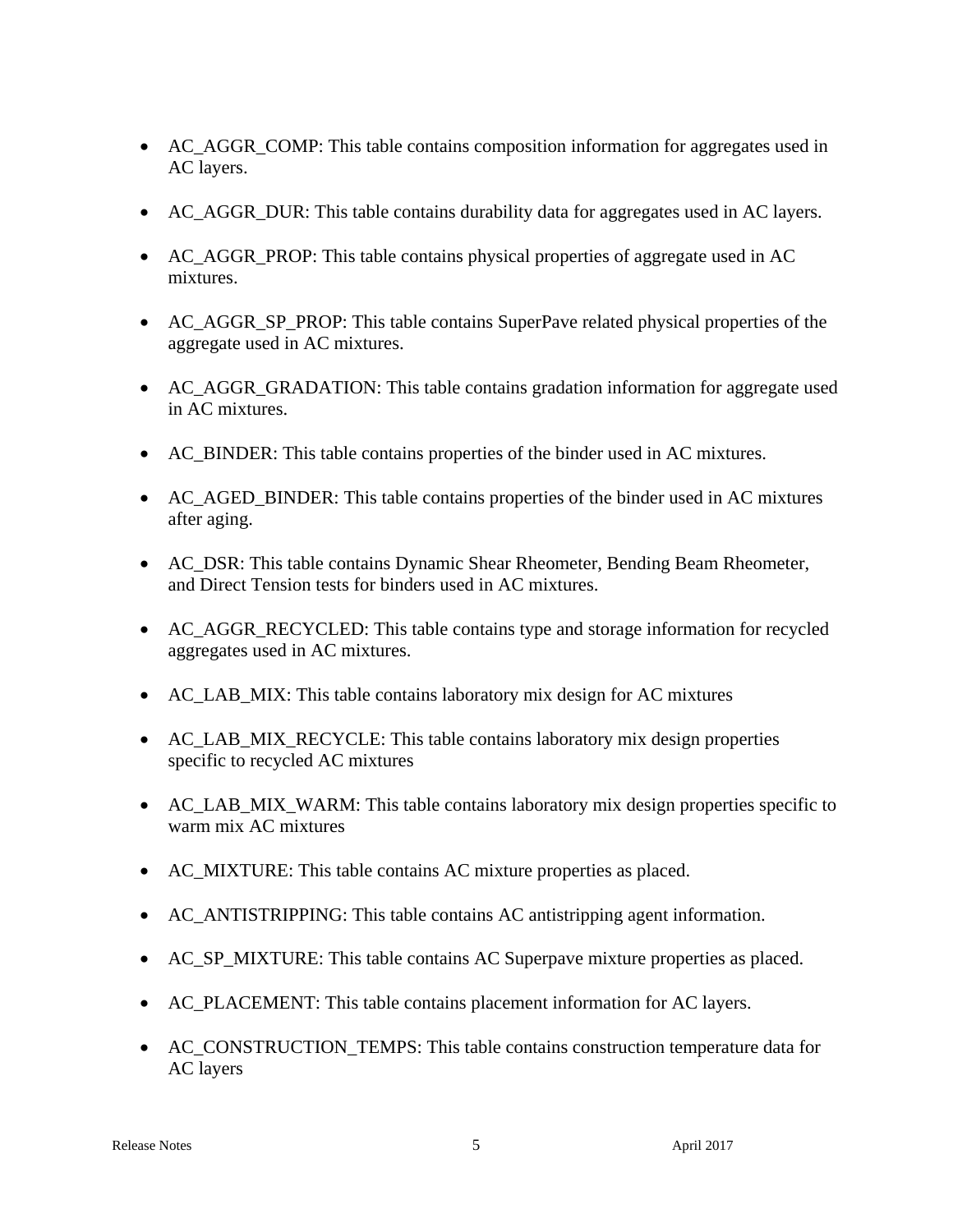- AC\_COMPACTION: This table contains compaction data for AC layers
- AC\_ROLLER: This table contains compaction equipment data for AC layers
- UNBOUND\_STABIL: This table contains unbound layer stabilizing agent data
- UNBOUND LAYER PROP: This table contains unbound or stabilized base or subbase layer properties.
- UNBOUND GRADATION: This table contains unbound or stabilized base or subbase layer gradation information.
- SUBGRADE LAYER PROP: This table contains subgrade layer properties.
- AC\_DENSITY\_MEAS: This table contains AC layer density data used for construction quality control.
- AC\_PROFILE\_MEAS: This table contains AC layer profile data used for construction quality control.
- SECTION\_FIELD\_THICK\_MEAS: This table contains field layer thickness measurements from time of construction at different stations
- SECTION\_CONSTRUCTION\_NOTES: This table contains section notes and comments
- AC\_MILLING: This table contains information on AC milling operations.
- CONSTRUCTION\_EVENTS: This table contains improvement information maintenance and rehabilitation events.

Three new distress tables have been created to deliver cracking index information that may be useful for other national applications such as HPMS, MAP-21 NPRM, and MEPDG. These new tables are:

- MON\_DIS\_AC\_CRACK\_INDEX: This table contains the cracking percentage as defined by HPMS, NPRM, and MEPDG, and the HPMS defined cracking length.
- MON\_DIS\_JPCC\_CRACK\_INDEX: This table contains the cracking percentage as defined by HPMS, NPRM, and MEPDG.
- MON DIS CRCP CRACK INDEX: This table contains the cracking percentage as defined by HPMS and NPRM, and the punchouts per unit length as defined by MEPDG.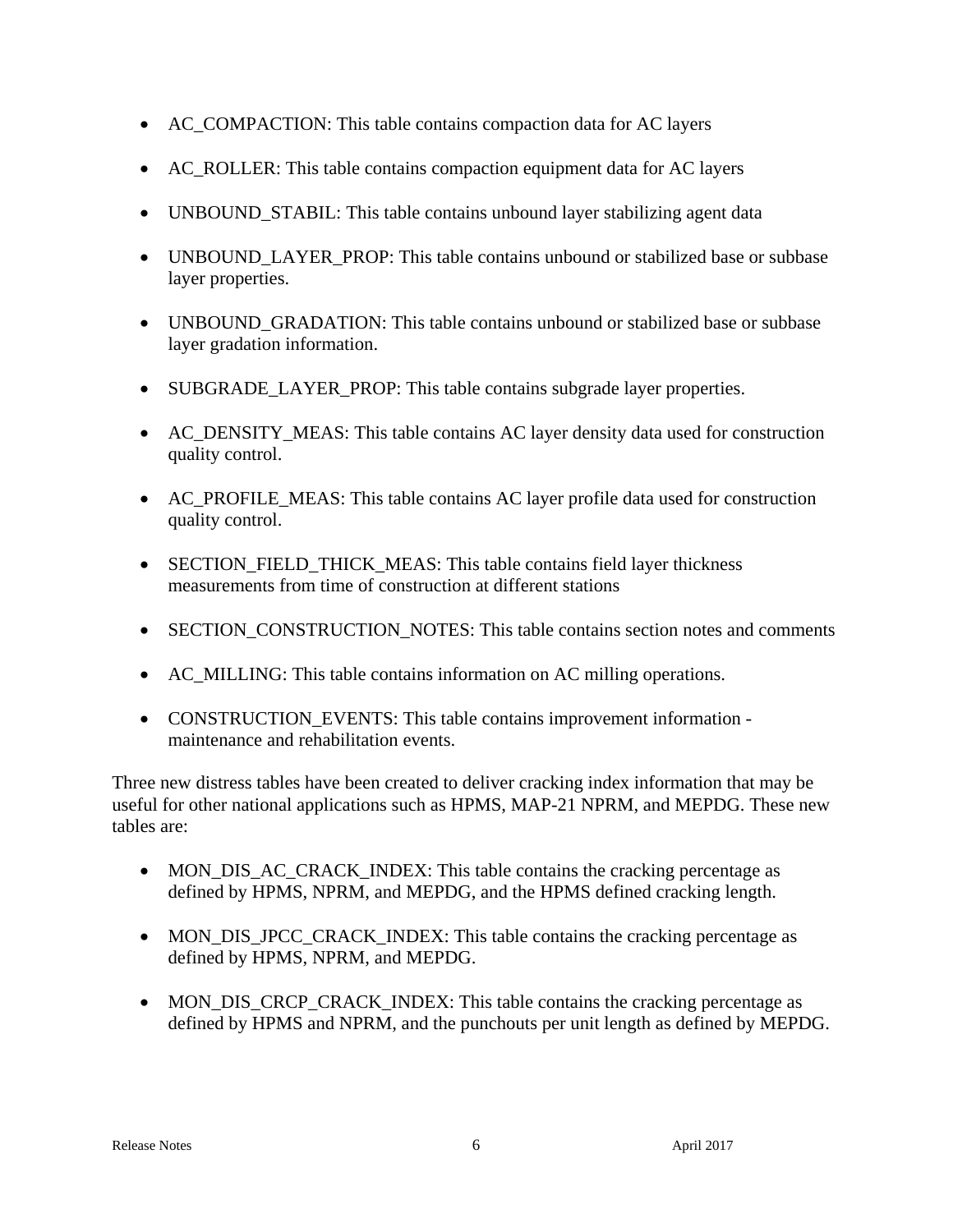#### *Tables Excluded*

The MERRA tables, initially provided in SDR 29, are no longer part of the SDR. This includes the following tables: The data is now being provided exclusively through InfoPave.

MERRA\_GRID\_ID, MERRA\_HUMID\_DAY, MERRA\_HUMID\_HOUR, MERRA\_HUMID\_MONTH, MERRA\_HUMID\_YEAR, MERRA\_PRECIP\_DAY, MERRA\_PRECIP\_HOUR, MERRA\_PRECIP\_MONTH, MERRA\_PRECIP\_YEAR, MERRA\_SITE\_LINK, MERRA\_SOLAR\_DAY, MERRA\_SOLAR\_HOUR, MERRA\_SOLAR\_MONTH, MERRA\_SOLAR\_YEAR, MERRA\_TEMP\_DAY, MERRA\_TEMP\_HOUR, MERRA\_TEMP\_MONTH, MERRA\_TEMP\_YEAR, MERRA\_WIND\_DAY, MERRA\_WIND\_HOUR, MERRA\_WIND\_MONTH, and MERRA\_WIND\_YEAR.

TRF\_ESAL\_DRAINAGE\_COEFF has been removed because it was unnecessary.

Due to processing issues, texture data will not be part of SDR30. This exclusion is not expected to be permanent, but for SDR30, the following texture tables are excluded:

#### MON\_HSS\_TEXTURE\_SECTION, MON\_HSS\_TEXTURE\_SEGMENT

The data in these tables will be available through InfoPave in a future data release.

#### *Other Notes*

Several fields have been added to the MON\_DIS\_\*\_REV tables to accommodate new distress interpretations so that LTPP may better support national applications. These new fields are:

MON\_DIS\_AC\_REV.WP\_LENGTH\_CRACKED MON\_DIS\_AC\_REV.TRANS\_CRACK\_L\_GT183 MON\_DIS\_JPCC\_REV.CRACKED\_SLABS\_TRANS MON\_DIS\_JPCC\_REV.CRACKED\_SLABS\_TOTAL MON\_DIS\_JPCC\_REV.SLAB\_COUNT MON DIS CRCP REV.PUNCHOUTS AREA

The fields are populated for most records, using data derived from existing distress maps.

The data in the MON\_HSS tables for all site visits using the AMES profilers has been reprocessed and re-entered. The data will, in many cases, be different than data for the same visits included in SDR 29. Also, 25mm data collected with previous profilers has been added to MON\_HSS\_PROFILE\_ELEVATION\_25. This includes most profile runs starting in about 1996.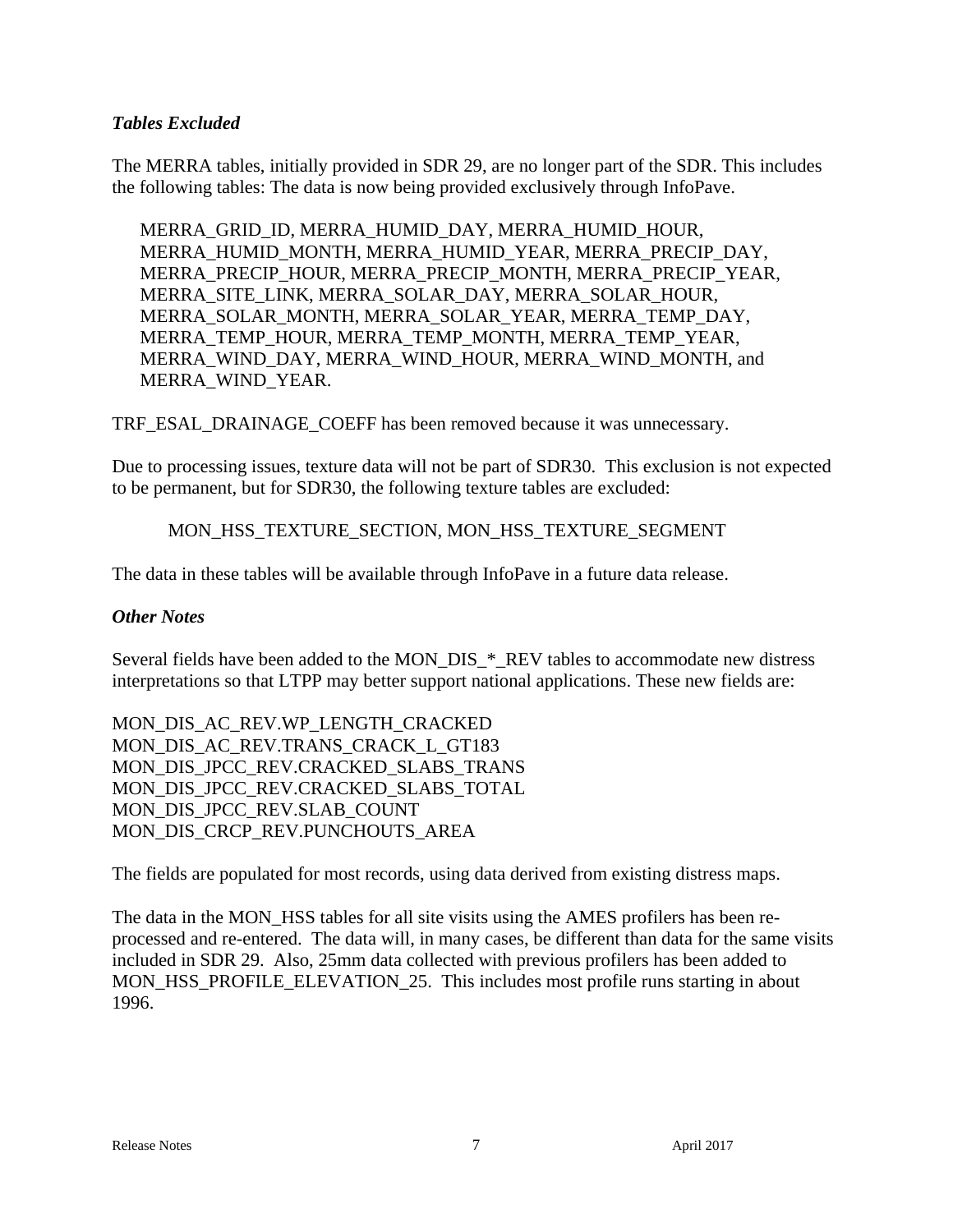# **Release 29**

This is the 29th public release of data from the LTPP program. Some of the notable updates, additions, deletions, and changes made to the data since the January 2014 data release include the following:

#### *New Tables*

In SDR 29, 33 new tables were added, 22 new MERRA climate tables, 13 new backcalculation (BAKCAL) tables, and 9 new profile/texture (MON\_HSS) tables.

#### *MERRA Tables*

The new MERRA tables contain climate data summaries from Modern-Era Retrospective Analysis for Research and Application (MERRA). This dataset provides continuous hourly precipitation, humidity, temperature, wind, and solar radiation estimates. Due to the size of the data, the hourly tables are not actually part of the SDR, but are included here because they will be made available to the user using other means.

The new tables are similar to the existing CLM\_VWS tables, which provide similar data from a different data set consisting of terrestrial observations. The new MERRA tables are:

- MERRA GRID ID: This table contains location, elevation and assignment of ID to each MERRA grid centroid.
- MERRA\_HUMID\_DAY: This table contains humidity 2 meters above MERRA centroid by date.
- MERRA\_HUMID\_HOUR: This table contains humidity 2 meters above MERRA centroid by date and hour.
- MERRA\_HUMID\_MONTH: This table contains humidity 2 meters above MERRA centroid by year and month.
- MERRA\_HUMID\_YEAR: This table contains humidity 2 meters above MERRA centroid by year.
- MERRA\_PRECIP\_DAY: This table contains precipitation at MERRA cell centroid by date.
- MERRA PRECIP HOUR: This table contains precipitation at MERRA cell centroid by date and hour.
- MERRA\_PRECIP\_MONTH: This table contains precipitation at MERRA cell centroid by year and month.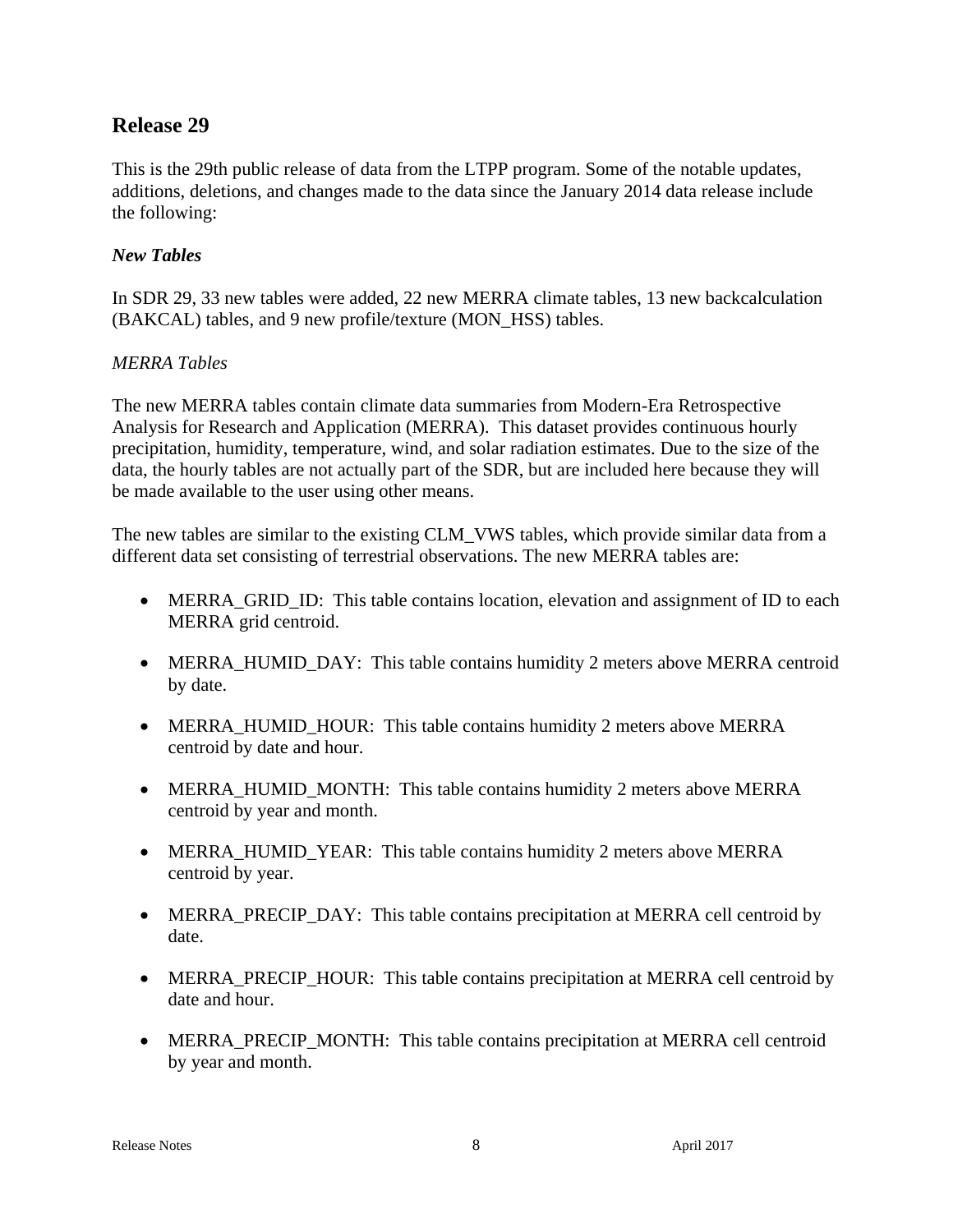- MERRA\_PRECIP\_YEAR: This table contains precipitation at MERRA cell centroid by year.
- MERRA\_SITE\_LINK: This table contains assignment of test sections to MERRA cells.
- MERRA SOLAR DAY: This table contains solar radiation and cloud cover at MERRA cell centroid by date.
- MERRA SOLAR HOUR: This table contains solar radiation and cloud cover at MERRA cell centroid by date and hour.
- MERRA\_SOLAR\_MONTH: This table contains solar radiation and cloud cover at MERRA cell centroid by year and month.
- MERRA SOLAR YEAR: This table contains solar radiation and cloud cover at MERRA cell centroid by year.
- MERRA TEMP DAY: This table contains air temperature 2 meters above MERRA cell centroid elevation by date.
- MERRA\_TEMP\_HOUR: This table contains air temperature 2 meters above MERRA cell centroid by date and hour.
- MERRA\_TEMP\_MONTH: This table contains air temperature 2 meters above MERRA cell centroid elevation by year and month.
- MERRA TEMP YEAR: This table contains air temperature 2 meters above MERRA cell centroid elevation by year.
- MERRA WIND DAY: This table contains wind 2 meters above MERRA cell centroid by date.
- MERRA\_WIND\_HOUR: This table contains wind at MERRA cell centroid by date and hour.
- MERRA WIND MONTH: This table contains wind 2 meters above MERRA cell centroid by year and month.
- MERRA WIND YEAR: This table contains wind 2 meters above MERRA cell centroid by year.

# *BAKCAL Tables*

The new BAKCAL tables contain backcalculation information for deflection data sets in the MON\_DEFL tables. These tables nominally replace the MON\_DEFL\_FLX and MON\_DEFL\_RGD tables, which were last available in Release 20.0. The new BAKCAL tables are: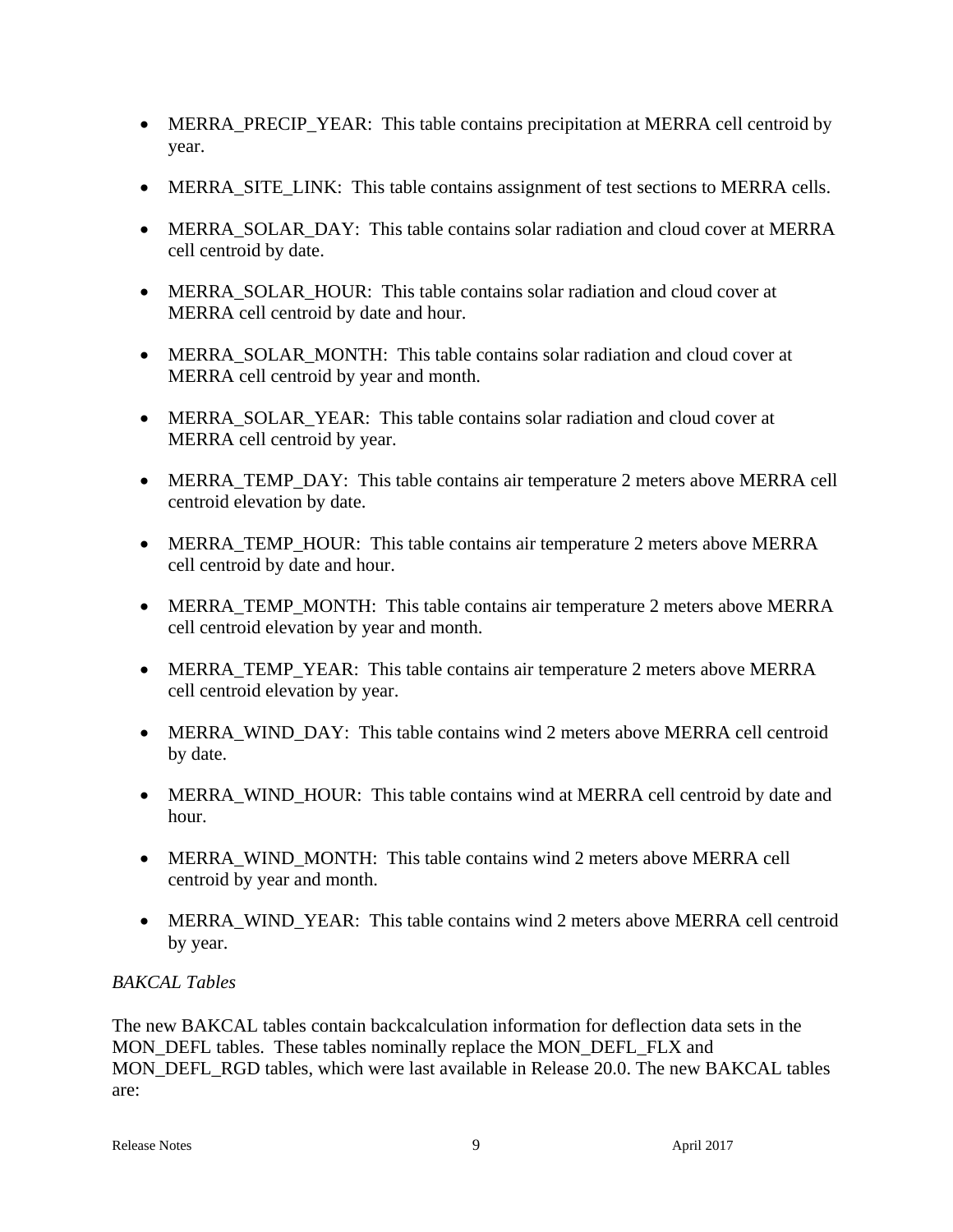- BAKCAL\_BASIN: This table contains identifying information for each deflection basin used in the backcalculation process.
- BAKCAL BEST FIT BASIN LAYER: This table contains best fit backcalculation modulus values for each deflection basin. This table only has information for PCC surfaced sections only.
- BAKCAL\_BEST\_FIT\_BASIN\_MASTER: This table contains backcalculation fit and quality measures for each deflection basin.
- BAKCAL\_BEST\_FIT\_LAYERS: This table contains layer thicknesses used calculation of layer modulus values using the BEST FIT procedure.
- BAKCAL\_BEST\_FIT\_SECTION\_LAYER: This table contains best fit backcalculated modulus values for each FWD pass. This table only has information for PCC surfaced sections only.
- BAKCAL BEST FIT SECTION MASTER: This table contains best-fit backcalculation quality measures and other non-layer specific information for each FWD pass. This table only has information for PCC surfaced sections only.
- BAKCAL\_LAYER\_LINK: This table contains mapping of backcalculation layers to the current TST\_L05B layering structure.
- BAKCAL\_MODULUS\_BASIN\_LAYER: This table contains backcalculated modulus values for each measured deflection basin.
- BAKCAL\_MODULUS\_BASIN\_MASTER: This table contains backcalculation fit and quality measures for each deflection basin.
- BAKCAL MODULUS SECTION LAYER: This table contains backcalculated modulus values averaged for each FWD pass.
- BAKCAL MODULUS SECTION MASTER: This table contains backcalculation quality and fitment information applicable to a given FWD pass.
- BAKCAL PASS: This table contains identifying information for each FWD pass used in the backcalculation process.
- BAKCAL\_STRUCTURE\_LAYERS: This table contains layer thicknesses used for backcalculation of layer modulus values.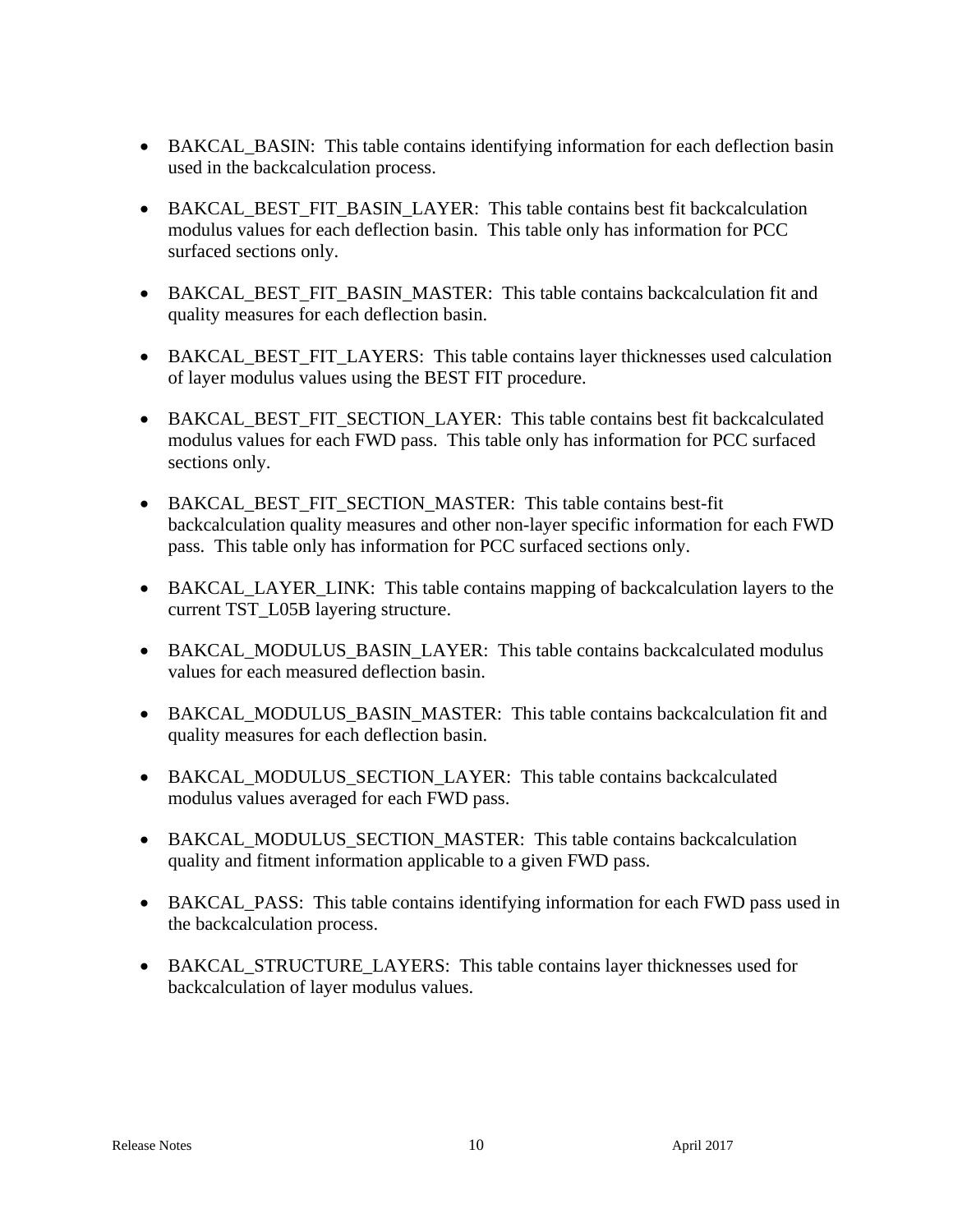#### *MON\_HSS Tables*

The new MON\_HSS tables contains information from the new longitudinal profile/texture units, as well as all of the data that was previously in MON\_PROFILE\_MASTER and MON\_PROFILE\_DATA. The new tables are:

- MON\_HSS\_FAULT\_VALUES: This table contains high speed survey fault data.
- MON HSS PROFILE ELEVATION 150: This table contains high speed survey profile elevation data at 150mm or 152.4mm intervals.
- MON\_HSS\_PROFILE\_ELEVATION\_25: This table contains high speed survey profile elevation data at 25mm or 25.4mm intervals.
- MON HSS PROFILE SECTION: This table contains high speed survey section level profile computed parameters and statistics based on 150 mm interval data.
- MON\_HSS\_RUN\_NO: This table contains identification of each high speed survey run made during each visit
- MON\_HSS\_TEXTURE\_SECTION: This table contains high speed survey section level texture computed parameters and statistics.
- MON\_HSS\_TEXTURE\_SEGMENT: This table contains high speed survey texture data for 100mm segments.
- MON\_HSS\_UNIT\_ID: This table contains high speed survey unit identification.
- MON HSS VISIT NO: This table contains Information related to each high speed survey site visit.

# *Tables Excluded*

MON\_PROFILE\_MASTER and MON\_PROFILE\_DATA are no longer part of the SDR. The information that was in these tables in now in the MON\_HSS series of tables.

#### *Other Notes*

SECTION\_COORDINATES has a new field for elevation. The ELEVATION field contains elevation derived from the coordinates.

MON\_DEFL\_LOC\_INFO has two new fields for location – LATITUDE and LONGITUDE. For this SDR, the fields exist but are not populated.

The structure of TST\_AC02 has been modified. The table previously had one BSG field that either contained a coated or uncoated value. The table now has BSG for uncoated values, and COATED\_BSG for coated values. This is now consistent with the data sheet.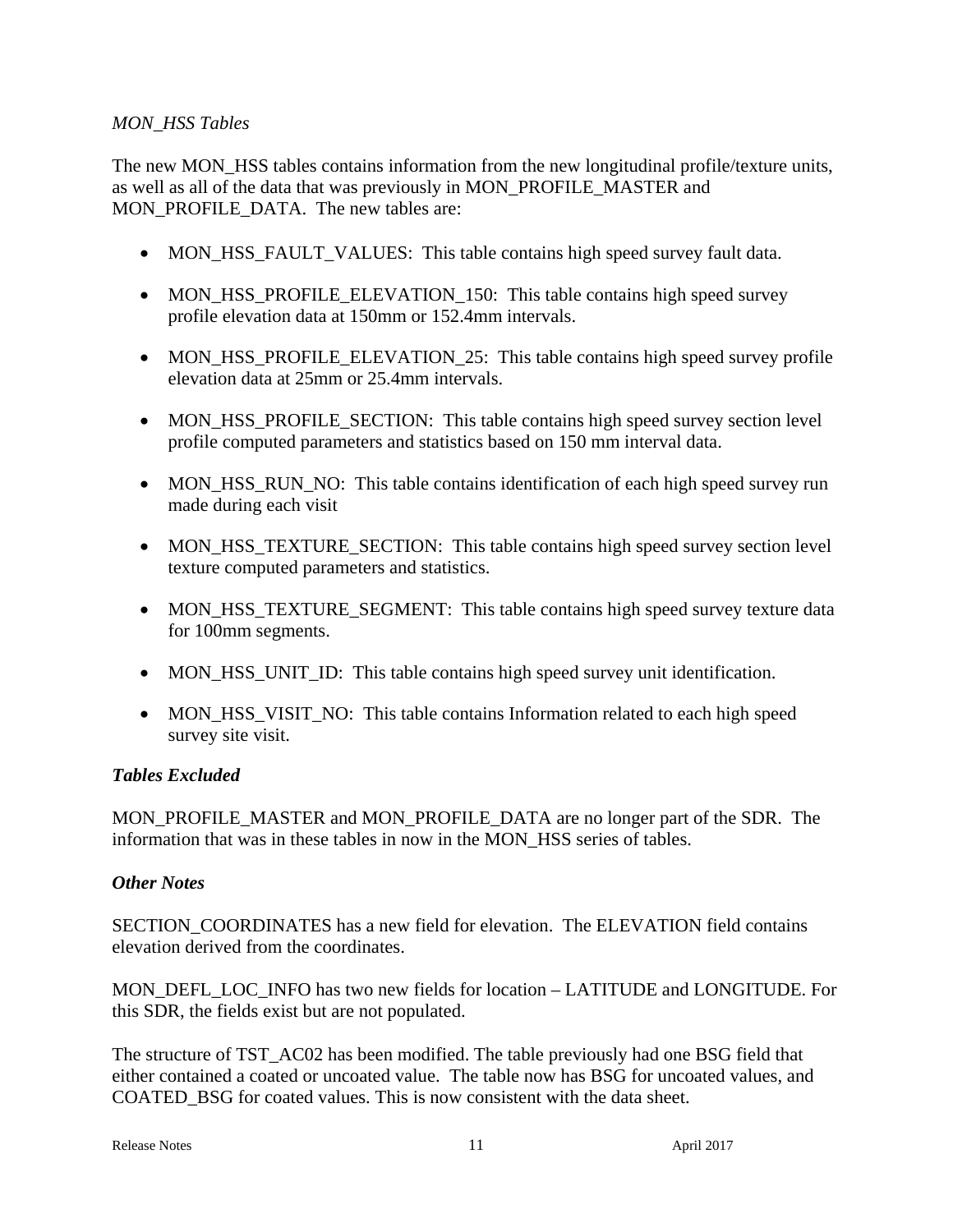# **Release 28**

In SDR 28 the Data Compilation View (DCV) tables were promoted from beta to full SDR table status. This includes the six new tables and the 18 tables that were included in SDR27 as beta.

# *New Tables and Table Name Changes*

Six new tables were added to the DCV module. All of these tables contain data combined from existing tables. Unlike the tables in most other PPDB modules, the tables in the DCV module do not have a module designation in the table names. These new tables are:

- MNT\_IMP\_SOURCE. This table contains the location of the detailed information for those events included in MNT\_IMP. The source tables which contain available data from entries in the MNT\_IMP table include MNT\_ASPHALT\_CRACK\_SEAL, MNT\_ASPHALT\_PATCH, MNT\_ASPHALT\_SEAL, MNT\_GMG, MNT\_IMP, MNT\_PCC\_CRACK\_SEAL, MNT\_PCC\_FULL\_DEPTH, MNT\_PCC\_JOINT\_RESEAL, MNT\_PCC\_PART\_DEPTH, RHB\_MILL\_AND\_GRIND, SPS2\_PCC\_FULL\_DEPTH, SPS3\_CHIP, SPS3\_CRACK, SPS3\_SLURRY, SPS4\_CRACK\_SEAL\_GENERAL, SPS4\_PCC\_CRACK\_SEAL, SPS5\_AC\_PATCHES, SPS6\_DIAMOND\_GRIND, SPS6\_PCC\_CRACK\_SEAL, SPS6\_PCC\_FULL\_DEPTH, SPS6\_PCC\_JOINT\_RESEAL, SPS6\_PCC\_PART\_DEPTH, and SPS7\_MILLING tables.
- SECTION\_LAYOUT: This table contains section layout and location information. This table contains combined data from INV\_ID, INV\_GENERAL, SPS\_ID, SPS\_GENERAL, and SPS\_PROJECT\_STATIONS.
- SECTION STRUCTURE HISTORY: This table contains information on dates of structural changes to each section, including original construction, milling, overlays, and crack and seat events. It contains a mixture of data extracted from the EXPERIMENT\_SECTION, RHB\_IMP, SPS\_ID, INV\_AGE, and SECTION\_LAYER\_STRUCTURE tables.
- STABILIZATION DETAILS: This table contains information on stabilization types and quantities for unbound layers compiled from the INV\_STABIL, SPS1\_SUBGRADE\_PREP, SPS2\_SUBGRADE\_PREP, SPS8\_SUBGRADE\_PREP, and SPS9\_SUBGRADE\_PREP tables.
- SUBGRADE\_PROPERTIES. This table contains the physical properties of subgrade material. Contains data from INV\_SUBGRADE which has been expanded to the test section level. Data from the INV module does not include properties from test sections newly constructed after the start of the LTPP program in 1987.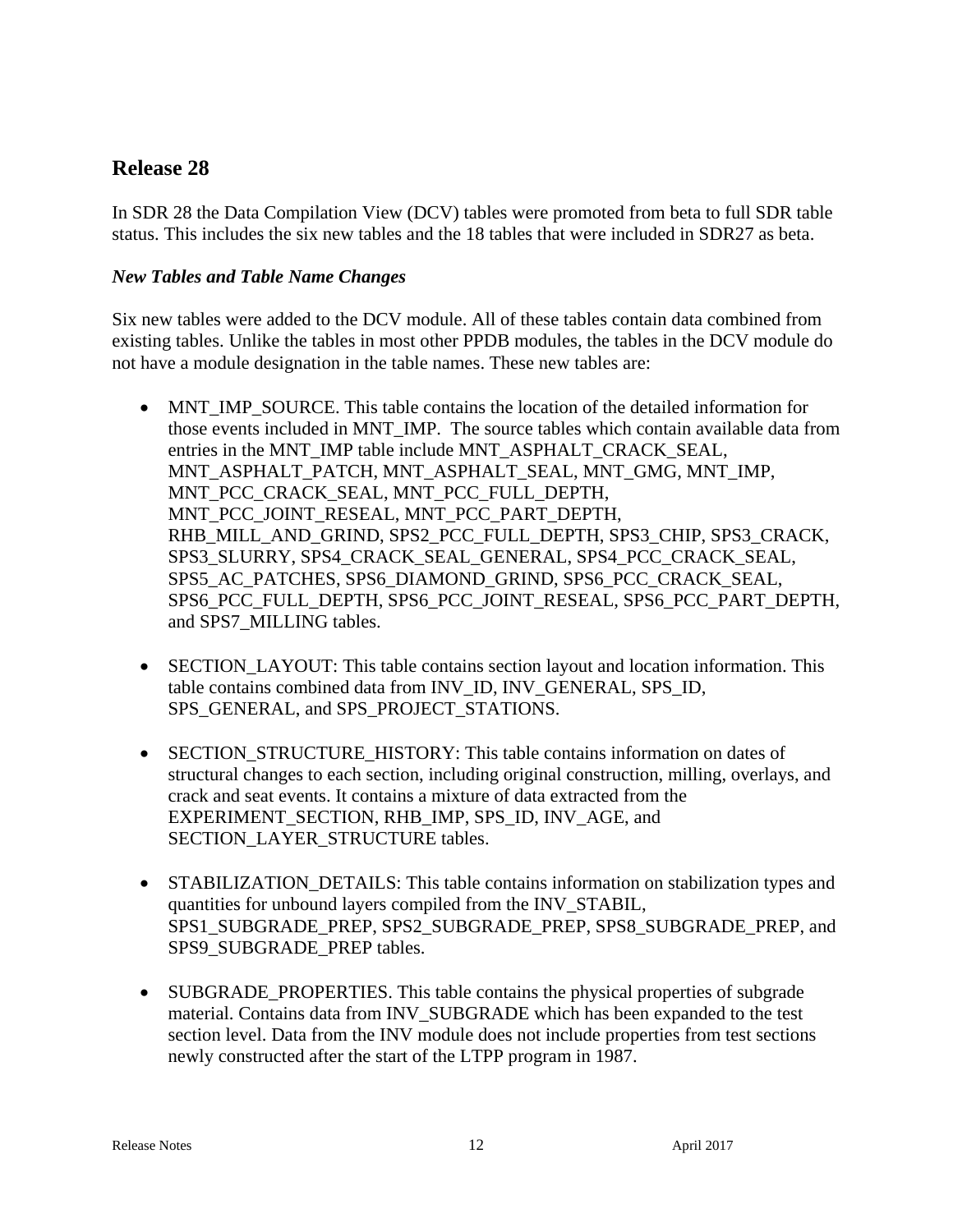UNBOUND\_LAYER\_PROPERTIES**.** This table contains physical properties of unbound layers expanded to test section level from data contained in the INV\_UNBOUND table. Data in this table is constrained to that reported by participating highway agencies for pavement structures whose initial construction was completed prior to inclusions into the LTPP program.

# *Tables Excluded*

All tables included in SDR 27 are also included in SDR 28.

# *Other Notes*

The TST\_PC03 data has been updated with new information provided by the FHWA lab at Turner-Fairbanks Highway Research Center. The new data is primarily repeat tests on previously tested PCC cores.

The DTE field in MON\_DEFL\_DROP\_DATA has been removed. This field was never populated. Load transfer efficiency calculations are provided in MON\_DEFL\_LTE.

The structure of SPSWIM\_VALIDATION\_INIT has been modified to include three new fields: OUT OF STUDY TPF, LAST FULL YEAR, and COMMENTS.

# **Release 27**

# *New Tables and Table Name Changes*

In SDR 27, 33 new tables were added and seven existing tables were renamed. One new table was added for falling weight deflectometer (FWD) load transfer efficiency computations, 14 new tables for interpreted Dynamic Load Response (DLR) measurements, and 18 new tables that contain data combined from multiple existing tables. Seven of the existing DLR tables were renamed.

# *FWD Load Transfer Efficiency*

One new table, MON\_DEFL\_LTE, was added to the FWD\_Data\_Without\_Drop\_Data database to contain the results of load transfer efficiency computations from FWD measurements at transverse joints and cracks on portland cement concrete pavement layers.

 MON\_DEFL\_LTE. This table contains load transfer efficiency computation from falling weight deflectometer measurements from the J4, J5, C4, and C5 LANE\_NO measurements at transverse joints/cracks on jointed and continuously reinforced portland cement concrete pavements. The LTE computation is not corrected for slab bending effects.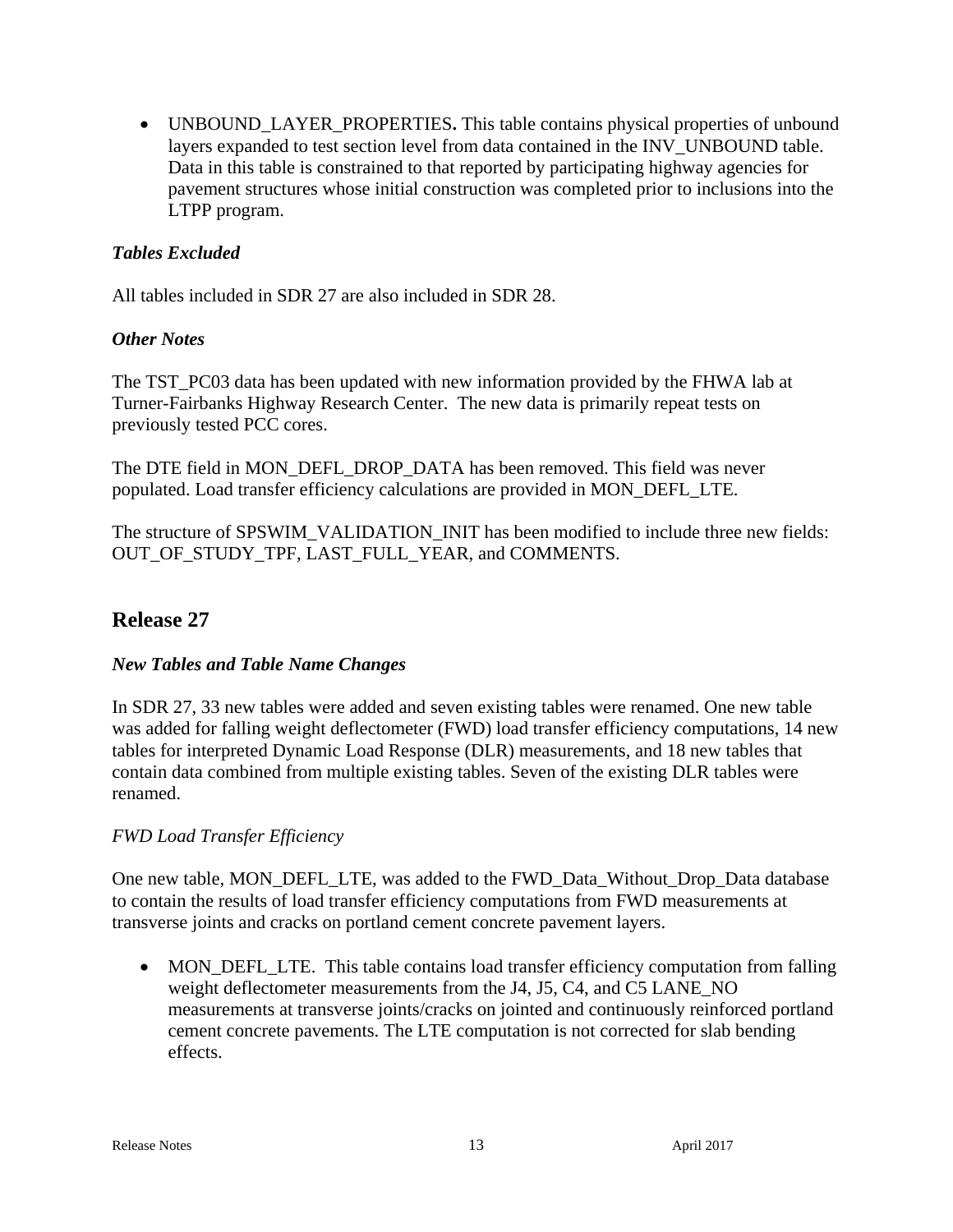#### *DLR Tables*

The new DLR tables are the reinterpreted data from Ohio, which were removed from SDR 26. Due to differences in the interpretation method and table restructuring, this data is being added back into the database using a table name format starting with DLR\_OH. The data tables containing DLR data from North Carolina that were retained in SDR 26 were renamed using a name format that begins with DLR\_NC to distinguish this data from the Ohio DLR data. The DLR module now contains the following tables:

- DLR\_NC\_LVDT\_CONFIG\_PCC. This table contains LVDT gauge settings and location information for North Carolina DLR tests.
- DLR\_NC\_LVDT\_TRACE\_SUM\_PCC. This table contains LVDT trace summary information developed using DLRCheck for North Carolina DLR tests.
- DLR\_NC\_MASTER\_PCC. This table contains North Carolina DLR site and instrumentation summary information for Dynamic Load Response on AC sections.
- DLR\_NC\_STRAIN\_CONFIG\_PCC. This table contains North Carolina DLR test sensor gauges - device, settings and location information.
- DLR\_NC\_STRAIN\_TRACE\_SUM\_PCC. This table contains North Carolina Data Load Response strain trace summary information.
- DLR\_NC\_TEST\_MATRIX. This table contains North Carolina Dynamic Load Response test matrix summary information.
- DLR\_NC\_TRUCK\_GEOMETERY. This table contains North Carolina Dynamic Load Response truck geometry summary information.
- DLR\_OH\_LVDT\_CONFIG\_AC. This table contains LVDT gauge configuration settings and location information for Ohio DLR AC test sections.
- DLR\_OH\_LVDT\_CONFIG\_PCC. This table contains gauge configuration settings and location information for Ohio DLR PCC test sections.
- DLR\_OH\_LVDT\_TRACE\_SUM\_AC. This table contains interpreted LVDT peak values from AC pavement measurements at the Ohio DLR test site.
- DLR\_OH\_LVDT\_TRACE\_SUM\_PCC. This table contains interpreted LVDT peak values from PCC pavement measurements at the Ohio DLR test site.
- DLR\_OH\_MASTER\_AC. This table contains site summary instrumentation measurement information for Ohio DLR AC sections.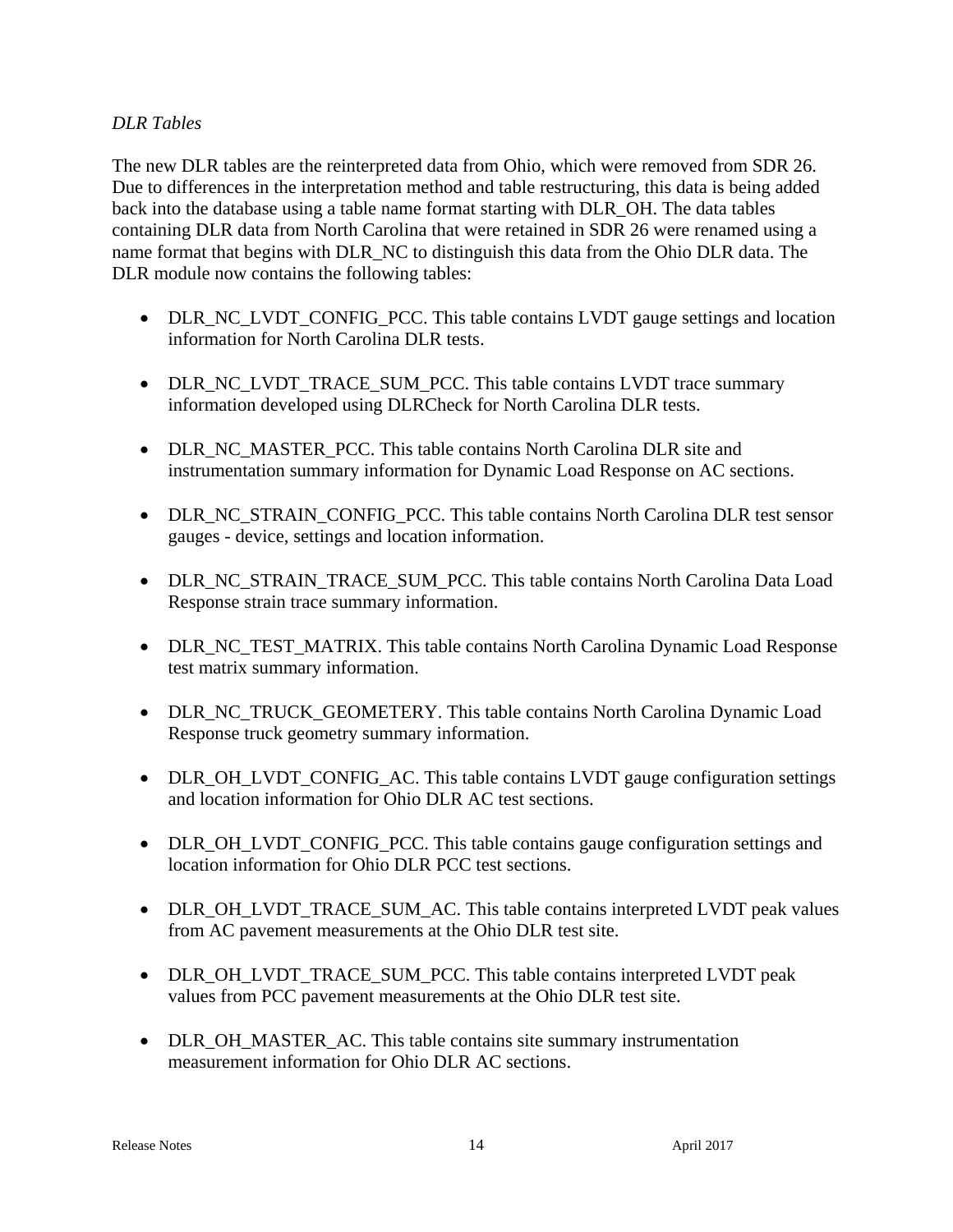- DLR OH\_MASTER\_PCC. This table contains site summary instrumentation measurement information for Ohio DLR PCC sections.
- DLR OH\_PRESSURE\_CONFIG\_AC. This table contains pressure gauge configuration settings and location information for Ohio DLR AC test sections.
- DLR\_OH\_PRESSURE\_TRACE\_SUM\_AC. This table contains interpreted pressure peak values from AC pavement measurements at the Ohio DLR test site.
- DLR\_OH\_STRAIN\_CONFIG\_AC. This table contains strain gauge configuration settings and location information for Ohio DLR AC test sections
- DLR\_OH\_STRAIN\_CONFIG\_PCC. This table contains strain gauge configuration settings and location information for Ohio DLR PCC test sections.
- DLR\_OH\_STRAIN\_TRACE\_SUM\_AC. This table contains interpreted strain peak values from AC pavement measurements at the Ohio DLR test site.
- DLR\_OH\_STRAIN\_TRACE\_SUM\_PCC. This table contains interpreted strain peak values from PCC pavement measurements at the Ohio DLR test site.
- DLR OH TEST MATRIX. This table contains test matrix summary information for the Ohio DLR tests.
- DLR\_OH\_TRUCK\_GEOMETERY. This table contains Ohio load response truck geometry summary information.

# *Data Compilation Views*

The tables in the new Data Compilation View (DCV) module contain data compiled from other existing tables with the primary intent of reducing the number of tables a user needs to look at for similar types of data elements. In addition to combining data, these tables also expand linked and project level data to create individual test section level records. Coded values have been replaced with the code description to alleviate the need to perform the linking necessary to get those values otherwise. While this information is technically implemented as a "view" in database terminology, it is presented as tables in the SDR.

The tables in the DCV module are included in SDR 27 as a beta or trial release in the interest of receiving data user feedback. The module is being released as volume 2 in SDR 27 to indicate a separation from the other PPDB data tables. Unlike most other PPDB modules, the views do not have a module designation in the table names. The new tables in the DCV module are:

• AC\_AGG\_GRADATION. This table contains gradation information for aggregate used in AC mixtures. Contains data from INV\_GRADATION, RHB\_ACO\_AGGR\_PROP, RHB\_CMRAP\_COMBINED\_AGG, and RHB\_HMRAP\_COMBINED\_AGG.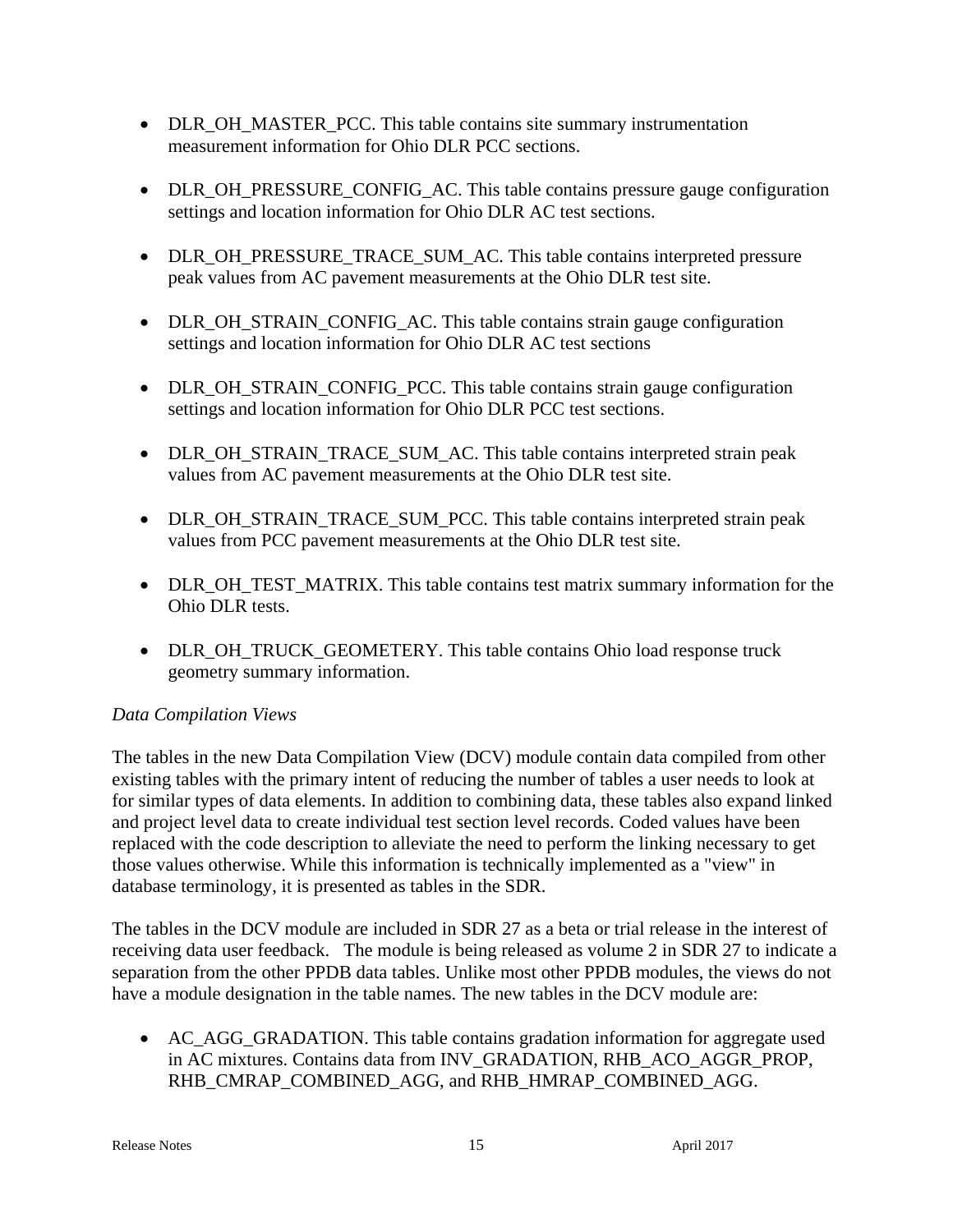- AC AGG PROP. This table contains physical properties of aggregate used in AC mixtures. Contains data from INV\_PMA, RHB\_ACO\_AGGR\_PROP, RHB\_CMRAP\_COMBINED\_AGG, RHB\_HMRAP\_COMBINED\_AGG, SPS1\_PMA\_AGGREGATE\_PROP, SPS2\_PMA\_AGGREGATE\_PROP, SPS8\_PMA\_AGGREGATE\_PROP, and SPS9\_PMA\_AGGREGATE\_PROP.
- AC\_ANTISTRIP. This table contains information on anti-stripping agents used in AC mixtures. Contains data from INV\_PMA\_ORIG\_MIX, RHB\_ACO\_MIX\_PROP, SPS1\_PMA\_MIXTURE\_PROP, SPS2\_PMA\_MIXTURE\_PROP, SPS8\_PMA\_MIXTURE\_PROP, and SPS9\_PMA\_MIXTURE\_PROP.
- AC\_BINDER\_PROP. This table contains properties of the binder used in AC mixtures. Contains data from INV\_PMA\_ASPHALT, RHB\_ACO\_PROP, SPS1\_PMA\_AC\_PROPERTIES, SPS8\_PMA\_AC\_PROPERTIES, and SPS9\_PMA\_AC\_PROPERTIES.
- AC\_MIX\_PROP. This table contains AC Hveem and Marshall mixture information. Contains data from INV\_PMA\_ORIG\_MIX, RHB\_ACO\_LAB\_MIX, RHB\_CMRAP\_LAB\_MIX, RHB\_HMRAP\_LAB\_MIX, SPS1\_PMA\_MIXTURE\_PROP, SPS2\_PMA\_MIXTURE\_PROP, SPS8\_PMA\_MIXTURE\_PROP, SPS9\_PMA\_MIXTURE\_PROP, and SPS9\_PMA\_MIX\_DES\_PROP.
- AC\_MOISTURE\_SUSCEPTIBILITY. This table contains results from moisture susceptibility tests on AC samples. Contains data from INV\_PMA\_ORIG\_MIX and RHB\_ACO\_MIX\_PROP.
- AC\_VOLUMETRICS. This table contains volumetric properties of AC mixtures as reported by agencies. Contains data from INV\_PMA\_ORIG\_MIX, RHB\_ACO\_LAB\_MIX, RHB\_ACO\_MIX\_PROP, RHB\_CMRAP\_LAB\_MIX, RHB\_CMRAP\_MIX\_PROP, RHB\_HMRAP\_LAB\_MIX, RHB\_HMRAP\_MIX\_PROP, SPS1\_PMA\_MIXTURE\_PROP, SPS2\_PMA\_MIXTURE\_PROP, SPS8\_PMA\_MIXTURE\_PROP, SPS9\_PMA\_MIXTURE\_PROP, SPS9\_PMA\_MIX\_DES\_PROP, and SPS9\_SP\_PMA\_MIXTURE\_PROP.
- PCC\_ADMIXTURE. This table contains properties of admixtures used in PCC mixtures. Contains data from SPS8\_PCC\_MIXTURE\_DATA, SPS2\_PCC\_MIXTURE\_DATA, RHB\_PCCO\_MIXTURE, and INV\_ADMIX.
- PCC\_AGG\_GRADATION. This table contains gradation information for aggregate used in PCC mixtures. Contains data from INV\_GRADATION, RHB\_PCCO\_AGGR, SPS2\_PCC\_MIXTURE\_DATA, and SPS8\_PCC\_MIXTURE\_DATA.
- PCC AGG PROP. This table contains physical properties of aggregate used in PCC mixtures. Contains data from RHB\_PCCO\_AGGR, SPS2\_PCC\_MIXTURE\_DATA, SPS8\_PCC\_MIXTURE\_DATA, and INV\_PCC\_MIXTURE.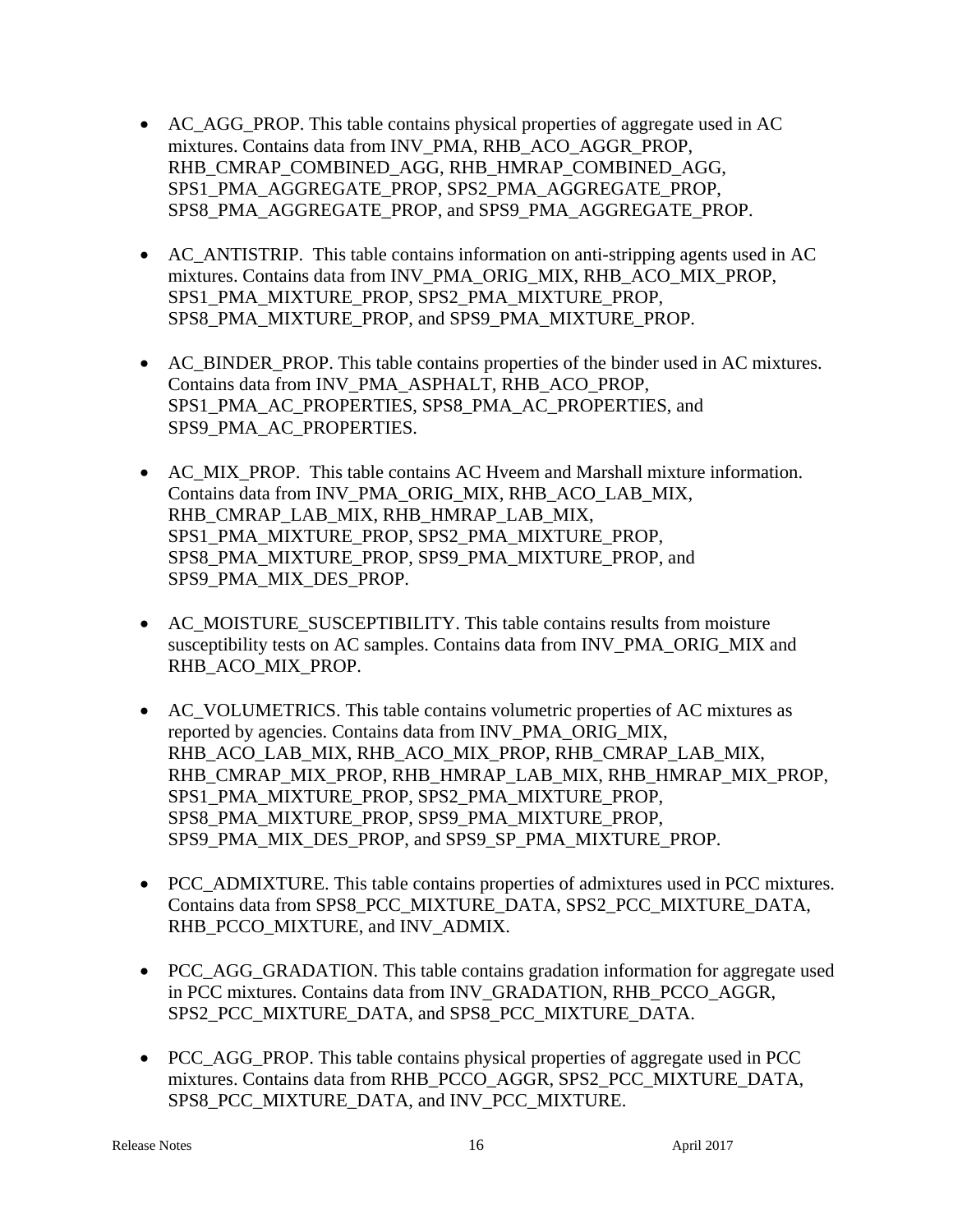- PCC\_JOINT\_FORMING. This table contains methods used to create the joints on PCC layers. Contains data from RHB\_PCCO\_JOINT\_DATA, SPS8\_PCC\_JOINT\_DATA, SPS2\_PCC\_JOINT\_DATA, and INV\_PCC\_JOINT.
- PCC JOINT SEALANT. This table contains properties of joint sealants used during initial placement of PCC layers. Contains data from RHB\_PCCO\_JOINT\_DATA, SPS8\_PCC\_JOINT\_DATA, SPS2\_PCC\_JOINT\_DATA, and INV\_PCC\_JOINT.
- PCC JOINT SPACING. This table contains joint spacing used on PCC layers. Contains data from RHB\_PCCO\_JOINT\_DATA, SPS8\_PCC\_JOINT\_DATA, SPS7\_PCCO\_JOINT\_DATA, SPS2\_PCC\_JOINT\_DATA, and INV\_PCC\_JOINT.
- PCC\_LOAD\_TRANSFER. This table contains properties of load transfer devices used on PCC layers. Contains data from INV\_PCC\_JOINT, RHB\_PCCO\_JOINT\_DATA, SPS8\_PCC\_JOINT\_DATA, and SPS2\_PCC\_JOINT\_DATA.
- PCC\_MIX\_DESIGN. This table contains PCC mix design properties. Contains data from INV\_PCC\_MIXTURE, RHB\_PCCO\_MIXTURE, SPS2\_PCC\_MIXTURE\_DATA, and SPS8\_PCC\_MIXTURE\_DATA.
- PCC\_REINFORCING. This table contains physical properties of reinforcement used in PCC layers. Contains data from SPS2\_PCC\_STEEL, RHB\_PCCO\_STEEL, and INV\_PCC\_STEEL.
- PCC\_STRENGTH. This table contains strength properties of PCC layers. Contains data from RHB\_PCCO\_STRENGTH and INV\_PCC\_STRENGTH.
- PCC TIE BARS. This table contains properties of tie bars placed in PCC layers. Contains data from RHB\_PCCO\_JOINT\_DATA, SPS8\_PCC\_JOINT\_DATA, SPS2\_PCC\_JOINT\_DATA, and INV\_PCC\_JOINT.

# *Tables Excluded*

The only tables that were in SDR26 that will not be in SDR27 are the renamed DLR tables which contained data from North Carolina. The following tables will not be in SDR27 as a result of the renaming:

- DLR LVDT CONFIG PCC
- DLR LVDT TRACE SUM PCC
- DLR MASTER PCC
- DLR STRAIN CONFIG PCC
- DLR STRAIN TRACE SUM PCC
- DLR TEST MATRIX
- DLR\_TRUCK\_GEOMETERY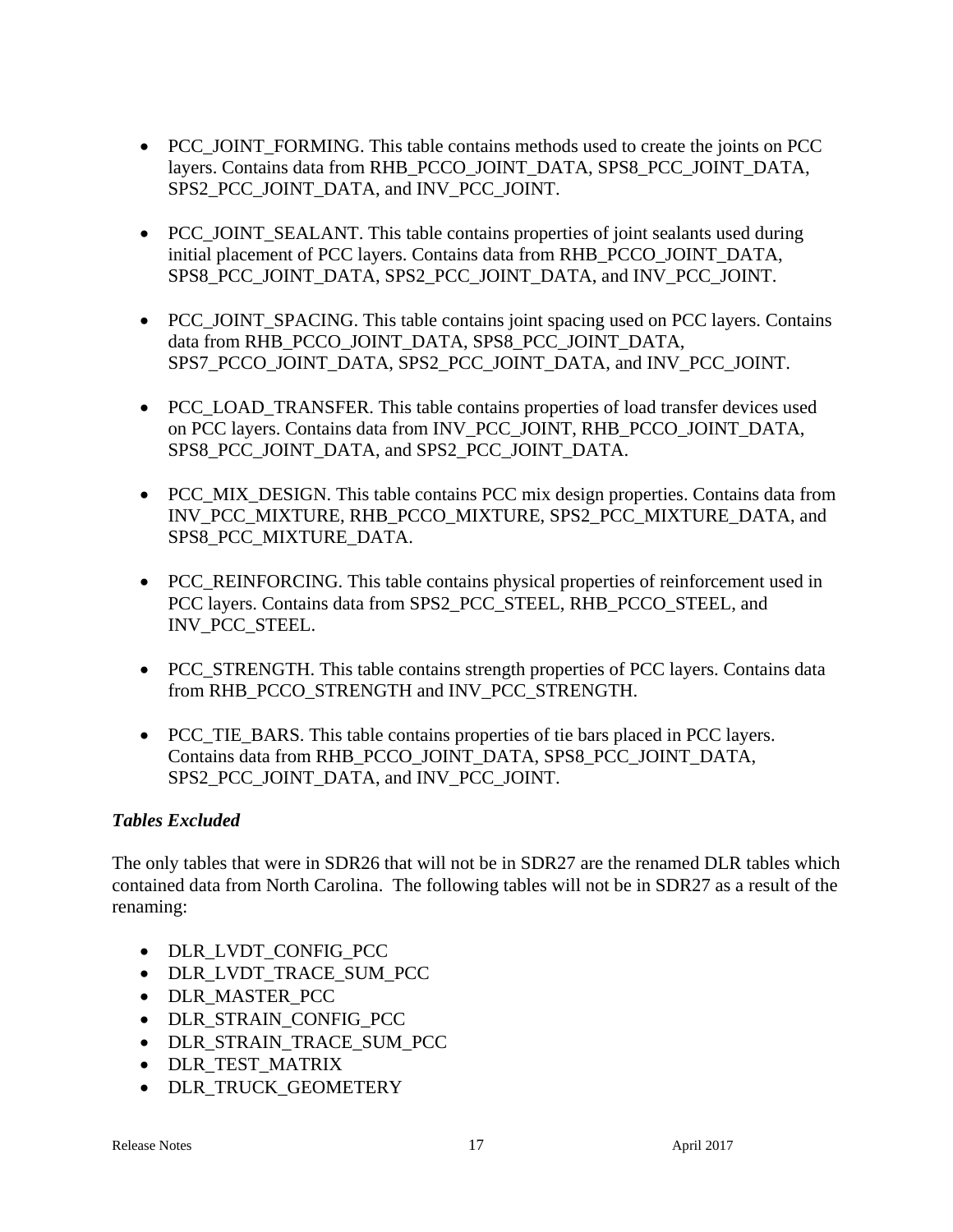#### *Other Notes*

The CLM\_VWS tables have been updated to include new weather stations, and climate information to 2013.

The TST\_PC03 data has again been updated with new information provided by the lab. The new data is primarily repeat tests on previously tested cores.

Some of the databases in the FWD drop data and profile data volumes had to be reorganized to keep within the 2 GB limit on MS Access databases.

# **Release 26**

This is the 26th public release of data from the LTPP program. Some of the notable updates, additions, deletions, and changes made to the data since the January 2011 data release include the following:

#### *Tables Added*

No new tables were added to the database for SDR 26.

#### *Tables Excluded*

Problems were found with the Ohio DLR data that warranted excluding the data from this release. All of the DLR data on AC surfaces were from Ohio, and as a result, the AC DLR tables are not populated for SDR 26, and have therefore been excluded. These excluded tables are:

- DLR\_LVDT\_CONFIG\_AC
- DLR\_LVDT\_TRACE\_SUM\_AC
- DLR MASTER AC
- DLR\_PRESSURE\_CONFIG\_AC
- DLR\_PRESSURE\_TRACE\_SUM\_AC
- DLR STRAIN CONFIG AC
- DLR STRAIN TRACE SUM AC

There are several LTAS tables that were previously included that have been excluded because they did not contain data of interest to users. These tables are:

- ESAL\_PER\_VEH
- STAT OC A AX
- STAT\_QC\_A\_AX\_9\_DD
- STAT\_QC\_BC\_AX
- STAT\_AC\_BC\_SPACE
- STAT OC GVW 9 DD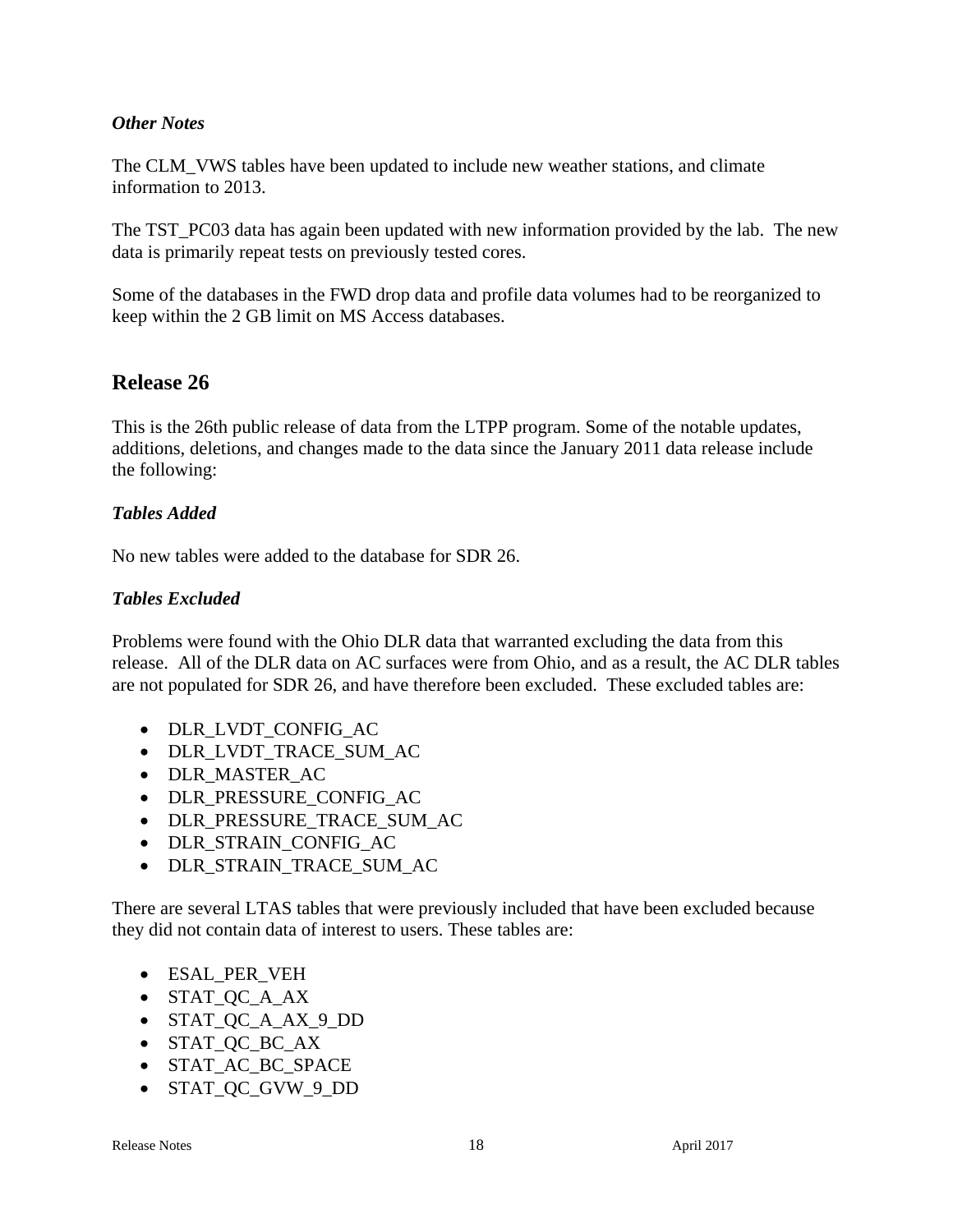- COMP\_CL\_CT
- COMP WT CT
- COMP AX
- COMP\_GVW
- ESAL FACTOR SN 5 PT 2 5

# *Other Notes*

# RHB\_CMRAP\_COMBINED\_AC, RHB\_CMRAP\_LAB\_AGED\_AC, and

RHB\_CMRAP\_MIX\_PROP are included in the release for the first time. Although these tables have existed for some time now, they had not previously been populated, and were therefore not included in the Standard Data Release. There is now one record in each of these tables.

DD\_VOL was included in the LTAS database for the first time. This table contains the accepted daily volume records.

The TST\_PC03 data has again been updated with new information provided by the lab. The new data is primarily retests of previously tested cores.

The SURVEY WIDTH fields in the MON DIS \* tables have been updated, and are now effectively complete. There are only a handful of records left with no recorded survey width.

The structure of MON\_DIS\_PADIAS\_AC has been significantly altered. The longitudinal cracking has been split into wheelpath and non-wheelpath, and the reflective cracking has been redistributed to either longitudinal or transverse as appropriate. These changes make the structure of this table more compatible with the other distress tables, and allow for easier tracking of changes in distress over time.

LTPPDD, LTPPTD, CODES, and CODETYPES all now contain information for the tables in all five volumes. The LTAS information in the corresponding TRAFFIC tables is still also available separately in LTAS\_Administration on Volume 5 for use as a standalone traffic data set.

# **Release 25**

This is the 25th public release of data from the LTPP program. Some of the notable updates, additions, deletions, and changes made to the data since the January 2010 data release include the following:

# *Tables Added*

Five new TRF\_ESAL tables were added to the PPDB in the TRF module. These tables contain the annual ESAL estimates and computation parameters for the LTPP lane based on traffic monitoring measurements and computed using the 1993 AASHTO Guide for Design of Pavement Structures methodology. Previously, these tables and the associated computation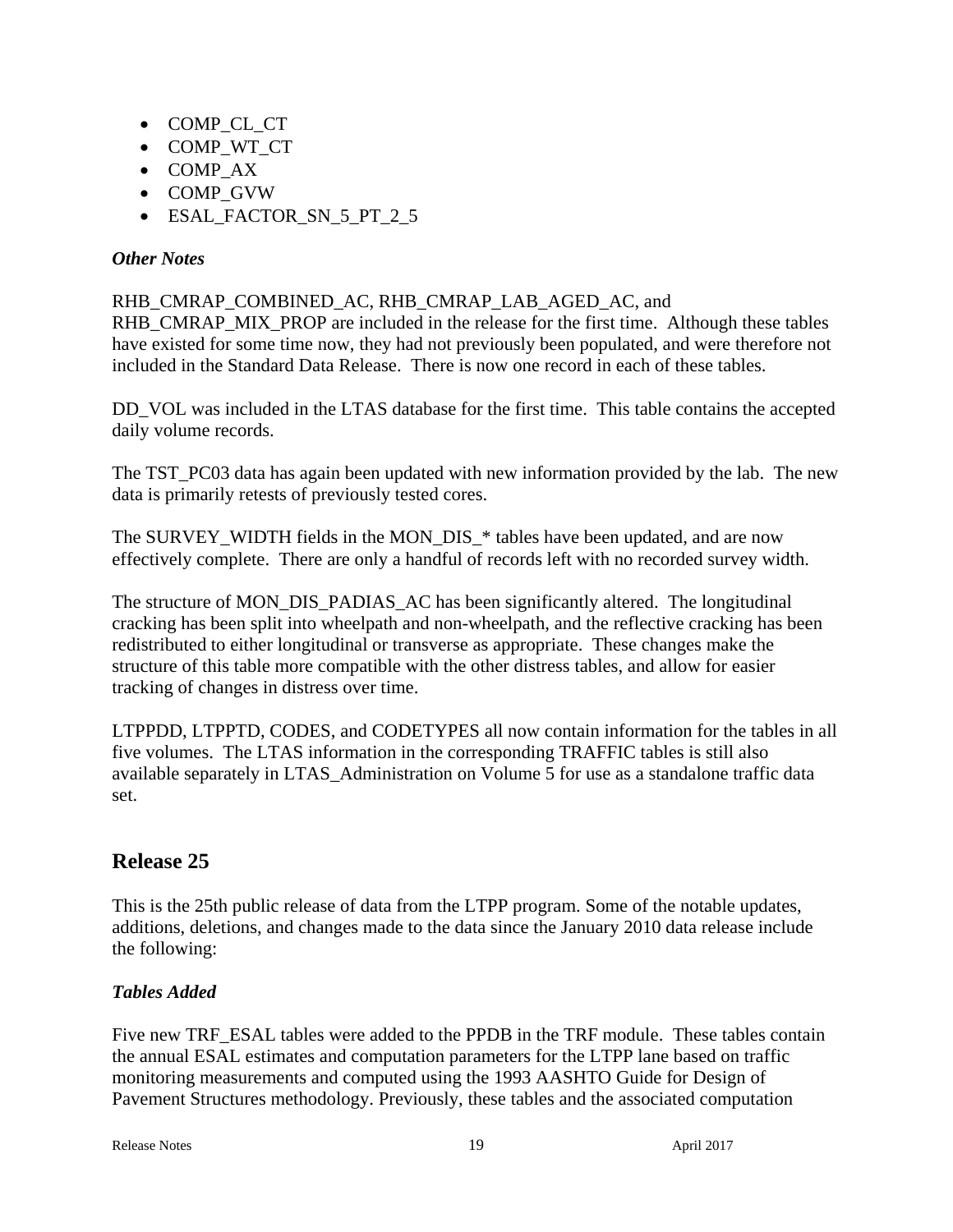program were contained on the Reference Library disk as part of the ESALCalc utility software that was distributed with the SDR.

- TRF\_ESAL\_AC\_THICK. This table contains the thicknesses and other various properties of the layers in an AC pavement used to calculate ESALs. There may be slight differences between these thicknesses and those in SECTION\_LAYER\_STRUCTURE based on the input needs of the software.
- TRF\_ESAL\_COMPUTED. This table contains the yearly ESAL estimates for each section with an acceptable sample of axle load measurements contained in the LTPP database in the indicated year.
- TRF\_ESAL\_DRAINAGE\_COEFF. This table contains the drainage coefficient for unbound base and subbase layers used in the ESAL calculation and the climate zone that the coefficient is based upon.
- TRF\_ESAL\_INPUTS\_SUMMARY. This is the master table that contains a summary of all of the input data used in the annual ESAL estimate. It includes properties such as pavement type, functional classification, climatic characterizations, and general structural properties.
- TRF\_ESAL\_PCC\_COMP\_THICK. This table contains the values used to compute the value of the effective thickness of the PCC layers used in the ESAL calculation. The table includes information on the thickness of multiple PCC layers and whether or not they are bonded.

One new table was added in the LTAS database.

 HH\_CL\_CT. This table contains the hourly classification volumes from classification records for sites included in the SPS Traffic pooled fund.

# *Other Notes*

RHB\_ACO\_ SP\_MIX\_PROP is included in the release for the first time. Although this table has existed for some time now, it had not previously been populated, and was therefore not included in the Standard Data Release. There is now one record in this table.

The TST\_PC03 data has again been updated with new information provided by the lab. This includes some new data not previously available, and some replacement data.

The SURVEY\_WIDTH fields in the MON\_DIS\_\* tables have been updated. However, there are still approximately 700 manual distress surveys from the Southern Region that have not had the SURVEY\_WIDTH field populated. Data users interested in this missing data should contact LTPP Customer Support Service Center, which should have it available by the time of this data release.

Traffic data for all lanes reported to the LTPP program have been added to the LTAS DB. Previously, traffic data for only the LTPP study lane were available.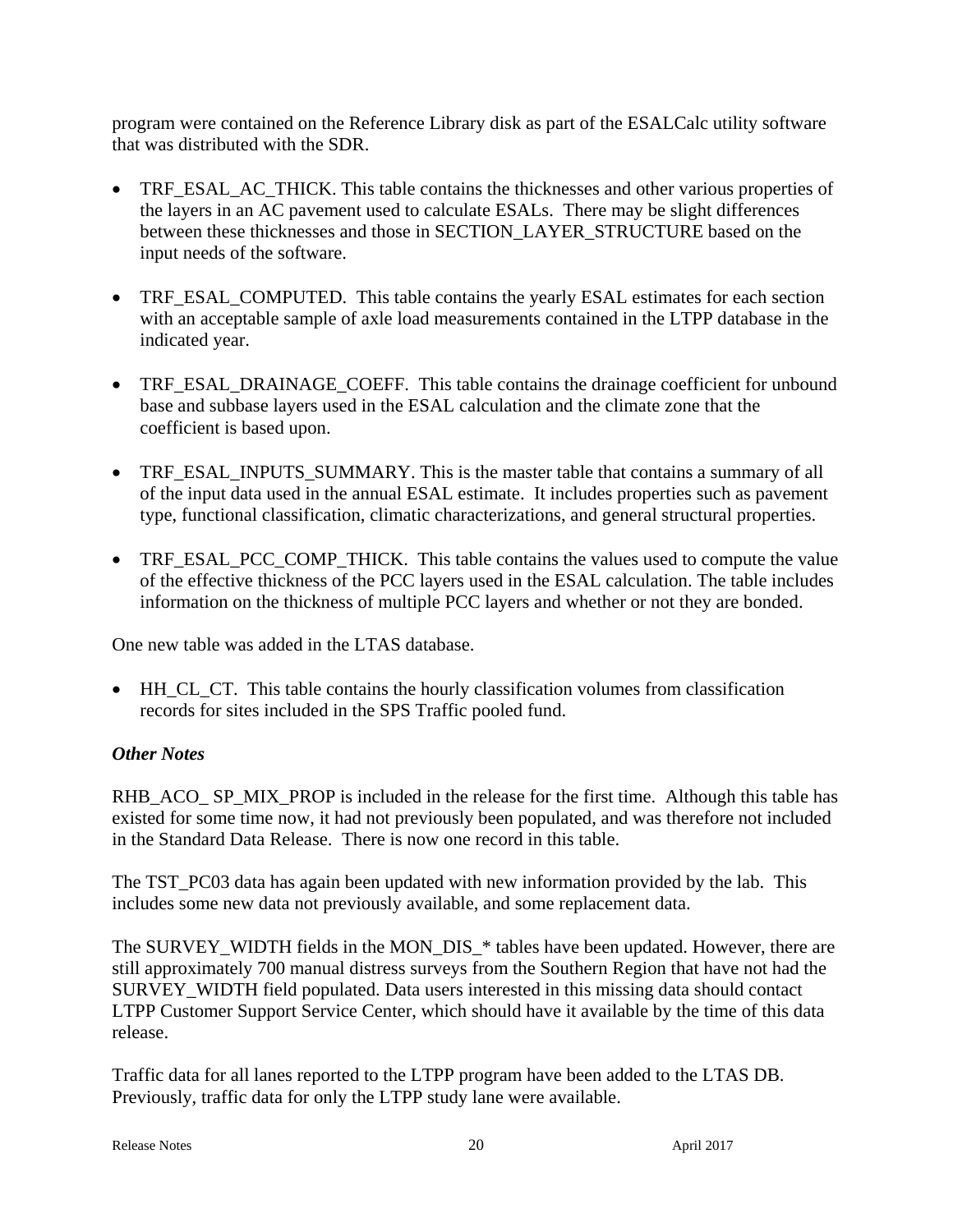Data issues significant enough to affect proper interpretation of the DLR data contained in SDR 25 and all previous data releases have been found. LTPP efforts to correct and enhance this data have not been completed. Because of these problems, those wishing to analyze the DLR data should not use the data provided in SDR 25 without first contacting LTPP Customer Support Service Center at **LTPPINFO@dot.gov** to obtain information on identified problems and request corrected data.

# **Release 24**

This is the 24th public release of data from the LTPP program. Some of the notable updates, additions, deletions, and changes made to the data since the January 2009 data release include the following.

# *Tables Added*

Two new MON\_DRAIN\_PERM tables. These tables contain measurements and calculations made as part of the drainage study undertaken as part of NCHRP project 1-34D and included in the final report – NCHRP report 583 'Effects of Subsurface Drainage on Pavement Performance'.

- MON DRAIN PERM CALC. This table contains the calculated permeability and other drainage characteristics resulting from NCHRP 1-34D. The values in these new MON DRAIN tables were taken from the appendices in the report.
- MON DRAIN PERM MEAS. This table contains the field measurements made in support of the permeability calculations conducted as part of NCHRP 1-34D. These values are necessary to get the values in the MON\_DRAIN\_PERM\_CALC table.

Nine new TST\_ESTAR tables. These tables house the newly developed dynamic modulus  $|E^*|$ computed parameter data, which contain the inputs used by the developed Artificial Neural Network (ANN) models, as well as the outputs those models created. Dynamic modulus,  $|E^*|$ , is a fundamental property that defines the stiffness characteristic of hot mix asphalt (HMA) mixtures as a function of loading rate and temperature. Details on the models and intermediate calculations can be found in the report *LTPP Computed Parameter: Dynamic Modulus* included on the LTPP Reference Library distributed with the SDR.

- TST\_ESTAR\_MASTER. This is the master linking table for all of the new TST\_ESTAR tables. It contains the information necessary to relate the information in the tables keyed with the ESTAR\_LINK field to the rest of the database.
- TST\_ESTAR\_GSTAR\_CAM\_COEFF. This table contains the coefficients necessary to use the Christensen-Anderson-Marasteanu (CAM) model to predict  $|G^*|$  input values.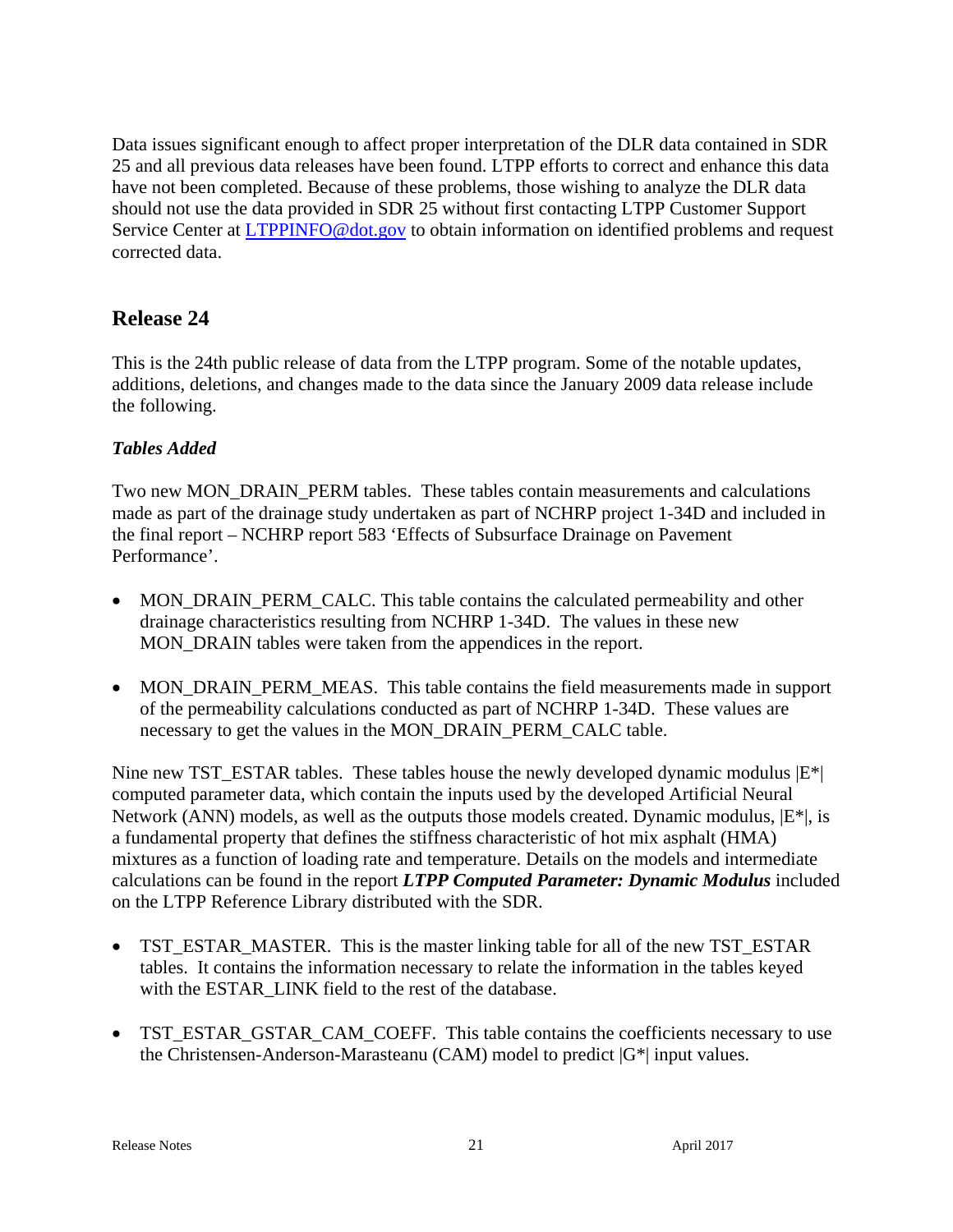- TST\_ESTAR\_GSTAR\_INPUT. This table contains the  $|G^*|$  information used as input to the two G\* based E\* ANN models.
- TST\_ESTAR\_VISC\_MODEL\_COEFF. This table contains the A and VTS values used to generate the input viscosity values.
- TST\_ESTAR\_VISC\_INPUT. This table contains the viscosity values used as input to the two viscosity based |E\*| ANN models.
- TST\_ESTAR\_VOLUM\_INPUT. This table contains the volumetric data (VMA and VFA) used in the  $|G^*|$  and viscosity based  $|E^*|$  ANN models.
- TST\_ESTAR\_MR\_INPUT. This table contains the resilient modulus data used in the resilient modulus based |E\*| ANN model.
- TST\_ESTAR\_MODULUS. This table contains the modulus values predicted by the various  $E^*$  models for a given temperature and frequency. The data in this table is very similar to the data required for input into the MEPDG.
- TST\_ESTAR\_MODULUS\_COEFF. This table contains the Sigmoidal and Shift Factor fitting function coefficients. These values are developed from the modulus values contained in the TST\_ESTAR\_MODULUS tables, and will fail QC if the resulting curve does not match the modulus values well enough.

The LTPP Traffic Analysis database has been added as a separate set of databases. This database contains daily and monthly traffic data used in the annual traffic estimates stored in the pavement performance database, traffic monitoring equipment locations, statistical summaries used in the quality review of traffic data, data errors, and other information used in the traffic data review and analysis procedure. The database is structured as a standalone series of ACCESS databases following the same type of functional structure as the pavement database.

The following tables will be included as part of this new LTAS database:

- COMP AX. This table contains comparison data sets for axle distributions based on 14 days of weight data immediately after a site validation for SPS-1, -2, -5 and -6 sites.
- COMP CL CT. This table contains comparison data sets for vehicle counts based on 14 days of classification data immediately after a site validation for SPS-1, -2, -5 and -6 sites.
- COMP\_GVW. This table contains comparison data sets for GVW distributions based on 14 days of weight data immediately after a site validation for SPS-1, -2, -5 and -6 sites.
- COMP WT CT. This table contains comparison data sets for vehicle counts based on 14 days of weight data immediately after a site validation for SPS-1, -2, -5 and -6 sites.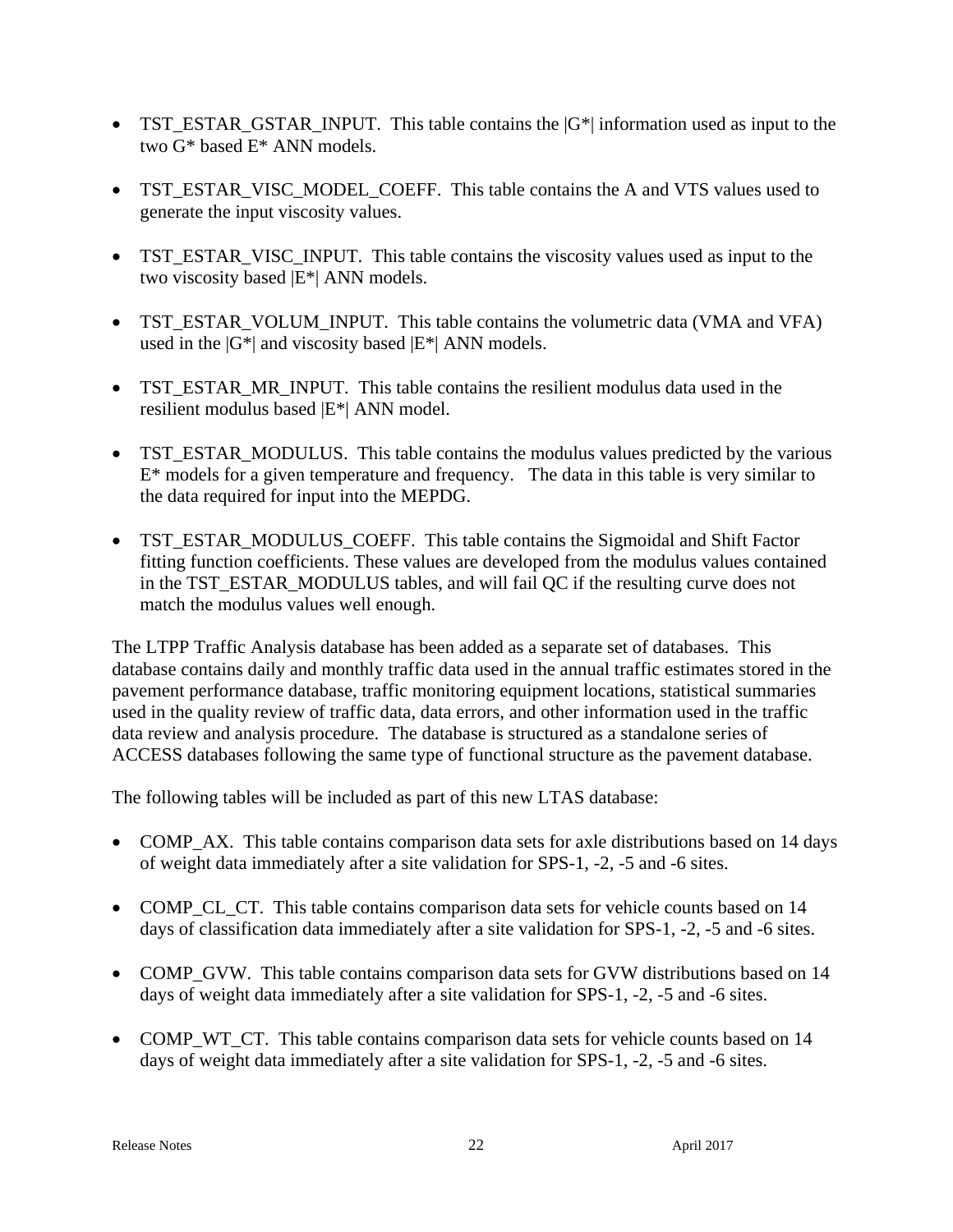- DD\_AX. This table contains daily axle group counts by vehicle class and axle group using the agency's classification scheme.
- DD CL CT. This table contains count data by site, year, month, day, lane, and direction based on classification data records using the agency's classification scheme.
- DD\_GVW. This table contains daily GWV data by vehicle class using the agency's classification scheme.
- DD WT CT. This table contains count data by site, year, month, day, lane, and direction based on weight data records using the agency's classification scheme.
- ERR\_CL. This table contains a record for each lane and direction by date that was rejected in processing classification data.
- ERR\_WT. This table contains a record for each type of error encountered for each lane and direction by date while processing weight data.
- ESAL\_FACTOR\_SN\_5\_PT\_2\_5. This table is hard coded with the factors to be used in computing average ESALs per vehicle for the purposes of graphical evaluation of relative changes in loading. The factors are for a flexible pavement with a structural number of 5 and a terminal serviceability of 2.5.
- ESAL PER VEH. This table contains for every site, year, month, lane, direction and vehicle class the average ESALs per vehicle based on the ESAL factors found in ESAL\_FACTOR\_SN\_5\_PT\_2\_5. They are used solely for evaluating reasonableness of weight data.
- MM\_AX. This table contains monthly axle group counts by day of week by vehicle class for buses and trucks using the Traffic Monitoring Guide (TMG) 13-bin scheme.
- MM\_CT. This table contains monthly vehicle class counts summarized separately for weight and class data by day of week using the Traffic Monitoring Guide (TMG) 13-bin scheme.
- MM\_GVW. This table contains monthly GVW data by day of week by vehicle class for buses and trucks using the Traffic Monitoring Guide (TMG) 13-bin scheme.
- SHRP INFO. This table describes the relationship between an LTPP section or project and the traffic data collected used as inputs to estimation of pavement loading.
- SITE\_EQUIPMENT\_INFO. This table is used to identify the type of equipment installed and the classification schemes being used with that equipment.
- SPSWIM\_VALIDATION\_INIT. This table contains a listing of all sites being validated by the SPS WIM Pooled Fund Study including date of initial validation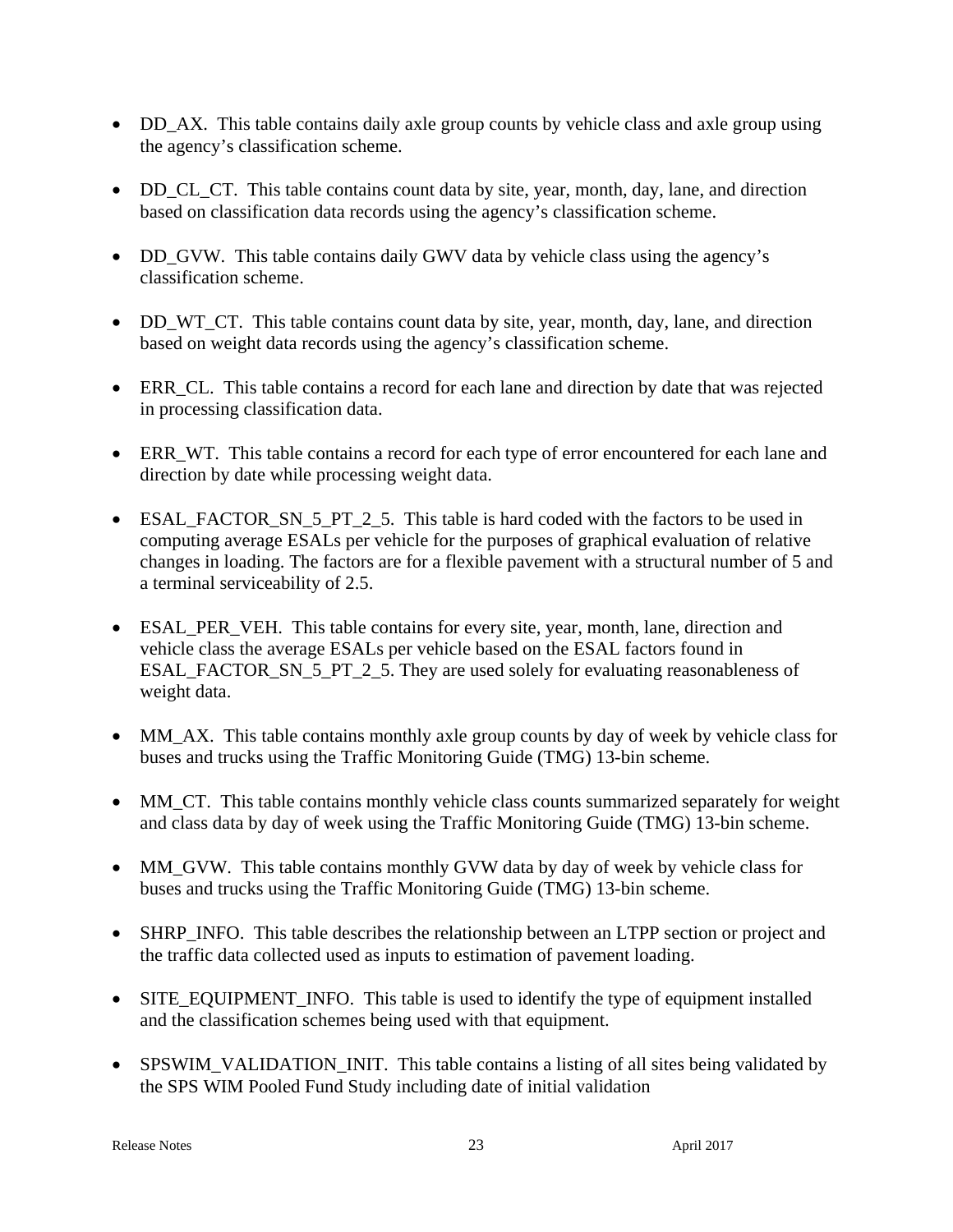- STAT QC A AX. This table contains first axle weights by site, year, month, day, lane, direction, vehicle class, and axle group using the agency's vehicle classification scheme.
- STAT QC A AX 9 DD. This table contains average steering axle weights and their standard deviations for all class 9 vehicles as population and for class 9 vehicles weighing 60,000 pounds or more where a class 9 is not necessarily a 5-axle tractor trailer combination.
- STAT QC BC AX. This table contains B-C axle weights by site, year, month, day, lane, direction, and vehicle class using the agency's vehicle classification scheme. The B-C axle is axles 2 and 3 from the front of the vehicle separated by 8 feet or less.
- STAT QC BC SPACE. This table contains B-C axle spacing by site, year, month, day, lane, direction and vehicle class using the agency's vehicle classification scheme.
- STAT\_QC\_GVW\_9\_DD. This table is used to accumulate gross vehicle weights of class 9 vehicles in kips where a class 9 is not necessarily a 5-axle tractor trailer combination. The data is stored by site, year, month, day, lane and direction.
- TRAFFIC ANALYSIS TRACKER. This table tracks when daily, monthly, and annual summaries and annual estimates were last updated.
- TRAFFIC CLASS CONVERT DATA. This table describes how the agency classes are divided among the TMG 13-bin classification scheme being used for LTPP reporting purposes.
- TRAFFIC CLASS CONVERT MASTER. This table has a minimum of two records for every state or province in SHRP\_INFO covering the entire LTPP study period 1/1/1990 to 12/31/2050. One refers to the relationships for classification data, the other to those for weight data.
- TRAFFIC CODES. This table contains a listing of all of the codes used by the traffic tables.
- TRAFFIC CODE TYPES. This table contains the codes and the sources used in creating the Codes List report for the traffic data base.
- TRAFFIC\_PURGES. This table contains purges pending or applied to traffic data.
- TRAFFIC REGIONS. This table contains the correspondence between the state code and the region that the state belongs.
- TRAFFIC\_RS\_CHANGES. This table stores information on changes made to record status including the reason(s) why the modification was made.
- TRAFFICDD. This table is the data dictionary for the LTAS database, and provides a listing of all data tables and their associated fields for the LTPP traffic analysis software.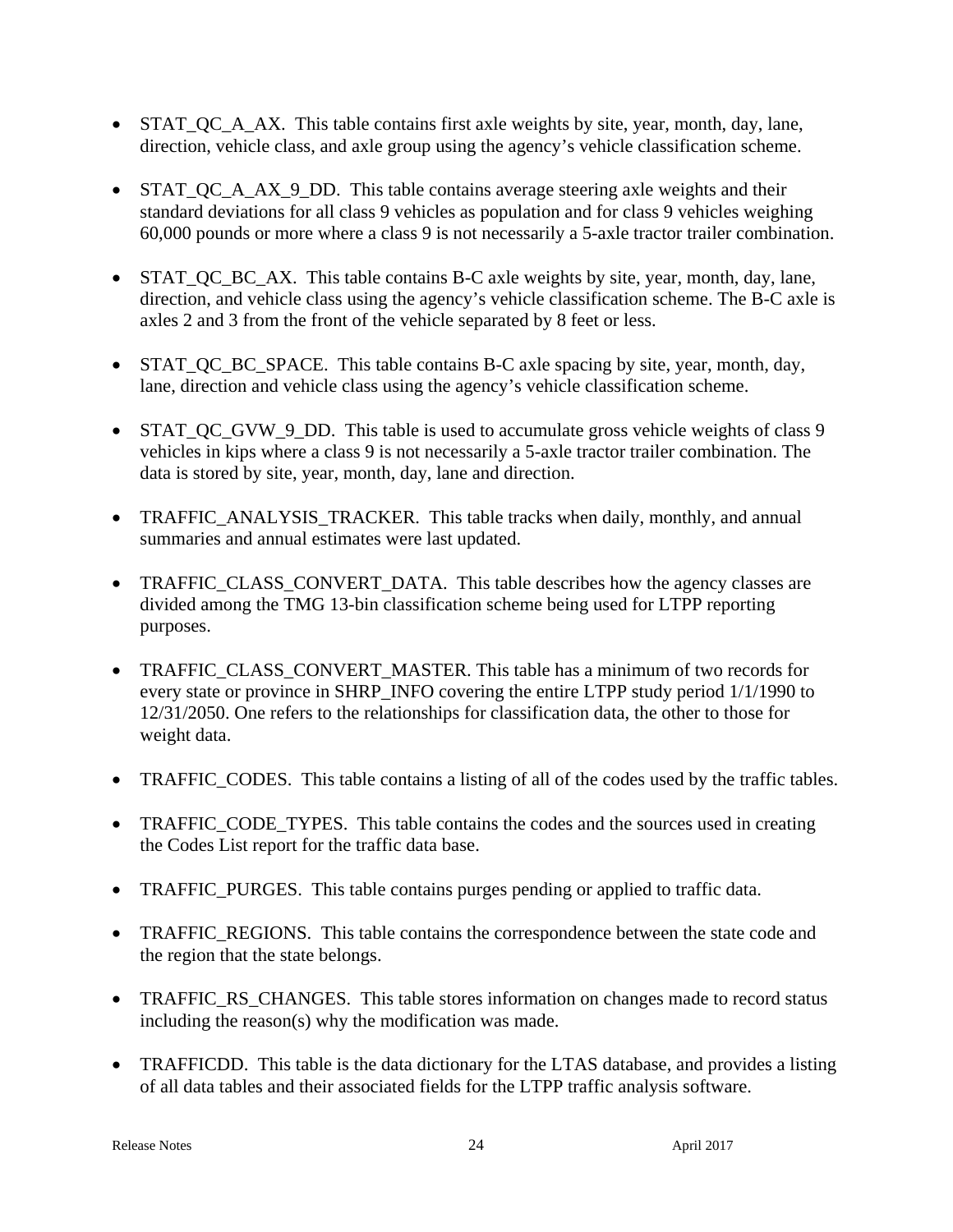- TRAFFICTD. This table provides a description of all data tables used for the LTPP traffic analysis software.
- TRF MONITOR AXLE DISTRIB. This table has annual estimated axle distributions by vehicle class and axle group for the LTPP lane only. It is identical to the table of the same name in the pavement database.
- TRF MONITOR LTPP LN. This table has annual estimated counts by vehicle class and axle group for the LTPP lane only. It is identical to the table of the same name in the pavement database.
- YY\_AX. This table contains yearly axle group counts by day of week by vehicle class for buses and trucks using the Traffic Monitoring Guide (TMG) 13-bin scheme.
- YY CT. This table contains yearly vehicle class counts summarized separately for weight and class data by day of week using the TMG 13-bin scheme.
- YY\_GVW. This table contains yearly GVW data by day of week by vehicle class for buses and trucks using the Traffic Monitoring Guide (TMG) 13-bin scheme.

Additionally, two mostly empty databases are included – one with all the PPDB tables and one with all the LTAS tables. The PPDB database is included in Volume 1 and is named SKELETON. The tables normally contained in the Administration module are populated in this database, but the rest are unpopulated. The LTAS database is included in Volume 5 and is named TRAFFIC\_SKELETON. Again, the tables that contain more general administrative information are populated. These databases may serve as a useful tool for those wishing to create project level databases or create a version of the tables in an alternate format.

# *Other Notes*

The TST\_PC03 (PCC Coefficient of Thermal Expansion) table has been altered somewhat with the addition of several new fields. TEST\_SEQUENCE is included to indicate several tests on the same sample; EQUIP\_MANUFACTURER contains codified manufacturer information; PRIMARY\_AGG\_CLASS and SECONDARY\_AGG\_CLASS replace the old AGGR\_TYPE\_PCC field and use codified values instead of the open text previously used.

Additionally, the data in TST\_PC03 has been updated with new information provided by the lab. The new data set includes a significant increase in the number of available records, and replaces the previous data set entirely, which was incorrect due to faulty calibration values.

The profile elevation data in MON\_PROFILE\_DATE for manual Dipstick measurements has been updated since the last release using a corrected algorithm. The previous values were generally not filtered correctly and had large values reflecting actual elevation changes in the pavement surface. The new process removed these elevations changes and presents the Dipstick data consistently with the data collected by the inertial profilers.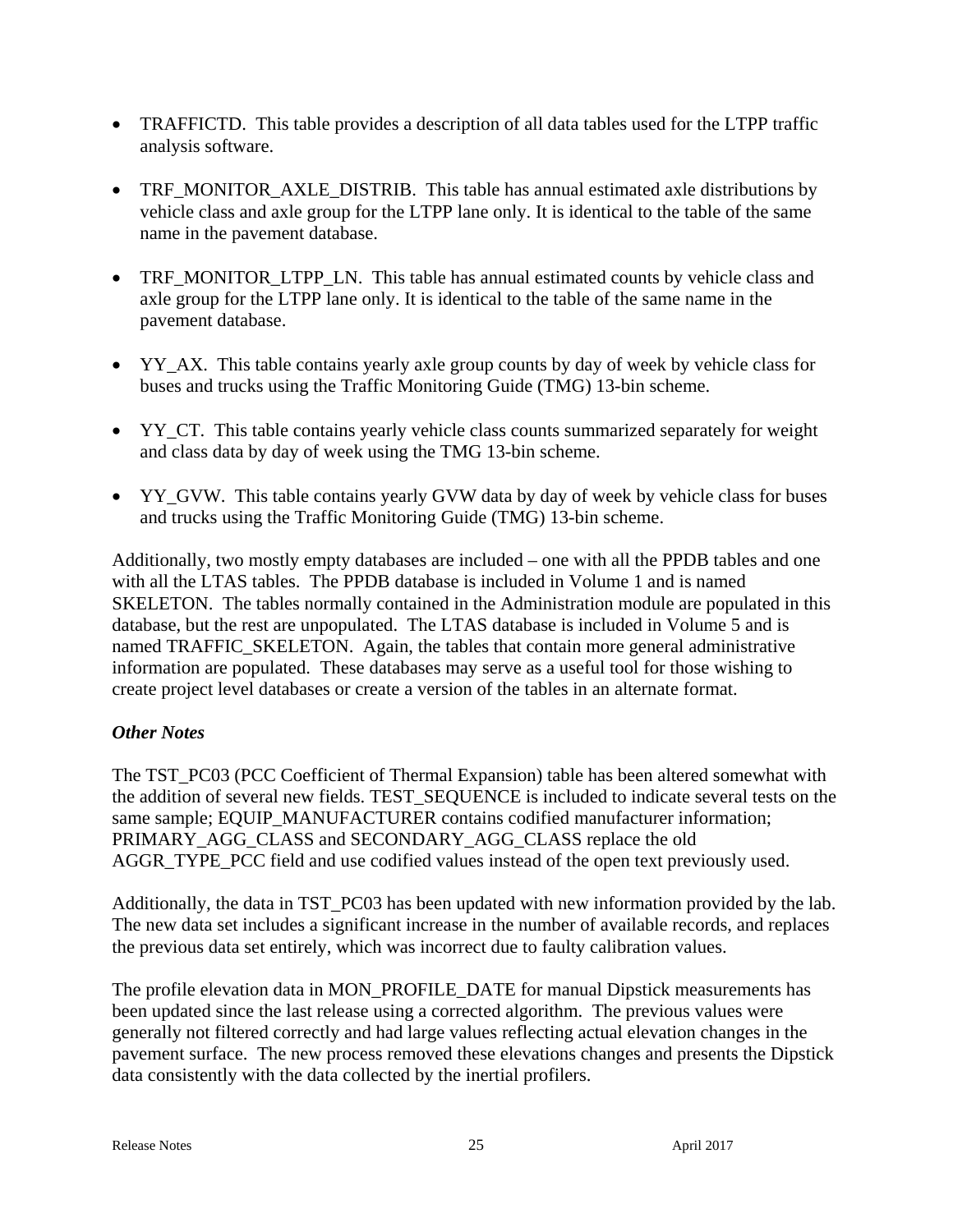Nearly 1000 new values have been added to the SURVEY\_WIDTH field in the MON\_DIS\_PADIAS42\_AC, MON\_DIS\_PADIAS42\_CRCP, and MON\_DIS\_PADIAS42\_JPCP tables. These values were taken from the distress maps by the MRL contractor.

# **Release 23**

This is the 23<sup>nd</sup> public release of data from the LTPP program. Some of the notable updates, additions, deletions, and changes made to the data since the January 2008 data release include the following:

# *Tables Added*

SECTION LAYER STRUCTURE. This table is a master pavement layer structure table. It is a copy of the contents of the TST\_L05B table. It was added to the administration module and is included in all MS Access pavement databases in the SDR for user convenience.

TRF\_MEPDG\_HOURLY\_DIST. This table contains annual average hourly distribution of trucks by hour in the LTPP lane. The computations were performed following the algorithm contained in the Mechanistic-Empirical Guide for the Design of New and Rehabilitated Pavement Structures developed under NCHRP project 1-37A.

SMP\_FROST\_PRESENCE. This table contains the number of frozen layers on a test day from interpretation of the measurement on SMP test sections.

# *Tables Removed*

MON\_DIS\_PADIAS\_CRCP. This table was removed since it is now empty. Records from the MON DIS PADIAS tables are removed when matching records are contained in the MON\_DIS\_PADIAS42 tables. This means all of the data previously in the table was reinterpreted using the newer method.

RHB\_CMRAP\_MIX\_PROP. The three records that used to be in this table were removed in reaction to a Data Analysis Operations Feedback Report. Since the table is now empty it was removed from the data release.

MEPDG\_AX\_BINS. Although the MEPDG tables in release 22 were renamed in release 23, this table was removed since the information that was previously contained in the table was added to the renamed TRF\_MEPDG\_AX\_DIST table.

# *Other Notes*

RHB\_ACO\_SP \_PROP is included in the release for the first time. Although this table has existed for some time now, it had not previously been populated, and was therefore not included in the Standard Data Release.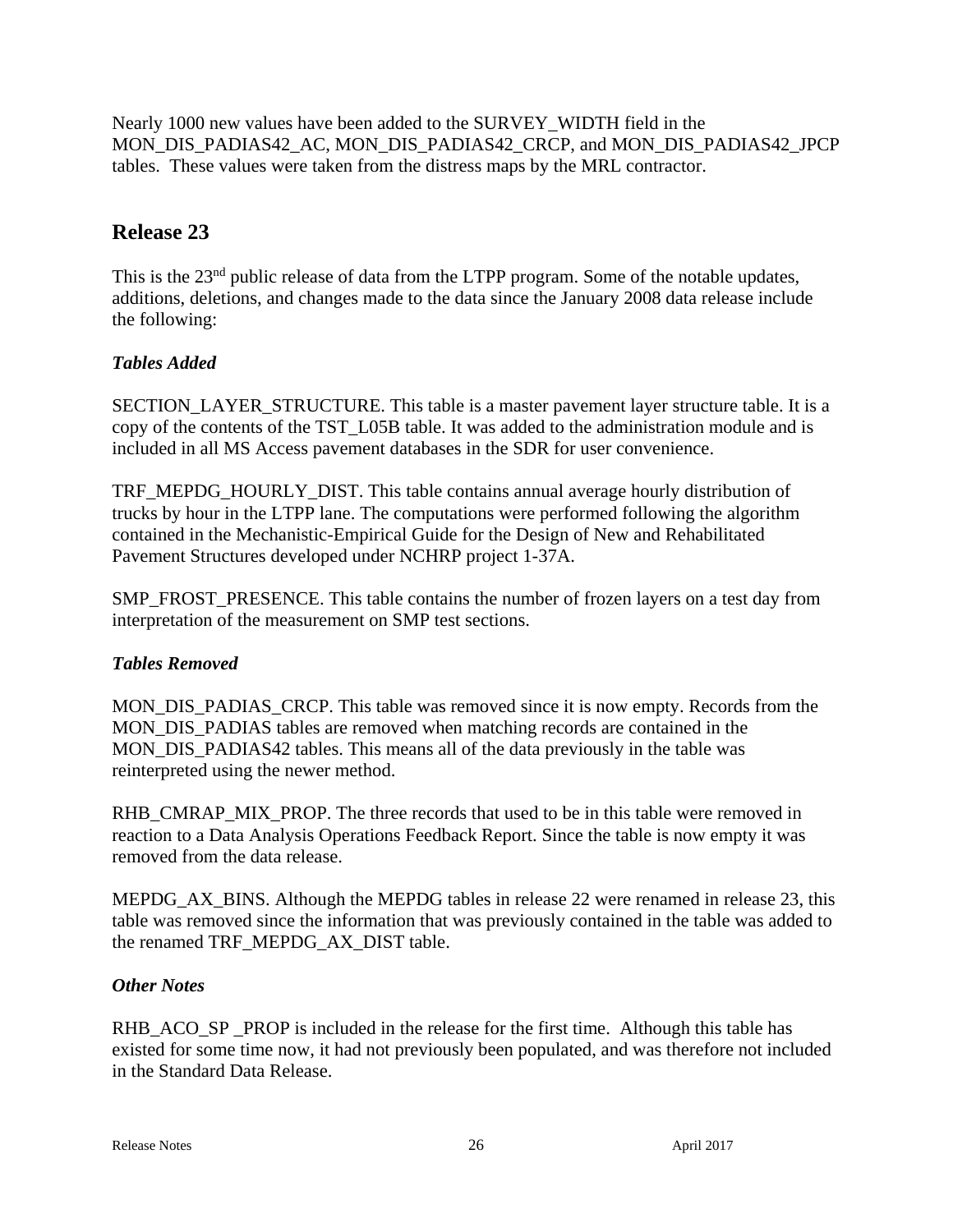The tables named MEPDG\_\* in release 22 were renamed TRF\_MEPDG as follows:

- MEPDG\_ADTT\_LTPP\_LN was renamed TRF\_MEPDG\_AADTT\_LTPP\_LN
- MEPDG\_AXLE\_DIST was renamed TRF\_MEPDG\_AX\_DIST
- MEPDG\_AXLE\_DIST\_ANL was renamed TRF\_MEPDG\_AX\_DIST\_ANL
- MEPDG\_AXLE\_DIST\_ANL\_VAR was renamed TRF\_MEPDG\_AX\_DIST\_ANL\_VAR
- MEPDG\_AXLE\_PER\_TRUCK was renamed TRF\_MEPDG\_AX\_PER\_TRUCK
- MEPDG\_MONTHLY\_ADJ\_FACTORS was renamed TRF\_MEPDG\_MONTH\_ADJ\_FACTOR
- MEPDG\_VEHICLE\_CLASS\_DIST was renamed TRF\_MEPDG\_VEH\_CLASS\_DIST

The new tables were added to the TRF module in the SDR.

In the TRF\_MEPDG\_AX\_DIST table, records where the percentage distribution value for the axle bin weight range was zero were added to the table. Previously the zero values were left out of the MEPDG\_AXLE\_DIST table. The resulting increase in size of the table requires that it be split into five databases due to the limitation of the size of MS Access tables.

This data release contains an update of the climate tables in the CLM module with new data through 2006. For this update, the virtual weather stations statistics were recomputed using the new test section coordinates contained in the SECTION\_COORDINATES table.

The data contained in the SMP\_FREEZE\_STATE and SMP\_FROST\_PENETRATION table were replaced with the results of a LTPP analysis project which reinterpreted all of the frost measurements on SMP test sections. The new table SMP\_FROST\_PRESENCE was added as part of this effort.

During the final processing of the upload data it was discovered that the majority of profile elevation data contained in the MON\_PROFILE\_DATA tables from manual Dipstick measurements had not been filtered in accordance with LTPP guidelines. The problem was traced back to an incorrect setting in the ProQual program used to process LTPP longitudinal profile data prior to upload into the database. While filtered profile data was used in the computation of the ride statistics, the wrong set of profile elevation measurements was loaded into the database. The problem was not able to be corrected prior to the data release. This problem is also present in other data releases.

In the SECTION\_COORDINATES table, project level entries were added for all SPS sites. When individual test section coordinate measurements were available using the new global positioning equipment, the SPS project level ID was set to the coordinates of the first test section at the site in the direction of traffic. When new measurements were not available, older measurements were used to populate these records. All SPS sites now contain an entry in the SECTION\_COORDINATES table. Use of the SPS\_GPS\_LINK table is no longer necessary to find the location of SPS site linked to a GPS section.

The SURVEY WIDTH fields in the MON\_DIS\_PADIAS42\_AC, MON\_DIS\_PADIAS42\_CRCP, and MON\_DIS\_PADIAS42\_JPCP tables were populated with information extracted from the raw survey reports contained in the AIMS data files. The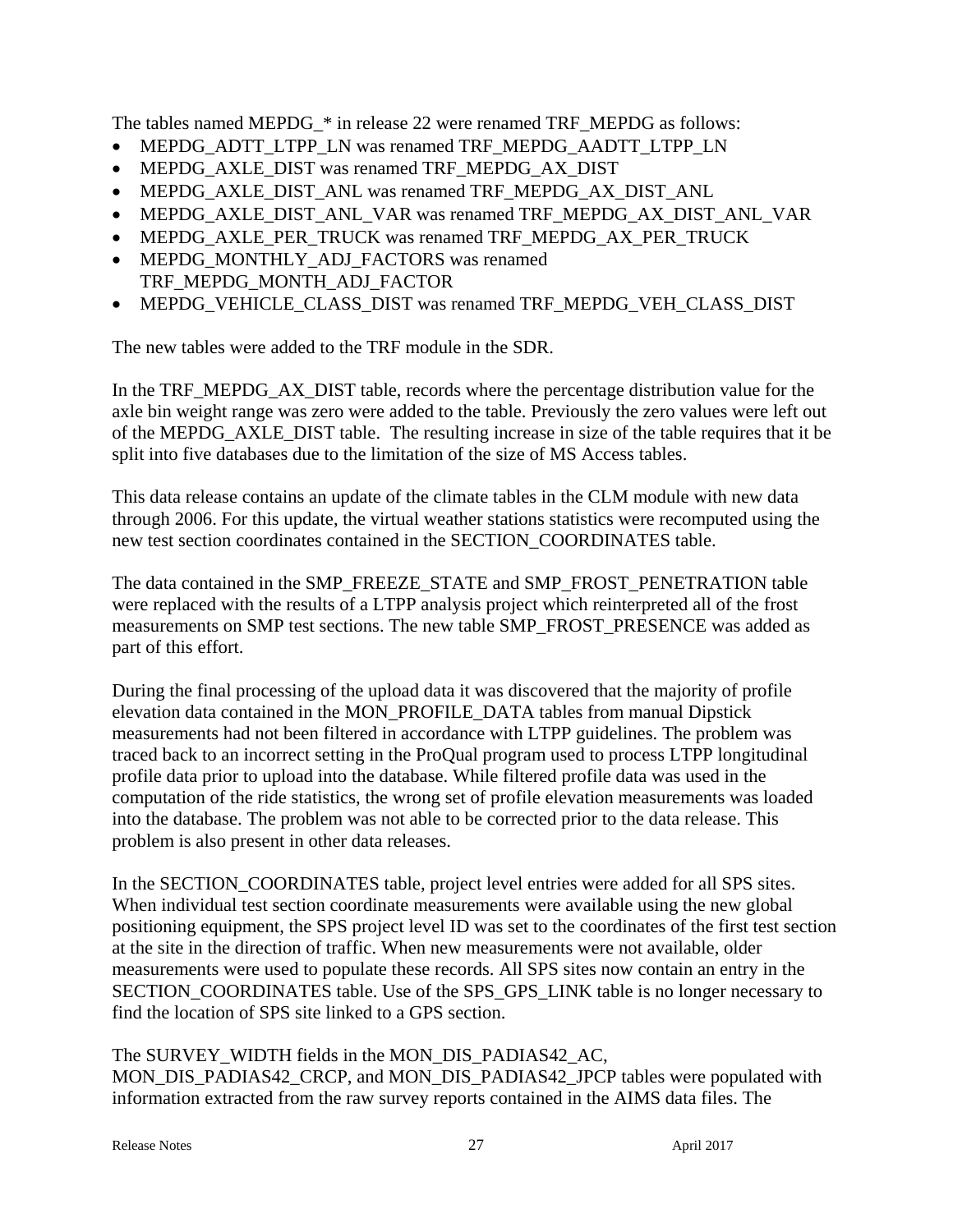SURVEY\_WIDTH field was added to the pavement distress tables since the magnitude of transverse and areal distresses can vary significantly depending on the width of the pavement included in the distress survey. Not all records were able to be updated due to differences in reporting requirements over time.

A significant update was made to the AGGR\_TYPE\_PCC field in the TST\_PC03 table for data included in previous data releases. The TST\_PC03 table contains the results of thermal coefficient of expansion tests on PCC layers. The AGGR\_TYPE\_PCC filed contains information on the classification of the coarse aggregate used in the PCC mix. The type of coarse aggregate used in a PCC mixture has been a primary variable associated with differences in the thermal coefficient of PCC mixes.

# **Release 22**

This is the 22<sup>nd</sup> public release of data from the LTPP program. Some of the notable updates, additions, deletions, and changes made to the data since the November 2006 data release include the following:

There are no deleted tables in this release because of structural changes to the database or tables that contain no records.

# *Tables Added*

The most significant addition to data release 22 is the addition of tables containing data extracted from the LTPP traffic database formatted for use as inputs to the Mechanistic-Empirical Guide for the Design of New and Rehabilitated Pavement Structures developed under NCHRP project 1-37A, the MON\_DIS\_LINK table, and the SECTION\_COORDINATES table.

MON DIS LINK. This table links distress records in various distress tables that are considered to be part of the same survey.

SECTION\_COORDINATES. This table contains updated coordinates for most GPS and SPS test sections measured using high precision global positioning receivers. Where new coordinate measurements have not been made, the previous coordinates contained in the INV\_ID and SPS ID tables were transformed to the new fractional degree and negative longitude format used in this table. The coordinate location fields in the \*ID tables have been removed.

SMP\_TDR\_AUTO\_MOISTURE\_TLE. This table contains volumetric and gravimetric contents calculated using the transmission line equations (TLE) and micromechanics model to interpret TDR traces store in the SMP\_TDR\_AUTO table.

SMP\_TDR\_AUTO\_CALIBRATION\_TLE. This table contains the values used to calibrate the micromechanics model to each specific TDR sensor used as the basis of volumetric moisture and density computations contained in the SMP\_TDR\_AUTO\_MOISTURE\_TLE table.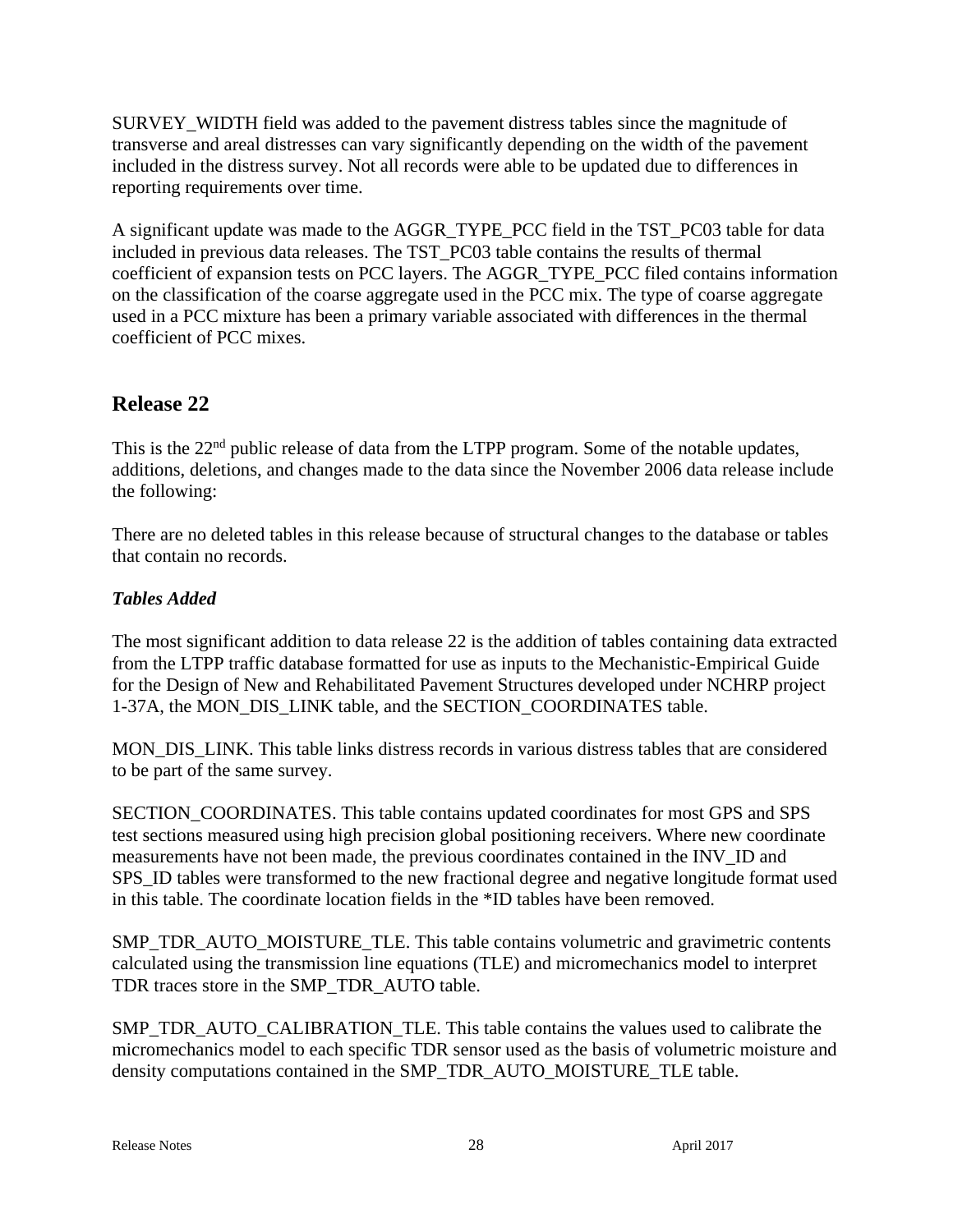MEPDG\_ADTT\_LTPP\_LN. This table contains estimates of the annual average daily truck traffic in the LTPP test section lane computed using three different estimates of the inputs.

MEPDG\_AXLE\_DIST. This table contains normalized axle distributions by month, truck class and axle group. Records in this table are generated from the MM\_AX table in the LTPP traffic database that contain at least 210 days of WIM data for a calendar year.

MEPDG\_AX\_BINS. This table contains the weight range of axle weight bins for data contained in the MEPDG\_AXLE\_DIST, MEPDG\_AXLE\_DIST\_ANL, and MEPDG\_AXLE\_DIST\_ANL\_VAR tables.

MEPDG\_AXLE\_DIST\_ANL. This table contains the annual average normalized axle distribution by class and axle group.

MEPDG\_AXLE\_DIST\_ANL\_VAR. This table contains the mean and variance of the elements of the normalized axle distributions by vehicle class and axle type for all years of available site specific monitoring data where at least two years with 210 days of weight data exist.

MEPDG\_AXLES\_PER\_TRUCK. This table contains the annual average number of axles by vehicle class and axle type by year.

MEPDG\_MONTHLY\_ADJ\_FACTORS. This table contains the adjustment factor for of ADTT for each truck class by month.

MEPDG\_VEHICLE\_CLASS\_DIST. This table contains the percentage of trucks by vehicle class within the truck population (FHWA Classes 4-13) on an annual basis.

# *Other Notes*

In the MON\_DIS\_AC\_REV and MON\_DIS\_PADIAS42\_AC tables, the fields for raveling, bleeding, and polished aggregate fields where changed from zero to null for pavement surfaces with a preventative maintenance surface treatment as defined in the LTPP directive D-29. This action was taken since by directive these types of defects are not supposed to be rated on these types of pavement surfaces. These rules where based on implementation of the SHRP SPS-3 study, but should not be interpreted as meaning that maintenance applications such as chip seals and slurry seals do not bleed or lose aggregate. The original intent of the SPS-3 data collection guidelines was to evaluate how the selected maintenance treatments affected the existing pavement prior to application of the treatment. These distress data collection rules were applied to all LTPP test sections.

The MAY\_OUTPUT field was removed from the MON\_PROFILE\_MASTER table because the index is no longer relevant to current practice and it had quality issues associated with its computation from some data sets.

In the various MON\_DIS\_\* tables a new field named SURVEY\_WIDTH was added that is not currently populated. This field is being added to indicate differences of the width of pavement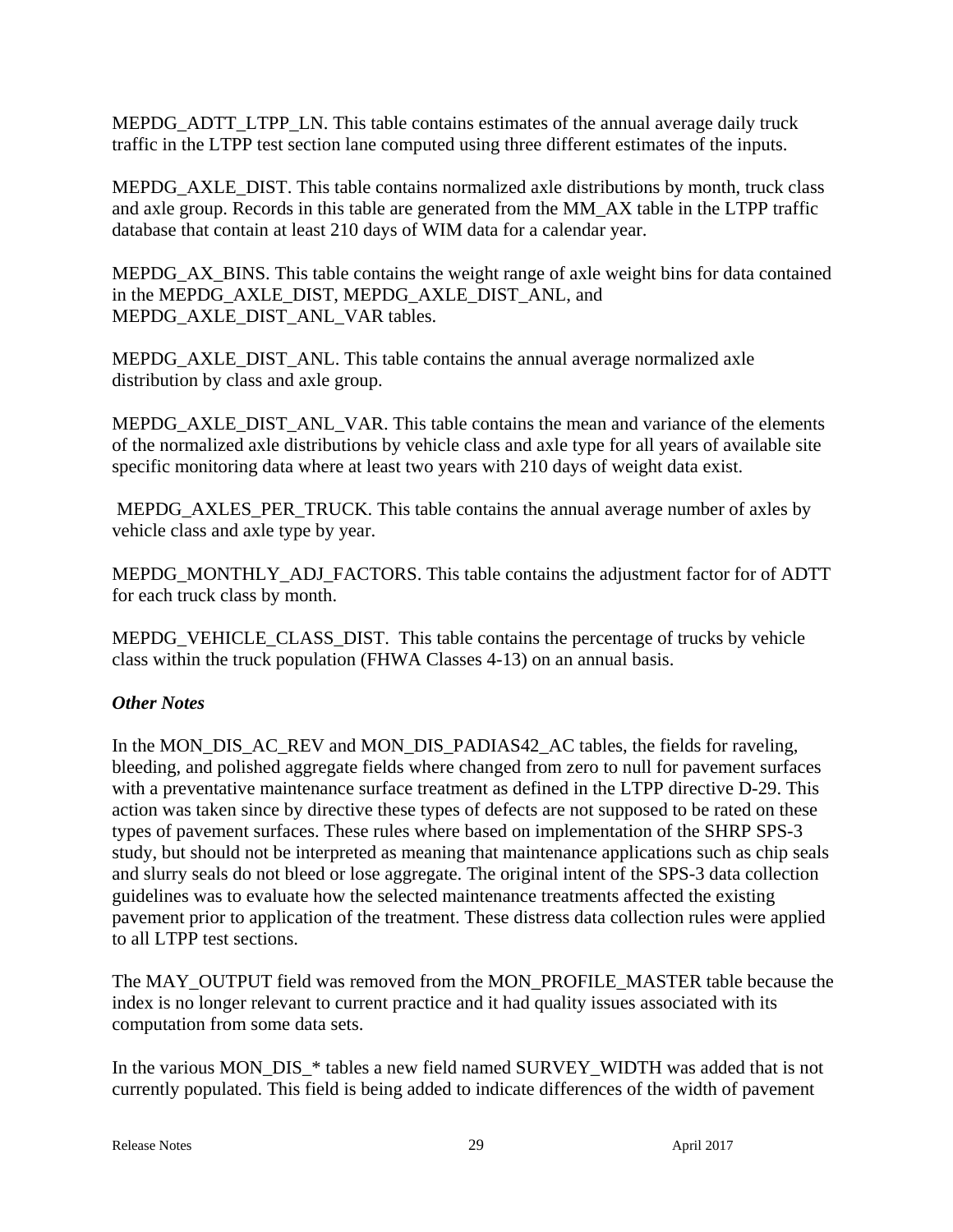distress surveys. Differences in the width of measured distress features cause apparent discrepancies in time series analysis of extent of distress features such as transverse cracking. LTPP plans to start to populate this field for the next data release. Advanced database users can add data to these fields for current research objectives based on information contained in the various distress data forms currently contained in the Ancillary Information System available upon request from LTPP customer service.

In this release, the status of data in the inventory module was set to frozen. Frozen status means that LTPP made one last significant effort to review and correct data contained in this module. Required future changes to this data will be made centrally in order to reduce program costs on a priority basis.

# **Release 21**

This is the  $21<sup>st</sup>$  national release of data from the LTPP program. Some of the notable updates, additions, deletions, and changes made to the data since the November 2005 data release include the following:

# *Tables Added*

TST\_SS14\_UG14\_MASTER, TST\_SS14\_UG14\_DATA, and TST\_SS14\_UG14\_COMMENTS. These three tables contain the results from Dynamic Cone Penetrometer tests performed on SPS test sections as part of the SPS Materials Action Plan. This data release contains measurements from several sections. More data is expected to become available in the next data release.

TST\_SAMPLE\_COMBINE. The purpose of this table is to document the multiple locations used when a sample is combined in order to have enough material to perform a laboratory test. For example, it is often necessary to combine samples of unbound material from different core/borehole locations since the layer is not thick enough to provide enough material to be obtained from one hole. A new sample numbering convention code is being used, which uses an X in the SAMPLE\_NO field to indicate the sample is a combined sample. This new convention will be used for materials from the SPS Materials Action Plan. If resources permit, attempts will be made in the future to add entries to this table for previously combined samples which currently use the \* or \*\* convention in the SAMPLE\_NO field.

TST\_SAMPLE\_BASIC\_INFO. This table is a view that combines basic sampling information from all the other sampling tables to make certain internal automated quality control checks operations easier, and to provide the user with a single source for sampling information. Information contained in this table comes from TST\_ASPHALT\_CEMENT, TST\_FRESH\_PCC, TST\_SAMPLE\_BULK\_AC\_AGG, TST\_SAMPLE\_COMBINE, TST\_SAMPLE\_LAB\_AC\_MIX, TST\_SAMPLE\_LOG, TST\_SAMPLE\_LOG\_LAB, TST\_SAMPLE\_LOG\_SPS\_3\_4, and TST\_UNCOMP\_BITUMINOUS.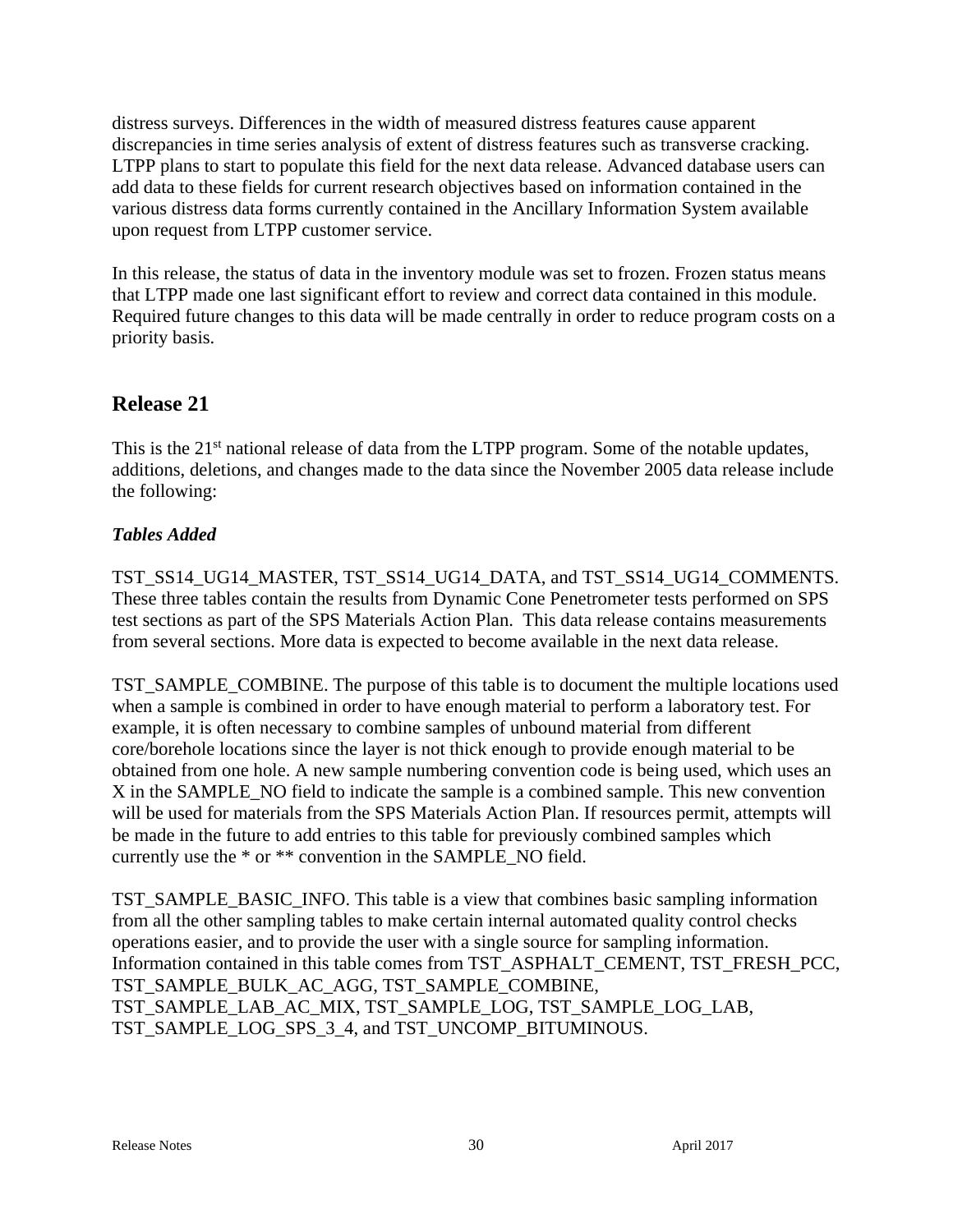#### *Tables Removed*

The results of the backcalculation analysis performed on Falling Weight Deflectometer (FWD) data extracted from the database in 1997 have been removed from the SDR because the results of the analysis were valid for a fixed point in time and the rest of the database is dynamic. If users are interested in obtaining this data they should request a copy of SDR 20 from LTPP Customer Service (LTPPINFO@dot.gov). The tables containing the results of the backcalculation analysis removed are:

MON\_DEFL\_FLX\_BAKCAL\_BASIN MON\_DEFL\_FLX\_BAKCAL\_LAYER MON\_DEFL\_FLX\_BAKCAL\_POINT MON DEFL\_FLX\_BAKCAL\_SECT MON\_DEFL\_FLX\_NMODEL\_POINT MON\_DEFL\_FLX\_NMODEL\_SECT MON\_DEFL\_RGD\_BAKCAL\_BASIN MON\_DEFL\_RGD\_BAKCAL\_LAYER MON\_DEFL\_RGD\_BAKCAL\_POINT MON\_DEFL\_RGD\_BAKCAL\_SECT

MON\_CATEGORY. This table is being discontinued due to changes to monitoring frequencies in response to the LTPP budget under the SAFETEA-LU legislation. The new monitoring frequencies are contained in LTPP Directive GO-38 available from the WWW.LTPP.ORG web site.

# *Other Notes*

# *Data from the SPS Materials Action Plan*

The SPS Materials Action Plan (MAP) was initiated to address the issue of missing materials test data from test sections in the Specific Pavement Study (SPS) experiments. This data release contains the first material test results from this activity. A partial set of data updates are contained in this data release since material sampling and testing are still being performed. This data release contains more material sampling data than material property test results since testing always lags behind field sampling.

#### *Data from the SPS Traffic Pooled Fund Study*

The traffic pooled fund study is designed to address deficiencies and improve the quality and quantity of monitored traffic data from the SPS -1, -2, -5, -6, and -8 projects. This five-year study consists of two phases. Phase I consists of assessing, evaluating, and calibrating the current Weigh-In-Motion (WIM) and Vehicle Classification (VC) systems used to collect traffic data at the SPS sites across the country. Phase II consists of installing and maintaining new WIM equipment as necessary to ensure high-quality data collection. This is the first release of data from Phase II of the study for the Colorado SPS-2, Maryland SPS-5, and Illinois SPS-6 project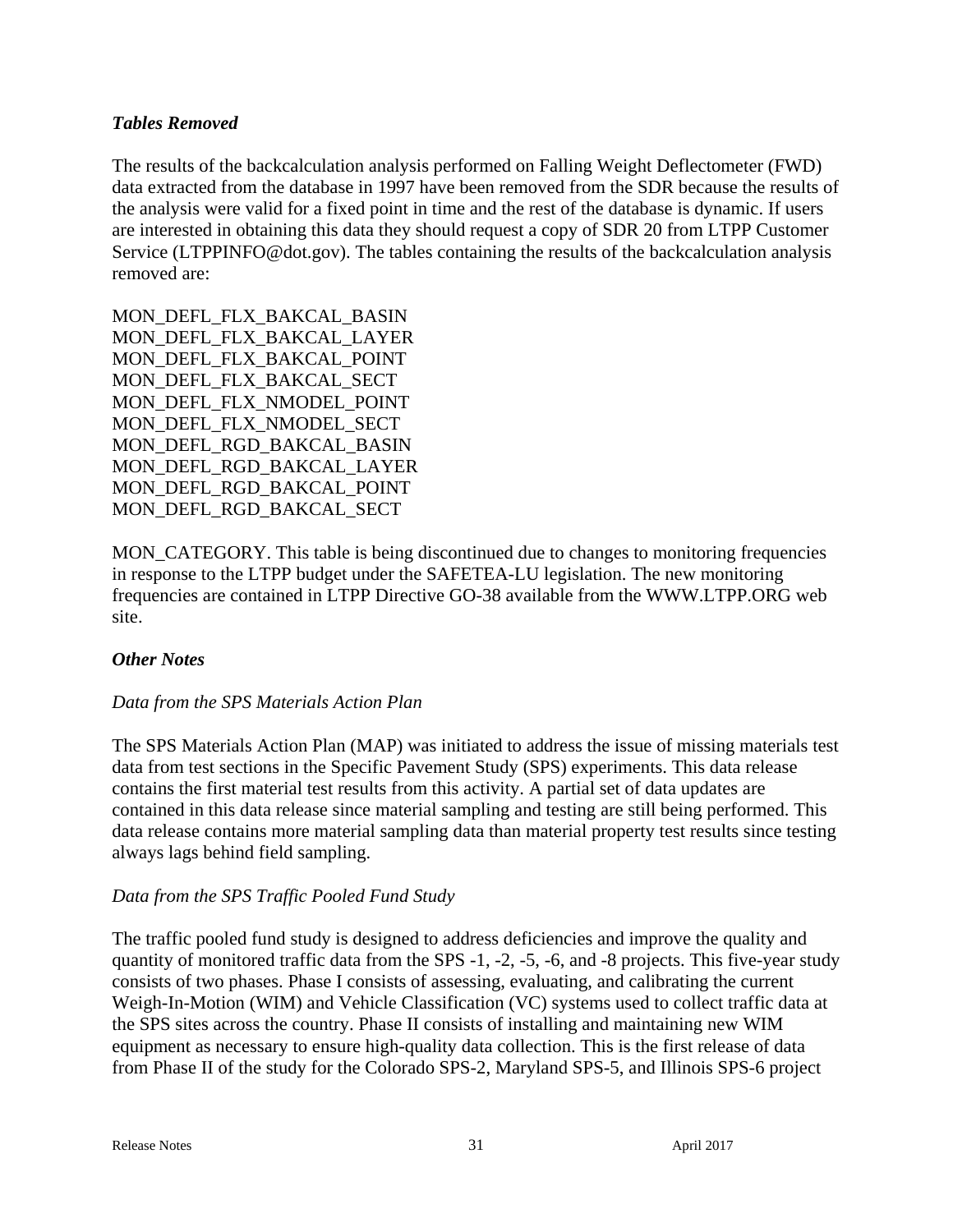sites. The data release also contains traffic data from sites validated as part of Phase I from Florida SPS-1 and 5, Ohio SPS-1 and 2, Texas SPS-1, and Michigan SPS-1.

#### *Photographic Distress and Transverse Profile Data Reconciliation*

After SDR 20, a major effort was made to reconcile pavement distress and transverse profile measurements performed using photographic based technology. The objective of this reconciliation was to resolve discrepancies between field measurements and data contained in the database. This effort has resulted in the addition of approximately 600 distress surveys stored in the MON\_PADIAS42\_\* tables and 1,400 transverse profile measurements stored in the MON\_T\_PROF\_\* tables. Some of these data date back to the start of pavement test section monitoring in1990.

# **Release 20.0**

This was the 20<sup>th</sup> national release of data from the LTPP program. This release contains some revisions to data included in the January 2005 Data Release. In addition, several tables have been added to this release as noted below:

#### *Tables Added*

TST\_SAMPLE\_BULK\_AC\_AGG. This new table in the Material Testing module contains information on bulk aggregate sampled at asphalt concrete plants for test sections included in the SPS-9 SuperPave experiment.

TST\_SAMPLE\_LAB\_AC\_MIX. This new table in the Material Testing module contains information on laboratory mixed AC samples for test sections included in the SPS-9 SuperPave experiment.

#### *Tables Removed*

RHB\_ACO\_SP\_PROP. This table was added in SDR 19 and has no data in it yet. It will be included in future releases if data becomes available.

#### *Other Additions to Release 20.0*

# *CONSTRUCTION\_NO added to tables:*

The field CONSTRUCTION\_NO field was added to the following Material Testing tables: TST\_ASPHALT\_CEMENT, TST\_FRESH\_PCC, TST\_SAMPLE\_BULK\_AC\_AGG, TST\_SAMPLE\_LOG\_SPS\_3\_4, TST\_UNCOMP\_BITIMINOUS.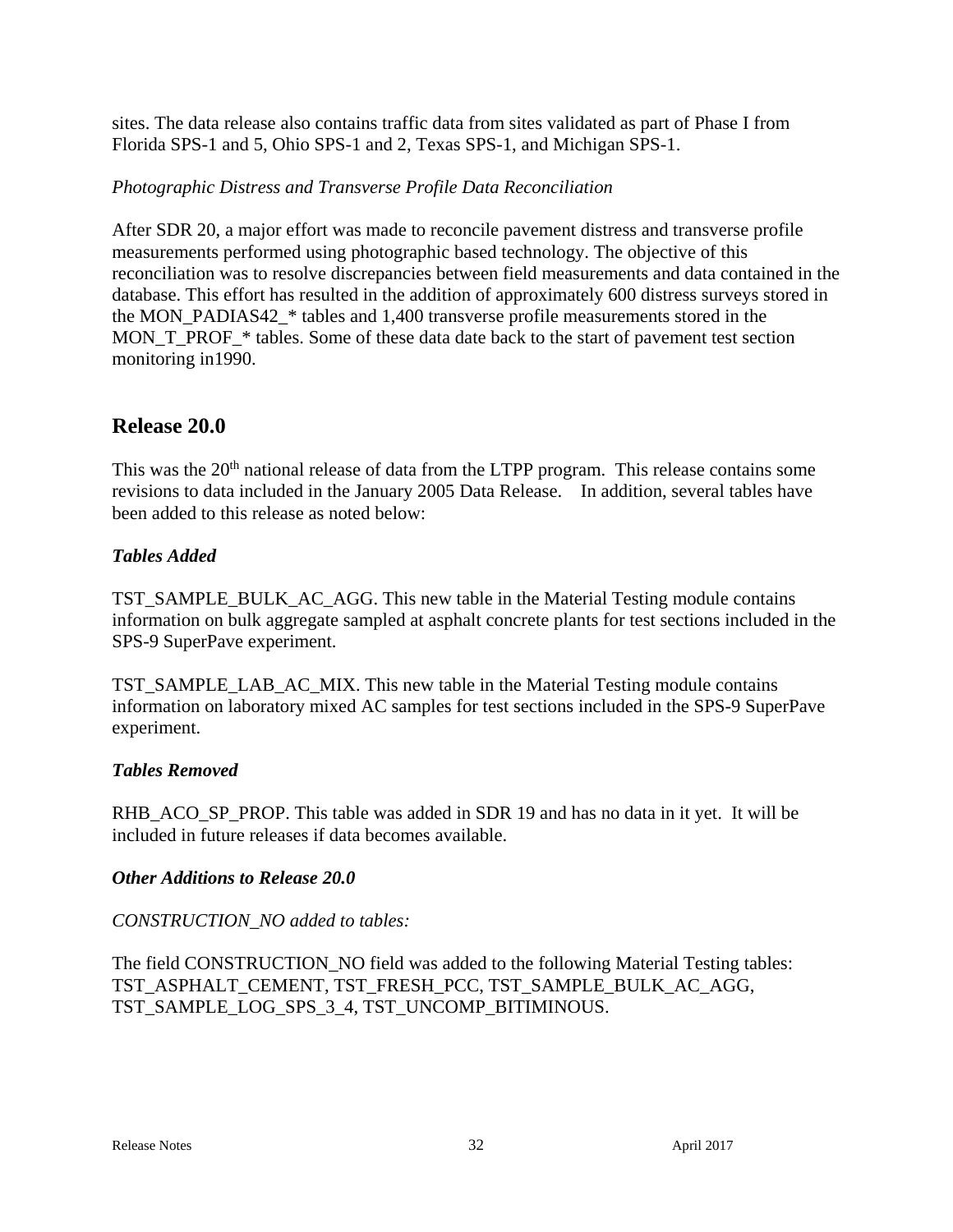#### *Other Notes*

#### *Backcalculation Tables:*

This is the last release of the FWD backcalculation tables in the SDR. This data was calculated from FWD data that was available in 1997. It has become cost prohibitive to continue updates and support these data elements in response to changes and corrections are made to the baseline FWD data. An update was made to these tables to remove records which could no longer be traced to the source FWD data, and to correct these tables with changes made to the source data tables.

#### *MON\_T\_PROF\_CROSS\_SLOPE table*

Population of this table for manual transverse profile measurements for all previous measurements was completed for this data release. From this data, a data user now has the capability of determining if ruts can hold water from a transverse cross slope perspective.

#### *Known Data Issues Not Yet Reported*

The mechanism for reporting LTPP data problems is currently called the Data Analysis/Operations Feedback Report (DAOFR). LTPP data users can view resolved and unresolved DAOFRs at the LTPP web site: http://www.fhwa.dot.gov/pavement/ltpp.

The following unresolved data issues reported in the release notes for data release 19 have not yet been fully addressed. DAOFRs will be prepared in the near future to better document these previously identified problems. Unresolved data problems previously identified in this data upload have already been submitted as DAOFRs to FHWA.

| Table              | Problem                                                         |
|--------------------|-----------------------------------------------------------------|
| AWS_HOURLY_DATA    | For site 350101, the pyranometer readings are suspect.          |
|                    | For certain sections, the faulting values are very inconsistent |
| MON_DIS_JPCC_FAULT | over time.                                                      |
|                    | The POINT_LOC value assigned to a given crack or joint          |
| MON_DIS_JPCC_FAULT | varies slightly over time on some sections                      |
|                    | For certain POINT_LOC's on given section, there are large       |
| MON_DIS_JPCC_FAULT | spikes in the measured faulting value.                          |
|                    | For a given POINT_LOC, the CRACK_OR_JOINT                       |
| MON_DIS_JPCC_FAULT | designation changes over time for some sections.                |
| MON_DIS_*_REV      | Many null values should in fact be recorded as zero.            |
| MON_DIS_AC_REV     | The fatigue cracking values on 010102 are suspect.              |
|                    | For 185518, OTHER indicates multiple patches, while the         |
| MON_DIS_CRCP_REV   | patching fields indicate only one.                              |
|                    | For a number of sites, BEFORE TEMP and AFTER TEMP               |
|                    | are zero during summer months, indicating that the values       |
| MON_DIS_AC_REV     | should probably be null instead.                                |
|                    | Inconsistent rating of transverse cracking on sections          |
| MON_DIS_JPCC_REV   | 290704, 290705                                                  |
| MON_DIS_JPCC_REV   | inconsistent rating of map cracking on section 100210           |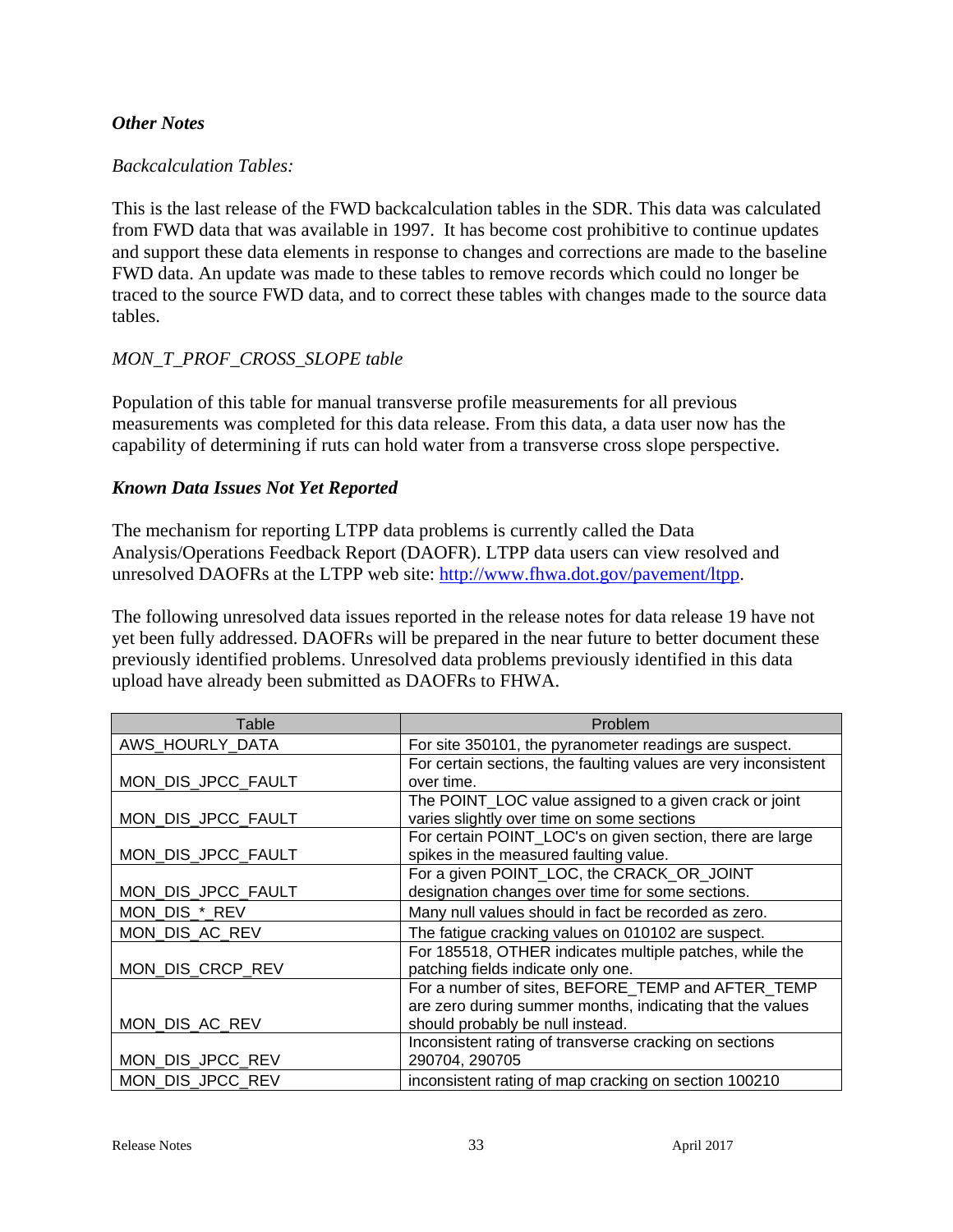| On section 124000, 7/21/99, OTHER indicates presence of<br>map cracking, though map cracking field contain zeroes.<br>MON_DIS_JPCC_REV<br>For the 8/7/91 survey on the 2906** sections, OTHER<br>indicates pumping, while the pumping fields indicate none.<br>MON_DIS_JPCC_REV<br>For 18A430, 5/1/91and 370201, 9/19/02, OTHER indicates<br>polished aggregate, but POLISH_AGG_A = 0.<br>MON_DIS_JPCC_REV<br>MON_DIS_JPCC_FAULT<br>EDGE and WHEELPATH measurements differ by > 12mm<br>Temperatures very low for certain dates on sections 131031(-<br>42) and 351112 (-49)<br>SMP_ATEMP_RAIN_HOUR<br>hourly average in HOUR outside min and max values in DAY<br>SMP_ATEMP_RAIN_DAY<br>Sections 274040(9/22/93), 484143(9/25/97), and<br>SMP_ELEV_PCC_DATA<br>833802(various dates) have questionable elevation data.<br>Questionable elevation data on 310114, 390901, 460804,<br>469187, 501002, 831801, and 906405.<br>SMP_ELEV_AC_DATA<br>483739, THERM_NO =18(after 5/6/00) and 11(after6/6/00)<br>have very high values - looks like bad sensor.<br>SMP_MRCTEMP_AUTO_DAY_STATS<br>180901, 0902, 0904, and 0905 have zero PROFILE_INDEX,<br>which is not a reasonable value.<br>SPS9_PMA_PROFILE<br>TRF_EQUIPMENT_MASTER<br>Where sensor type is null, it should be N.<br>Sections/layers: 04_1021 layers 6,7; 18_5518 layers 9,10;<br>18_6012, layer 11; 19_3006 layers 5,6; 19_3055 layers 5,6; | Table | Problem |
|----------------------------------------------------------------------------------------------------------------------------------------------------------------------------------------------------------------------------------------------------------------------------------------------------------------------------------------------------------------------------------------------------------------------------------------------------------------------------------------------------------------------------------------------------------------------------------------------------------------------------------------------------------------------------------------------------------------------------------------------------------------------------------------------------------------------------------------------------------------------------------------------------------------------------------------------------------------------------------------------------------------------------------------------------------------------------------------------------------------------------------------------------------------------------------------------------------------------------------------------------------------------------------------------------------------------------------------------------------------------------------------------------------|-------|---------|
|                                                                                                                                                                                                                                                                                                                                                                                                                                                                                                                                                                                                                                                                                                                                                                                                                                                                                                                                                                                                                                                                                                                                                                                                                                                                                                                                                                                                          |       |         |
|                                                                                                                                                                                                                                                                                                                                                                                                                                                                                                                                                                                                                                                                                                                                                                                                                                                                                                                                                                                                                                                                                                                                                                                                                                                                                                                                                                                                          |       |         |
|                                                                                                                                                                                                                                                                                                                                                                                                                                                                                                                                                                                                                                                                                                                                                                                                                                                                                                                                                                                                                                                                                                                                                                                                                                                                                                                                                                                                          |       |         |
|                                                                                                                                                                                                                                                                                                                                                                                                                                                                                                                                                                                                                                                                                                                                                                                                                                                                                                                                                                                                                                                                                                                                                                                                                                                                                                                                                                                                          |       |         |
|                                                                                                                                                                                                                                                                                                                                                                                                                                                                                                                                                                                                                                                                                                                                                                                                                                                                                                                                                                                                                                                                                                                                                                                                                                                                                                                                                                                                          |       |         |
|                                                                                                                                                                                                                                                                                                                                                                                                                                                                                                                                                                                                                                                                                                                                                                                                                                                                                                                                                                                                                                                                                                                                                                                                                                                                                                                                                                                                          |       |         |
|                                                                                                                                                                                                                                                                                                                                                                                                                                                                                                                                                                                                                                                                                                                                                                                                                                                                                                                                                                                                                                                                                                                                                                                                                                                                                                                                                                                                          |       |         |
|                                                                                                                                                                                                                                                                                                                                                                                                                                                                                                                                                                                                                                                                                                                                                                                                                                                                                                                                                                                                                                                                                                                                                                                                                                                                                                                                                                                                          |       |         |
|                                                                                                                                                                                                                                                                                                                                                                                                                                                                                                                                                                                                                                                                                                                                                                                                                                                                                                                                                                                                                                                                                                                                                                                                                                                                                                                                                                                                          |       |         |
|                                                                                                                                                                                                                                                                                                                                                                                                                                                                                                                                                                                                                                                                                                                                                                                                                                                                                                                                                                                                                                                                                                                                                                                                                                                                                                                                                                                                          |       |         |
|                                                                                                                                                                                                                                                                                                                                                                                                                                                                                                                                                                                                                                                                                                                                                                                                                                                                                                                                                                                                                                                                                                                                                                                                                                                                                                                                                                                                          |       |         |
|                                                                                                                                                                                                                                                                                                                                                                                                                                                                                                                                                                                                                                                                                                                                                                                                                                                                                                                                                                                                                                                                                                                                                                                                                                                                                                                                                                                                          |       |         |
|                                                                                                                                                                                                                                                                                                                                                                                                                                                                                                                                                                                                                                                                                                                                                                                                                                                                                                                                                                                                                                                                                                                                                                                                                                                                                                                                                                                                          |       |         |
|                                                                                                                                                                                                                                                                                                                                                                                                                                                                                                                                                                                                                                                                                                                                                                                                                                                                                                                                                                                                                                                                                                                                                                                                                                                                                                                                                                                                          |       |         |
|                                                                                                                                                                                                                                                                                                                                                                                                                                                                                                                                                                                                                                                                                                                                                                                                                                                                                                                                                                                                                                                                                                                                                                                                                                                                                                                                                                                                          |       |         |
|                                                                                                                                                                                                                                                                                                                                                                                                                                                                                                                                                                                                                                                                                                                                                                                                                                                                                                                                                                                                                                                                                                                                                                                                                                                                                                                                                                                                          |       |         |
|                                                                                                                                                                                                                                                                                                                                                                                                                                                                                                                                                                                                                                                                                                                                                                                                                                                                                                                                                                                                                                                                                                                                                                                                                                                                                                                                                                                                          |       |         |
|                                                                                                                                                                                                                                                                                                                                                                                                                                                                                                                                                                                                                                                                                                                                                                                                                                                                                                                                                                                                                                                                                                                                                                                                                                                                                                                                                                                                          |       |         |
|                                                                                                                                                                                                                                                                                                                                                                                                                                                                                                                                                                                                                                                                                                                                                                                                                                                                                                                                                                                                                                                                                                                                                                                                                                                                                                                                                                                                          |       |         |
|                                                                                                                                                                                                                                                                                                                                                                                                                                                                                                                                                                                                                                                                                                                                                                                                                                                                                                                                                                                                                                                                                                                                                                                                                                                                                                                                                                                                          |       |         |
|                                                                                                                                                                                                                                                                                                                                                                                                                                                                                                                                                                                                                                                                                                                                                                                                                                                                                                                                                                                                                                                                                                                                                                                                                                                                                                                                                                                                          |       |         |
| and section 27_1085 layer 5, do not have matching layers in                                                                                                                                                                                                                                                                                                                                                                                                                                                                                                                                                                                                                                                                                                                                                                                                                                                                                                                                                                                                                                                                                                                                                                                                                                                                                                                                              |       |         |
| TST_L05B<br>TST_AC01_LAYER                                                                                                                                                                                                                                                                                                                                                                                                                                                                                                                                                                                                                                                                                                                                                                                                                                                                                                                                                                                                                                                                                                                                                                                                                                                                                                                                                                               |       |         |
| In many TST tables, there are SAMPLE_NO entries that do                                                                                                                                                                                                                                                                                                                                                                                                                                                                                                                                                                                                                                                                                                                                                                                                                                                                                                                                                                                                                                                                                                                                                                                                                                                                                                                                                  |       |         |
| Various<br>not have a match in one of the sampling tables.                                                                                                                                                                                                                                                                                                                                                                                                                                                                                                                                                                                                                                                                                                                                                                                                                                                                                                                                                                                                                                                                                                                                                                                                                                                                                                                                               |       |         |
| In many TST tables, there are LOC_NO entries that do not                                                                                                                                                                                                                                                                                                                                                                                                                                                                                                                                                                                                                                                                                                                                                                                                                                                                                                                                                                                                                                                                                                                                                                                                                                                                                                                                                 |       |         |
| have a match in one of the sampling tables.<br>Various                                                                                                                                                                                                                                                                                                                                                                                                                                                                                                                                                                                                                                                                                                                                                                                                                                                                                                                                                                                                                                                                                                                                                                                                                                                                                                                                                   |       |         |
| For many sections, the LAYER_NO reported does not have a                                                                                                                                                                                                                                                                                                                                                                                                                                                                                                                                                                                                                                                                                                                                                                                                                                                                                                                                                                                                                                                                                                                                                                                                                                                                                                                                                 |       |         |
| match in TST L05B.<br>TST_AC02                                                                                                                                                                                                                                                                                                                                                                                                                                                                                                                                                                                                                                                                                                                                                                                                                                                                                                                                                                                                                                                                                                                                                                                                                                                                                                                                                                           |       |         |
| comments indicate multiple samples, but LOC_NO or                                                                                                                                                                                                                                                                                                                                                                                                                                                                                                                                                                                                                                                                                                                                                                                                                                                                                                                                                                                                                                                                                                                                                                                                                                                                                                                                                        |       |         |
| SAMPLE_NO are for a single sample.<br>TST_AC04                                                                                                                                                                                                                                                                                                                                                                                                                                                                                                                                                                                                                                                                                                                                                                                                                                                                                                                                                                                                                                                                                                                                                                                                                                                                                                                                                           |       |         |
| There are many ASH_CONTENT values over 2, which may                                                                                                                                                                                                                                                                                                                                                                                                                                                                                                                                                                                                                                                                                                                                                                                                                                                                                                                                                                                                                                                                                                                                                                                                                                                                                                                                                      |       |         |
| indicate the test was not performed properly.<br>TST_AE01<br>Many section have holes with locations far outside section                                                                                                                                                                                                                                                                                                                                                                                                                                                                                                                                                                                                                                                                                                                                                                                                                                                                                                                                                                                                                                                                                                                                                                                                                                                                                  |       |         |
| boundaries (+/1 200').<br>TST_HOLE_LOG                                                                                                                                                                                                                                                                                                                                                                                                                                                                                                                                                                                                                                                                                                                                                                                                                                                                                                                                                                                                                                                                                                                                                                                                                                                                                                                                                                   |       |         |
| There are many records with negative TRANS_POS, but a                                                                                                                                                                                                                                                                                                                                                                                                                                                                                                                                                                                                                                                                                                                                                                                                                                                                                                                                                                                                                                                                                                                                                                                                                                                                                                                                                    |       |         |
| LOC_NO not indicative of shoulder testing.<br>TST_HOLE_LOG                                                                                                                                                                                                                                                                                                                                                                                                                                                                                                                                                                                                                                                                                                                                                                                                                                                                                                                                                                                                                                                                                                                                                                                                                                                                                                                                               |       |         |
| Many of the values in REPL_LOC_NO are not in LOC_NO                                                                                                                                                                                                                                                                                                                                                                                                                                                                                                                                                                                                                                                                                                                                                                                                                                                                                                                                                                                                                                                                                                                                                                                                                                                                                                                                                      |       |         |
| for that section.<br>TST_HOLE_LOG                                                                                                                                                                                                                                                                                                                                                                                                                                                                                                                                                                                                                                                                                                                                                                                                                                                                                                                                                                                                                                                                                                                                                                                                                                                                                                                                                                        |       |         |
| For many SPS testing locations, POINT_LOC is within                                                                                                                                                                                                                                                                                                                                                                                                                                                                                                                                                                                                                                                                                                                                                                                                                                                                                                                                                                                                                                                                                                                                                                                                                                                                                                                                                      |       |         |
| TST_HOLE_LOG<br>another section according to SPS_PROJECT_STATIONS.                                                                                                                                                                                                                                                                                                                                                                                                                                                                                                                                                                                                                                                                                                                                                                                                                                                                                                                                                                                                                                                                                                                                                                                                                                                                                                                                       |       |         |

# **Release 19.0**

This was the 19<sup>th</sup> national release of data from the LTPP program. This release contains some revisions to data included in the July 2004 Data Release. This Data Release also includes a new software program, ESALCalc. In addition, several tables have been added to this release and some deleted, as noted, below: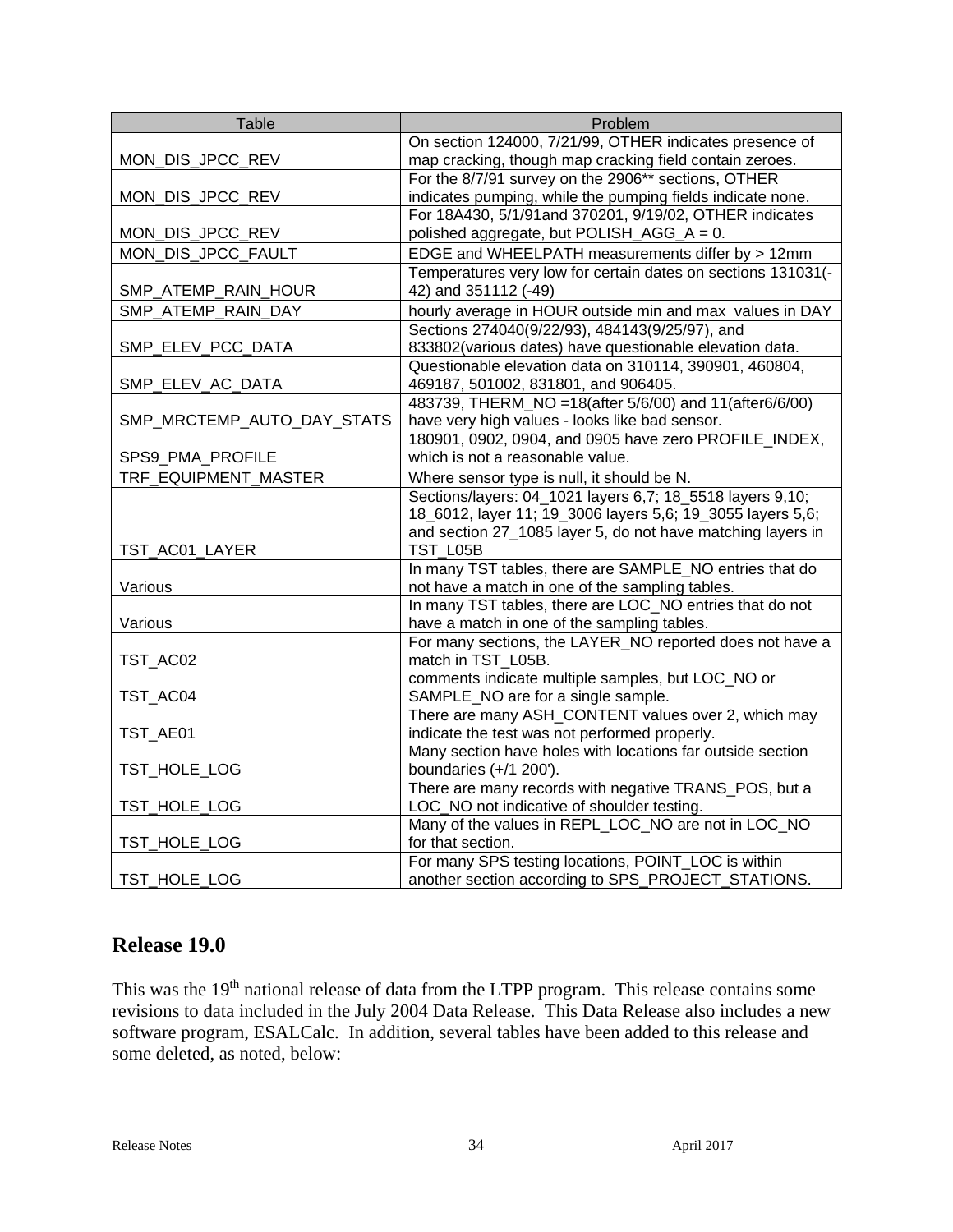# *Tables Added*

*MON\_T\_PROF\_CROSS\_SLOPE:* This new table contains the elevation of the last data point, relative to the begin point, of manual transverse profile measurements made using the Dipstick device. This allows the transverse profile data to be de-normalized so that the true elevation profile, relative to the outside edge of the pavement lane, may be computed. This table is expected to be fully populated in 2006.

*SMP\_TDR\_MANUAL\_MOISTURE:* This table contains volumetric and gravimetric moisture content computed from dielectric constants interpreted and calculated from manually recorded TDR traces.

*CLM\_VWS\_HUMIDITY\_DAILY, CLM\_VWS\_PRECIP\_DAILY, CLM\_VWS\_TEMP\_DAILY, CLM\_VWS\_WIND\_DAILY:* These four tables were created to mirror similar monthly and annual climatic tables and to allow more selective analysis of the various daily data elements. These tables replace the table CLM\_VWS\_DATA\_DAILY. In addition, all Climatic tables contain data that were recomputed from Level E data provided by a national weather agency.

# *RHB\_ACO\_SP\_\* Tables*

Three new Rehabilitation tables were added to this SDR. These tables are used for non-recycled asphalt pavement overlays using SuperPave properties. The tables and their description are listed in the table below:

| <b>SDR Table Name</b> | <b>Contents</b>                                         |
|-----------------------|---------------------------------------------------------|
| RHB_ACO_SP_AGGR_PROP  | This table contains SuperPave AC overlay aggregate      |
|                       | properties.                                             |
| RHB_ACO_SP_MIX PROP   | This table contains SuperPave AC overlay mixture        |
|                       | properties as placed.                                   |
| RHB ACO SP PROP       | This table contains SuperPave AC overlay asphalt cement |
|                       | properties.                                             |

#### *Tables Removed*

*MON\_T\_PROF\_DEV\_CONFIG:* This table contains information on equipment configuration settings used to capture, digitize, and interpret transverse profile measurements using the photographic and manual dipstick measurement methods. Note that transverse profile measurements based on the photographic method are obtained at the same time as the photographs for the film-based distress interpretations. Since this table provides little information to the data user, it is no longer included in the SDR.

# *Rehabilitation Tables*

Several Rehabilitation tables were removed from this Data Release since there are no data stored in the tables. Listed below are the tables that have been removed: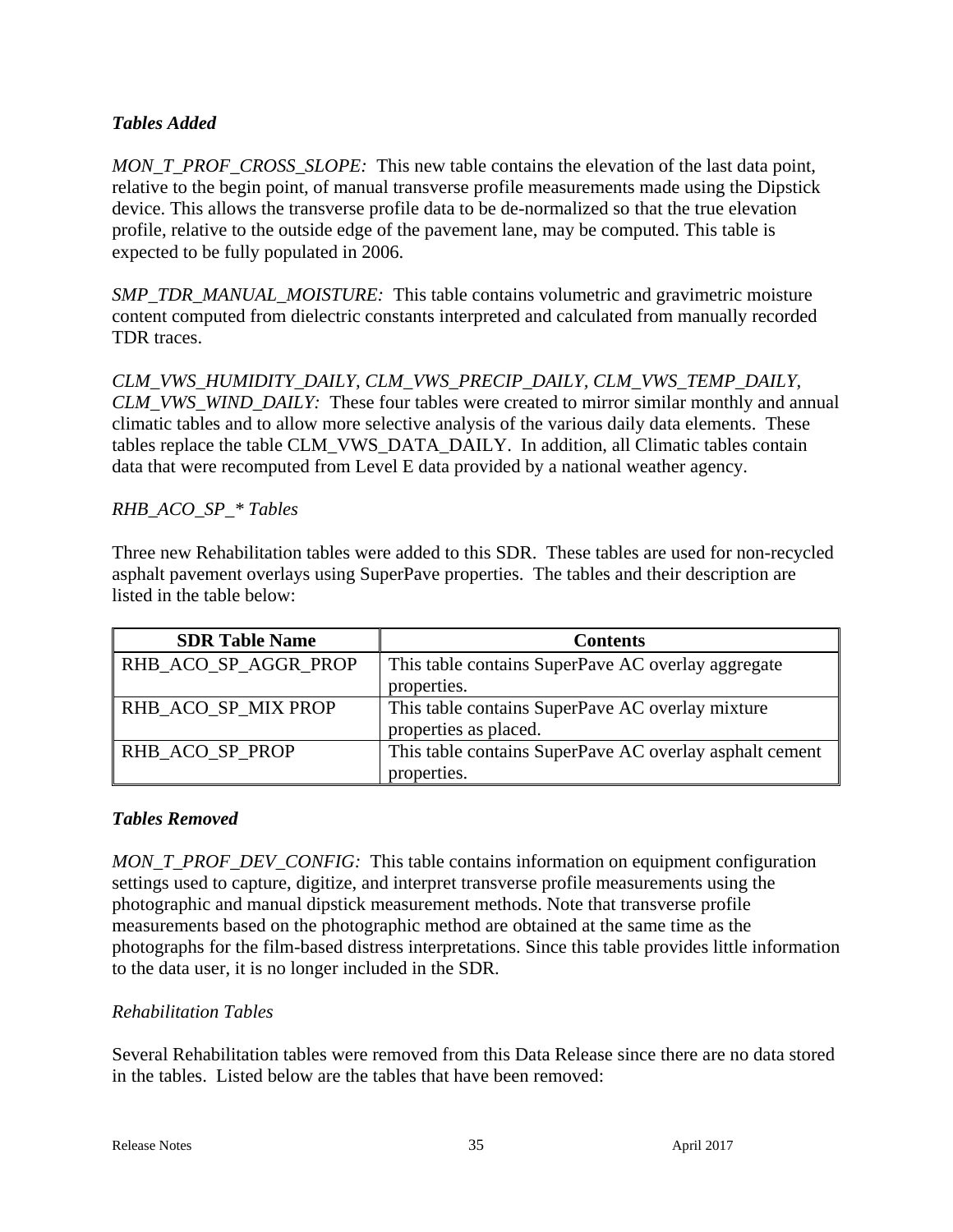RHB\_CMRAP\_COMBINED\_AGG RHB\_CMRAP\_LAB\_AGED\_AC RHB\_CRACK\_SEAT\_PCC RHB\_PCCO\_STEEL RHB\_PRESSURE\_RELIEF RHB\_RCYPCC\_COMBINED\_AGGR RHB\_RCYPCC\_CONSTRUCTION RHB\_RCYPCC\_JOINT RHB\_RCYPCC\_MIXTURE RHB\_RCYPCC\_NEW\_AGGR RHB\_RCYPCC\_STEEL RHB\_RCYPCC\_STRENGTH

*SPS Tables*

Several SPS tables were removed from this Data Release since there are no data stored in the tables. Listed below are the tables that have been removed:

SPS4\_TRANSIENT\_GENERAL SPS4\_TRANSIENT\_MEASURE SPS6\_TRANSFER\_EFFICIENCY SPS7\_LOAD\_TRANSFER SPS7\_PCC\_CRACK\_SEAL SPS7\_ TRANSFER\_EFFICIENCY SPS7\_UNDERSEALING SPS8\_PCC\_FULL\_DEPTH SPS9\_AC\_PATCHES SPS9\_DIAMOND\_GRIND SPS9\_PCC\_JOINT\_RESEAL SPS9\_RUT\_LEVEL\_UP SPS9\_UNDERSEALING

*TST\_SC06:* This table was intended to contain measurements of excess asphalt in bituminous mixtures obtained by using a loaded wheel and sand cohesion. Although the table structure exists, no data for this test were ever loaded into the database. Since this table is empty, it is not included in the SDR.

*TST\_SC13:* This table was intended to contain measurements of the polish value of aggregates used in chip seals applied to SPS-3 sections only. Although the table structure exists, no data for this test were ever loaded into the database. Since this table is empty, it is not included in the SDR.

*TRF\_MONITOR\_BASIC\_INFO:* This table has been replaced by outputs from the ESALCalc software.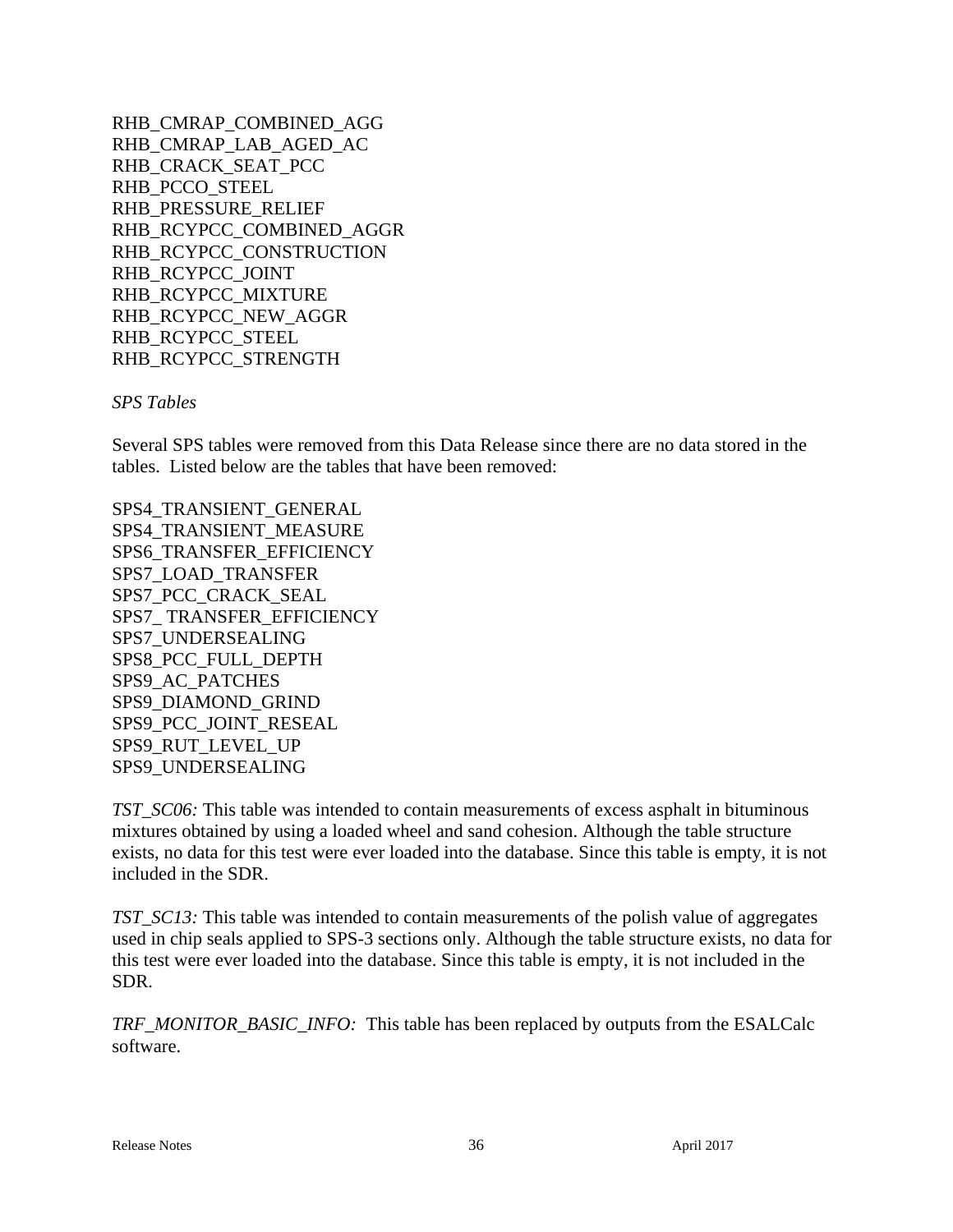#### *Other Additions to Release 19.0*

#### *ESALCalc Software*

A computer program called ESALCalc is included in the January 2005 SDR. This software will compute annual ESAL estimates from traffic monitoring data and pavement structure data. A manual is included with the software.

#### *Restructuring of Data Modules and CD Contents*

Two data modules had to be restructured due to database size limitations in Microsoft® Access 2000. The Climate module was split into three databases: Climate\_Daily\_Humid\_Precip, Climate\_Daily\_Temp\_Wind, and Climate\_Summary\_Data. The two Climate\_Daily\_\* databases contain daily tables, while the Climate\_Summary\_Data database contains monthly, annual, and all other Climate tables.

The Seasonal Monitoring Program (SMP) module was divided into two new databases: Seasonal\_Monitoring and Seasonal\_Monitoring\_TDR\_Meas. The time-domain reflectometry (TDR) measurement tables are in the Seasonal\_Monitoring\_TDR\_Meas database, while all other SMP tables are in the Seasonal\_Monitoring database.

In addition, the data modules had to be rearranged on CDs 1 and 2. The SMP and Backcalculation modules were added to CD 2, which also contains FWD Measurements. This CD has been renamed "Seasonal Monitoring and Deflection". CD 1 remains the same, minus the SMP and Backcalculation modules. CD 1 is referred to as the "Primary Data Set".

#### *Issues Identified Since Release 18.0*

Below is a table that describes data issues found during a review of the July 2004 Data Release. Data analysts should review this list when performing research.

| <b>Table</b>              | Issue                                                     |
|---------------------------|-----------------------------------------------------------|
| AWS_HOURLY_DATA           | For site 350101, the pyranometer readings are suspect.    |
|                           | The TRAFFIC_RS field is not populated correctly for some  |
| <b>EXPERIMENT_SECTION</b> | records.                                                  |
|                           | For certain sections, the faulting values are very        |
| MON_DIS_JPCC_FAULT        | inconsistent over time.                                   |
|                           | The POINT_LOC value assigned to a given crack or joint    |
| MON_DIS_JPCC_FAULT        | varies slightly over time on some sections.               |
|                           | For certain POINT_LOC's on given section, there are large |
| MON_DIS_JPCC_FAULT        | spikes in the measured faulting value.                    |
|                           | For a given POINT_LOC, the CRACK_OR_JOINT                 |
| MON_DIS_JPCC_FAULT        | designation changes over time for some sections.          |
| MON_DIS_*_REV             | Many null values should, in fact, be recorded as zero.    |
| MON DIS AC REV            | The fatigue cracking values on 010102 are suspect.        |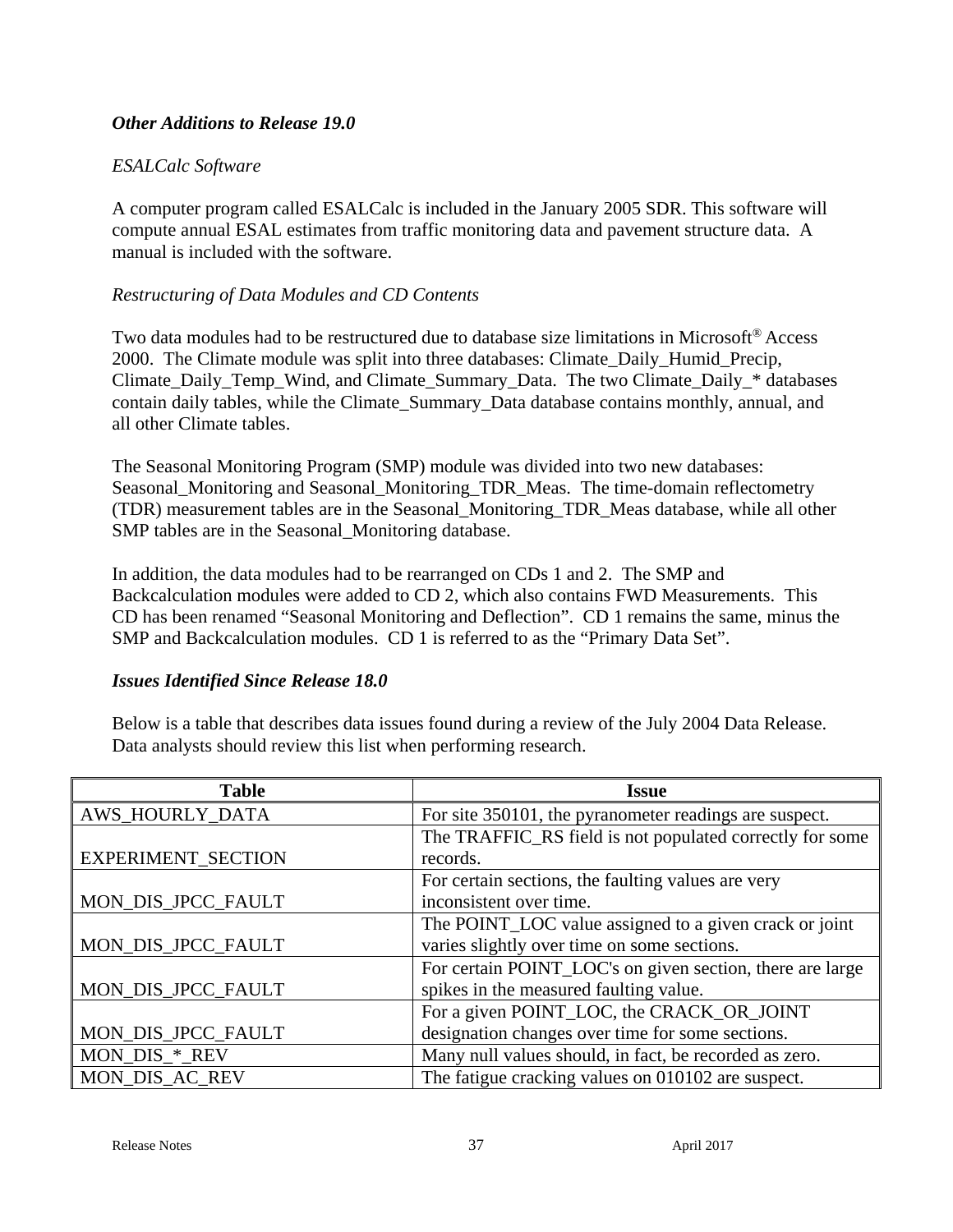| <b>Table</b>               | <b>Issue</b>                                                       |
|----------------------------|--------------------------------------------------------------------|
|                            | For 185518, OTHER indicates multiple patches, while the            |
| MON_DIS_CRCP_REV           | patching fields indicate only one.                                 |
|                            | For a number of sites, BEFORE_TEMP and                             |
|                            | AFTER_TEMP are zero during summer months, indicating               |
| MON_DIS_AC_REV             | that the values should probably be null instead.                   |
|                            | On section 485328, $1/22/01$ , PHOTO_VIDEO = P, but                |
| MON_DIS_CRCP_REV           | comments indicate no pictures obtained.                            |
|                            | 485274, 2/11/97 has LONG_JOINT_SEAL_NO = 0,                        |
| MON_DIS_CRCP_REV           | $LONG_JOIN_SEAL_DAM_L > 0.$                                        |
|                            | Inconsistent rating of transverse cracking on sections             |
| MON_DIS_JPCC_REV           | 290704, 290705.                                                    |
|                            | For a number of surveys on various sites, the number of            |
| MON_DIS_JPCC_REV           | map cracking areas is zero, but the area is non-zero.              |
| MON_DIS_JPCC_REV           | Inconsistent rating of map cracking on section 100210.             |
|                            | On section 124000, 7/21/99, OTHER indicates presence of            |
| MON_DIS_JPCC_REV           | map cracking, though map cracking field contains zeroes.           |
|                            | For 313033, 11/16/99 and 290605, 7/20/95,                          |
| MON_DIS_JPCC_REV           | PUMPING_NO = $0$ while PUMPING_L > 0.                              |
|                            | For the 8/7/91 survey on the 2906 <sup>**</sup> sections, OTHER    |
| MON_DIS_JPCC_REV           | indicates pumping, while the pumping fields indicate none.         |
|                            | For 18A430, 5/1/91and 370201, 9/19/02, OTHER indicates             |
| MON_DIS_JPCC_REV           | polished aggregate, but POLISH_AGG_ $A = 0$ .                      |
|                            | EDGE and WHEELPATH measurements differ by >                        |
| MON_DIS_JPCC_FAULT         | 12mm.                                                              |
|                            | Various fault values are entered to 0.1mm, but the device is       |
| SMP_JOINT_FAULT            | supposed to read to 1mm only.                                      |
|                            | Temperatures very low for certain dates on sections                |
| SMP_ATEMP_RAIN_HOUR        | 131031(-42) and 351112 (-49).                                      |
|                            | Hourly average in HOUR outside min and max values in               |
| SMP_ATEMP_RAIN_DAY         | DAY.                                                               |
|                            | Sections 274040 (9/22/93), 484143 (9/25/97), and 833802            |
| SMP_ELEV_PCC_DATA          | (various dates) have questionable elevation data.                  |
|                            | Questionable elevation data on 310114, 390901, 460804,             |
| SMP_ELEV_AC_DATA           | 469187, 501002, 831801, and 906405.                                |
|                            | 483739 (2/15/97) has null daily values where there is              |
| SMP_ATEMP_RAIN_DAY         | sufficient info in the hourly table $(>20$ hours) to calculate it. |
|                            | 483739, THERM_NO = 18(after 5/6/00) and 11(after 6/6/00)           |
| SMP_MRCTEMP_AUTO_DAY_STATS | have very high values - looks like bad sensor.                     |
|                            | 180901, 0902, 0904, and 0905 have zero                             |
| SPS9_PMA_PROFILE           | PROFILE_INDEX, which is not a reasonable value.                    |
| TRF_EQUIPMENT_MASTER       | Where sensor type is null, it should be N.                         |
|                            | 460901, FIELD_SET = 1 has multiple construction                    |
|                            | numbers associated with it - which can cause incorrect CN          |
| TST_HOLE_LOG               | assignment.                                                        |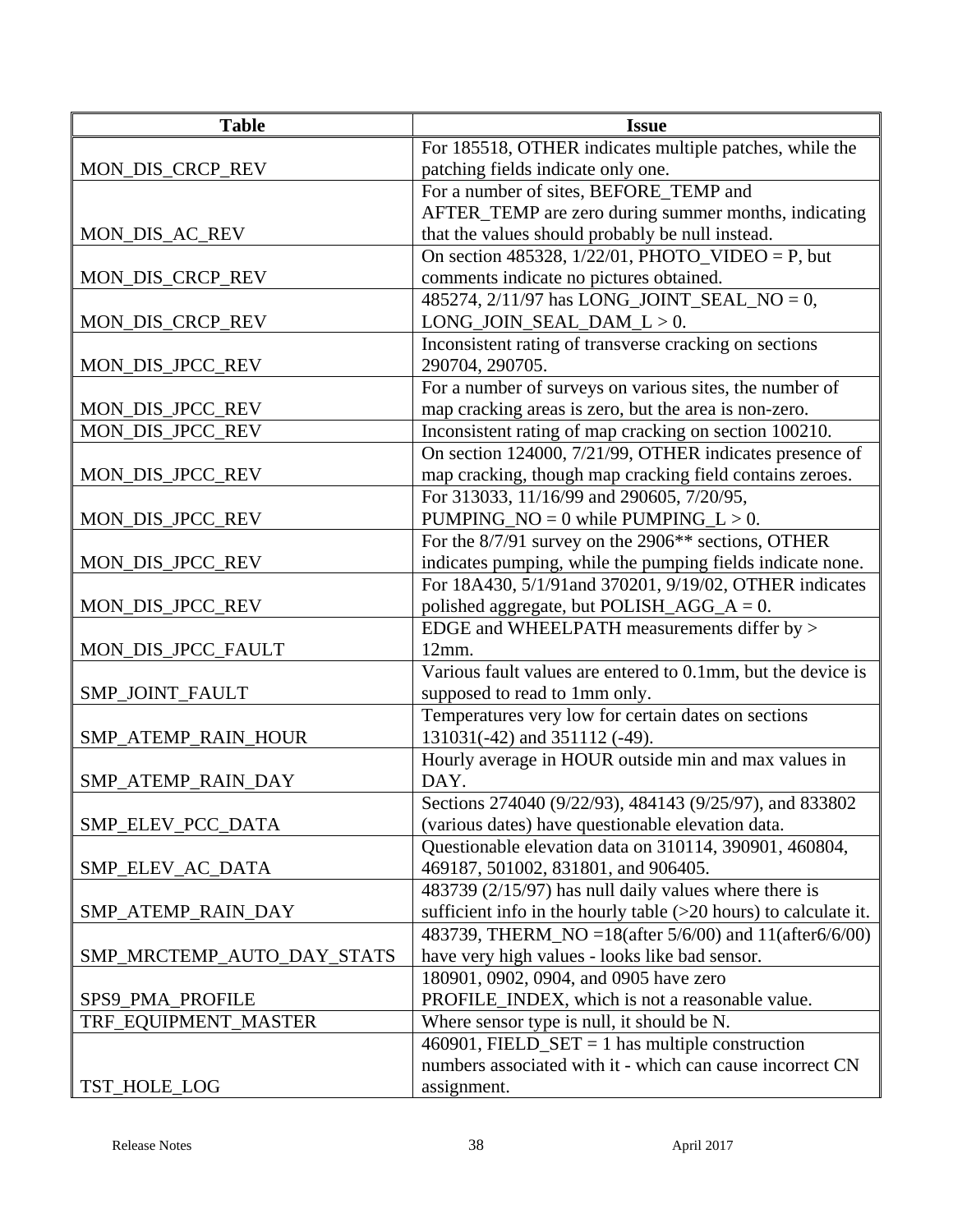| <b>Table</b>   | <b>Issue</b>                                                  |
|----------------|---------------------------------------------------------------|
|                | 089020, FIELD_LAYER_NO = 4 has an average thickness           |
| TST_AC01       | of zero.                                                      |
|                | 2606** layers 4, 5, 6, 260902 layers 5, 6, 7, 469197 layer 5, |
|                | and 511423 layer 6 do not have matching layers in             |
| TST_AC01_LAYER | TST L05B.                                                     |
|                | For 18A959, there are records with FIELD_LAYER_NO =           |
| TST_AC01_LAYER | 1 (which would be subgrade).                                  |
|                | In many TST tables, there are SAMPLE_NO entries that do       |
| Various        | not have a match in one of the sampling tables.               |
|                | In many TST tables, there are LOC_NO entries that do not      |
| Various        | have a match in one of the sampling tables.                   |
|                | In many TST tables, there are LAYER_NO entries that do        |
| Various        | not have a match in TST_L05B.                                 |
|                | Some records in TST_AE03, PC03, PC06,                         |
|                | SS01_UG01_UG02, SS04_UG08, UG04_SS03, and                     |
|                | UG05_SS05 have test results reported for layers               |
|                | inappropriate for the test type (bound layers for unbound     |
| Various        | tests, etc).                                                  |
|                | Comments indicate multiple samples, but LOC_NO or             |
| TST_AC04       | SAMPLE_NO are for a single sample.                            |
|                | There are many ASH_CONTENT values over 2, which               |
| TST_AE01       | may indicate the test was not done properly.                  |
|                | Many sections have holes with locations far outside section   |
| TST_HOLE_LOG   | boundaries $(+/- 200')$ .                                     |
|                | There are many records with negative TRANS_POS, but a         |
| TST_HOLE_LOG   | LOC_NO not indicative of shoulder testing.                    |
|                | Many of the values in REPL_LOC_NO are not in LOC_NO           |
| TST_HOLE_LOG   | for that section.                                             |
|                | For many SPS testing locations, POINT_LOC is within           |
| TST_HOLE_LOG   | another section according to SPS_PROJECT_STATIONS.            |
|                | Several records have inconsistent LAYER TYPE and              |
| TST_L05B       | DESCRIPTION.                                                  |

# **Release 18.0**

This was the 18th national release of data from the LTPP program. This release contains some revisions to data included in the January 2004 Data Release. New tables included for the first time in this release and updates are noted in the following: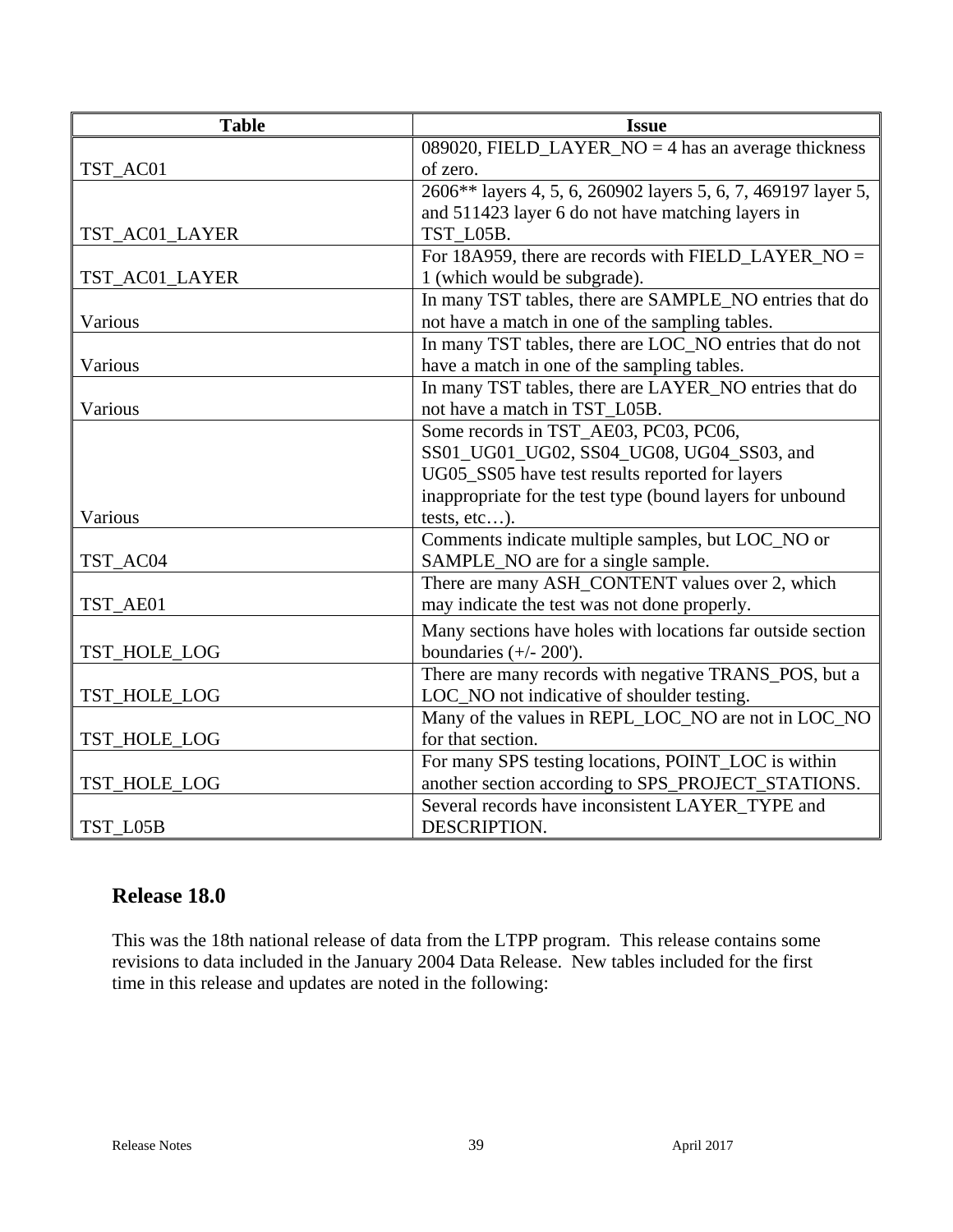# *Ground Penetrating Radar Module*

In 2003, Ground Penetrating Radar (GPR) measurements were performed on a subset of LTPP sections to provide an estimate of layer thickness variations within the monitoring portion of the test section. The measurements were performed on all SPS-1 project sites still in-service at the time. Measurements were also performed on one selected SPS-2, and SPS-5, and SPS-6 project site. The results of the measurements are stored in the GPR data module. Listed below are the tables and a brief description of each:

| <b>SDR Table Name</b>  | <b>Contents</b>                                                |
|------------------------|----------------------------------------------------------------|
| <b>GPR MASTER</b>      | One record is included in GPR_MASTER for each                  |
|                        | measurement pass on a test section. Typically there are two    |
|                        | measurement passes on a test section.                          |
| <b>GPR_THICK_POINT</b> | This table contains the results of the thickness               |
|                        | interpretations from the GPR measurements.                     |
| <b>GPR THICK SECT</b>  | This table contains statistics on the thickness and dielectric |
|                        | constant from data contained in the GPR_THICK_POINT            |
|                        | table whose stations fall inside the monitoring portion of the |
|                        | test section.                                                  |
| <b>GPR_LINK_LAYER</b>  | This table provides a link between pavement layers             |
|                        | identified in the GPR measurements and pavement layers         |
|                        | identified by other means. It is not possible to identify      |
|                        | layers with similar material properties with GPR               |
|                        | measurements. To analyze GPR data, multiple layers in the      |
|                        | physical pavement structure can be combined into a single      |
|                        | layer.                                                         |

# *Drainage Inspection Tables*

Three new tables were added to the Monitoring module containing data information on the condition of the edge drain systems installed at the SPS-1, and -6 projects. In the future, tables may be added for other drainage feature evaluations. Listed below are the tables and a brief description of each:

| <b>SDR Table Name</b>   | <b>Contents</b>                                       |
|-------------------------|-------------------------------------------------------|
| <b>MON_DRAIN_MASTER</b> | This table contains information on the permanent      |
|                         | features of the edge drain system and the location of |
|                         | the lateral openings.                                 |
| MON_DRAIN_CONDITION     | This table contains information regarding the         |
|                         | condition of the lateral openings and the area around |
|                         | the lateral openings at the time of inspection.       |
| MON DRAIN INSPECT       | This table contains information on the results of the |
|                         | video edge drain inspection.                          |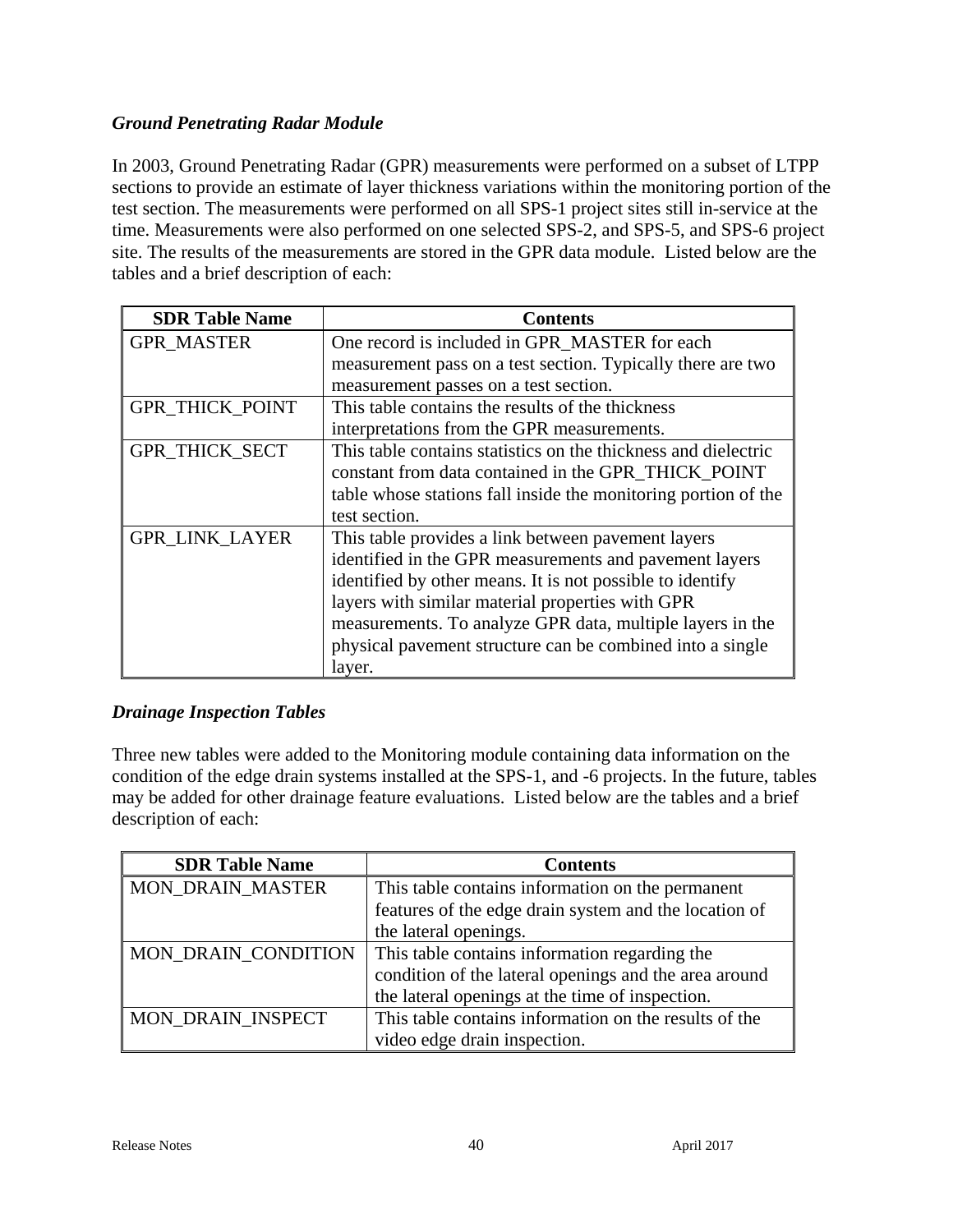*TST\_UNBOUND\_SPEC\_GRAV:* This table contains the specific gravity of unbound base and subgrade materials. Since this test was not specified in the original material test guidelines for LTPP sections, data are only available for a subset of test sections. The current source of this data is from resilient modulus tests performed by one of the LTPP contract laboratories. Although not required, that laboratory contractor included this measurement in their test results. Test data are currently available for test sections in the North Atlantic and Southern Regions. Depending on budget constraints, it is planned to obtain these measurements from SPS project sites in the future. There are no plans to obtain this data from other GPS test sections. This table is currently undergoing population and not all of the available data have been entered.

# *Climate Data*

This release contains a major data update to the Climatic module covering the period from 1997 to 2002. Additions and corrections were made to the CLM\_SITE\_VWS\_LINK table to add links for test sections and SPS projects missing in the previous data releases. The QC on the CLM tables was run with a "no manual upgrade" policy. A very small percentage of records failed one or more checks and were left in the database with a non-level E RECORD\_STATUS.

#### *Data Dictionary and Codes*

This data release contains a major revision to the data dictionary contained in the LTPPDD table and the codes contained in the CODES table. Some of the revisions included removing fields no longer needed, modifying field descriptions, updating the field indicating the data sheet used to record the data, and adding missing codes.

#### *Tables Removed*

Three tables that were included in previous releases were removed from this release. TST L06 and TST\_L07, which contained the sample disposal record for AC and PCC specimens, were removed since they contained information of little use to a data analyst. The table SMP\_WATERTAB\_DEPTH\_AUTO was also excluded since there was no data in the table, and no data is expected in the future.

# **Release 17.0**

Data Release 17.0 was made available in January 2004. This release contains some revisions to data included in the July 2003 Data Release. No changes or updates have been made to data in the climatic and dynamic load response modules.

#### *SuperPave Asphalt Binder and Mixture Tests*

Data Release 17 contains, for the first time, the data from SuperPave-related asphalt binders and mixtures. This data includes test results from the dynamic shear rheometer, bending beam rheometer, direct tension, gyratory compaction, and volumetric and gravimetric properties of gyratory compacted specimens. This data represents only a partial set of available data. LTPP contractors are still in the process of entering these data and resolving errors. More data are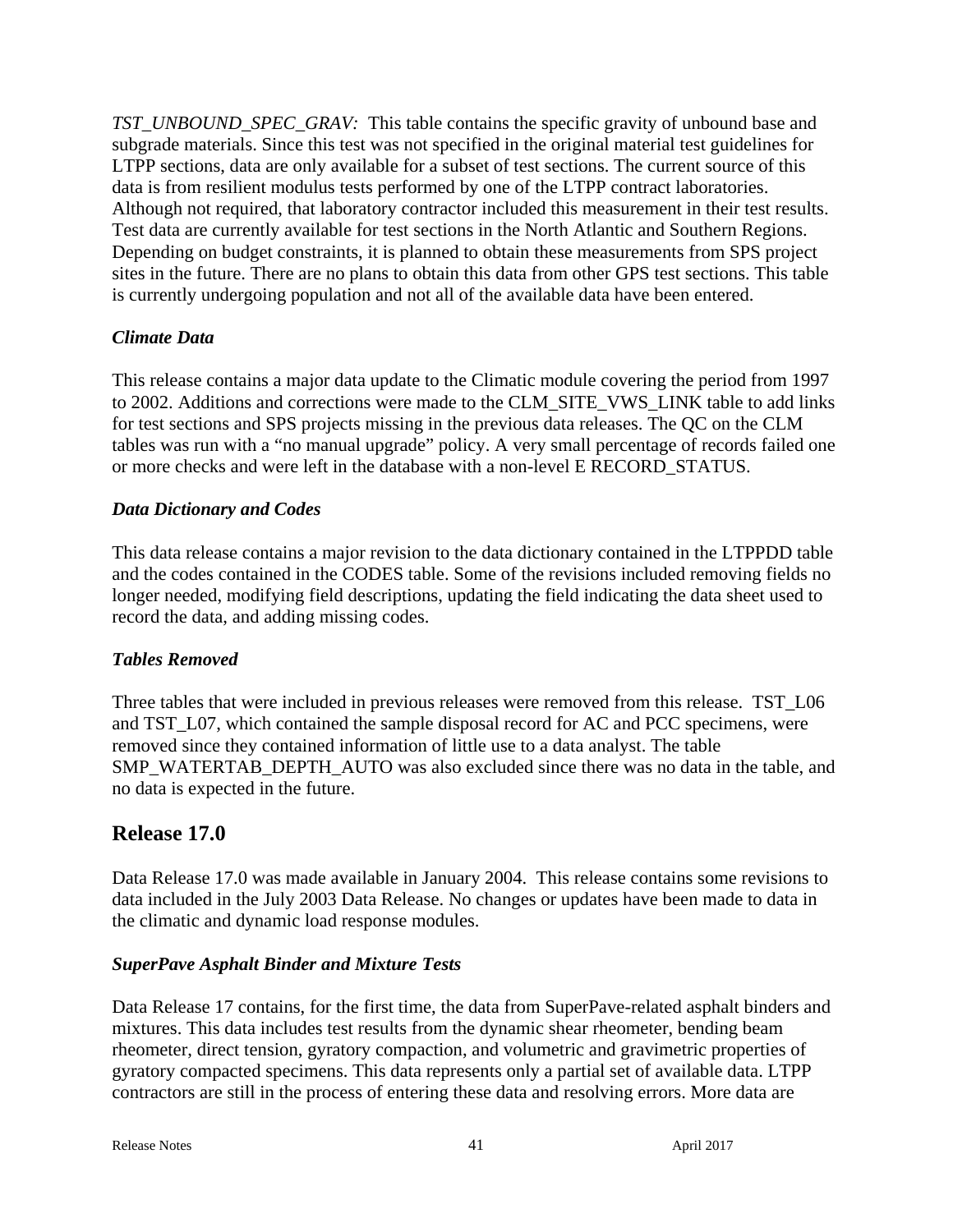expected to be included in Release 18. Data users are encouraged to contact LTPP Customer Service with questions or problems that they may find in the contents of these new tables.

| <b>SDR Table Name</b> | <b>Contents</b>                                         |
|-----------------------|---------------------------------------------------------|
| TST_LINK_LAYER        | Links between TST_ID and layers in TST_L05B             |
| TST LINK SAMPLE       | Links between TST_ID and samples in                     |
|                       | TST_SAMPLE_LOG                                          |
| TST_AE07_MASTER       | Sample and configuration information for Dynamic Shear  |
|                       | Rheometer (DSR) test                                    |
| TST_AE07_DATA         | Data from Dynamic Shear Rheometer (DSR) test            |
| TST_AE08_MASTER       | Sample and configuration information for Bending Beam   |
|                       | Rheometer (BBR) test                                    |
| TST_AE08_DATA         | Data from Bending Beam Rheometer (BBR) test             |
| TST_AE09_MASTER       | Sample and configuration information for Direct Tension |
|                       | (DT) test                                               |
| TST_AE09_DATA         | Data from Direct Tension (DT) test                      |
| TST_SP01_MASTER       | Sample and configuration information for gyratory       |
|                       | compaction test                                         |
| TST_SP01_DATA         | Data from gyratory compaction test                      |
| TST SP02              | Asphalt mix volumetric and gravimetric information      |

To store these data, the following eleven tables were added to the material test module (TST).

Since some of these tests represent samples of materials used in more than one layer on multiple test sections, a field named TST\_ID is used as primary key in these tables to link material test results to test sections and pavement layers. The TST\_LINK\_LAYER table provides a linkage between TST\_ID and test sections and pavement layers in the TST\_L05B table, using the fields STATE\_CODE, SHRP\_ID, CONSTRUCTION\_NO, and LAYER\_NO. The TST\_LINK\_SAMPLE table provides linkage between TST\_ID and material sampling information contained in TST\_SAMPLE\_LOG using the fields STATE\_CODE, SHRP\_ID, FIELD\_NO and SAMPLE\_NO.

# *Supplemental Test Section QC*

This is the first data release that includes the results of quality checks on data from supplemental test sections constructed on the Specific Pavement Studies sites. The RECORD\_STATUS field in records for supplemental test sections should now be populated as it is for other test sections. Although the majority of the new checks worked as expected, data users may find some anomalies that have not been corrected. Please contact LTPP Customer Service with questions or issues related to supplemental section QC.

# *SPS 9 Construction Data*

SPS-9 construction data was first released in the July 2003 data release. Work continues on entering SPS-9 construction data to the SPS module.